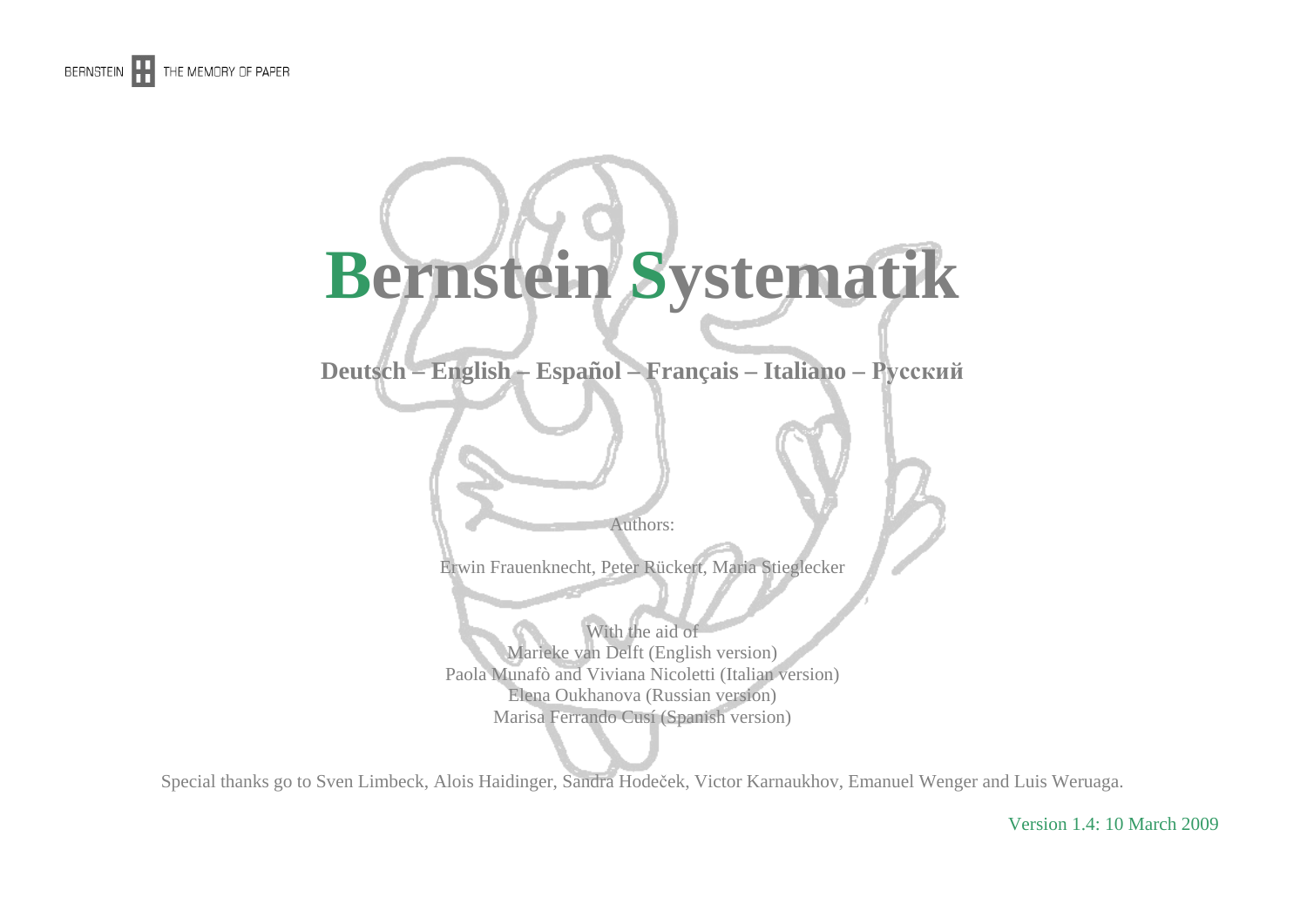| Level 3<br>Level 1<br>Level 2<br>Level 3<br>Level 1<br>Level 2<br>Level '<br>Level <sub>2</sub><br>Level 3<br>evel 1<br>Level 2<br>Level 3<br>Level 1<br>Level 2<br>Level 3<br>Level 1<br>Level 2<br>Level 3<br>Figuren,<br>figures,<br>figures,<br>фигура,<br>figure<br>figuras,<br>anthropomorp<br>anthropomorp<br>antropomorfe<br>anthropomorp<br>антропоморф<br>antropomórfi<br>hic<br>hes<br>ная<br>he<br>cas<br>$\Omega$<br>ganze Figur,<br>entire figure,<br>figure entière,<br>figura intera,<br>целая фигура,<br>figura entera,<br>männlich<br>male<br>mâle<br>maschile<br>мужская<br>macho<br>1<br>1<br>Papst<br>pope<br>pape<br>papa<br>папа<br>pipa<br>Bischof/Abt<br>bishop/abbot<br>evêque/abbé<br>vescovo/abate<br>епископ/абба<br>1<br>Herrscher<br>sovereign<br>souverain<br>sovrano<br>король(?)<br>11<br>3<br>Mann mit<br>man with<br>homme avec<br>uomo con<br>неловек с<br>Fahne/Stab<br>flag/stick<br>drapeau/bâton<br>bandiera/basto<br>флагом/жезл<br>ne<br>$\overline{1}$<br>Handwerker<br>artigiano<br>craftsman<br>artisan<br>ремесленник<br>99<br>sonstige<br>others<br>autres<br>altri<br>1<br>1<br>другие<br>otros<br>ganze Figur,<br>entire figure,<br>figure entière,<br>figura intera,<br>целая фигура.<br>figura entera,<br>weiblich<br>female<br>féminin<br>femminile<br>женская<br>femenina<br>2<br>Maria<br>Maria<br>Maria<br>Maria<br>1<br>$\overline{2}$<br>Мария<br>Maria<br>Heilige<br>saint<br>saint<br>$\overline{2}$<br>santa<br>святая<br>santo<br>$\overline{1}$<br>sonstige<br>others<br>autres<br>altri<br>otros<br>99<br>другие<br>$\overline{2}$<br>$\mathbf{1}$<br>$\overline{1}$<br>$\overline{3}$<br>Engel<br>angel<br>angelo<br>ангел<br>ángel<br>ange<br>mit<br>with cross<br>avec croix<br>con croce<br>con cruz<br>einkonturigem<br>consisting in<br>composta da<br>composé<br>одноконтурнь<br>Kreuz<br>one line<br>d'une ligne<br>una sola linea<br>м крестом<br>seul<br>$\overline{1}$<br>3<br>mit<br>with cross<br>avec croix<br>con croce<br>consisting in<br>composta da<br>zweikonturige<br>composé de<br>двухконтурнь<br>m Kreuz<br>two lines<br>deux lignes<br>due linee<br>м крестом<br>3<br>Hand<br>hand lifted<br>main étendré<br>mano alzata<br>рука поднята<br>estirado<br>ausgestreckt<br>3<br>$\vert$ 1<br>3 <sup>1</sup><br>99<br>sonstige<br>others<br>autres<br>altri<br>otros<br>другие<br>Kopf<br>head<br>tête<br>testa<br>голова<br>cabeza<br>$\overline{1}$<br>$\overline{4}$<br>$\Omega$<br>sans coiffure<br>ohne<br>without<br>без головногс<br>senza<br>sin<br>Kopfbedeckun<br>убора<br>headpiece<br>copricapo<br>mit<br>with headpiece<br>avec coiffure<br>con copricapo<br>с головным<br>con<br>Kopfbedeckun<br>убором<br>$\overline{1}$<br>Mohrenkopf<br>cabeza de<br>moor's head<br>tête de nègre<br>testa di moro<br>голова мавра<br>moro<br>Mohrenkopf<br>moor's head<br>tête de nègre<br>testa di moro<br>голова мавра<br>with crown<br>mit Krone<br>avec couronne<br>con corona<br>с короной<br>corona<br>Narr<br>fool<br>fou<br>giullare<br>голова шута<br>bufón<br>$\mathbf{1}$<br>4<br>others<br>99<br>autres<br>altri<br>1<br>$\overline{4}$<br>sonstige<br>другие<br>otros<br>$\overline{1}$<br>5<br>Herz<br>heart<br>corazón<br>cœur<br>cuore<br>сердце<br>$\Omega$<br>ohne<br>without<br>sans motif<br>senza motivo<br>без<br>sin motivo<br>additional motif<br>Beizeichen<br>accessorio<br>accessoire<br>дополнителы<br>ых знаков<br>5<br>mit Krone<br>with crown<br>con corona<br>с короной<br>avec couronne<br>5<br>mit Kreuz<br>with cross<br>1<br>5 <sup>1</sup><br>avec croix<br>con croce<br>с крестом<br>con cruz<br>mit sonstiger<br>with other<br>avec d'autres<br>con altri motivi<br>con otros<br>с другими<br>Beizeichen<br>additional<br>motifs<br>accessori<br>дополнитель<br>motivos<br>motifs<br>accessoires<br>ыми знаками<br>5<br>$\overline{1}$<br>5 <sub>1</sub><br>99<br>altri<br>sonstige<br>others<br>autres<br>другие<br>otros<br>Hand/Handsch<br>hand/glove<br>main/gant<br>mano/guanto<br>рука/перчатка<br>mano/guante<br>6 | Bernstein-<br>Systematik |  | deutsch |  | englisch |  | französisch |  | italienisch |  | russisch |  | spanisch |                                        |
|---------------------------------------------------------------------------------------------------------------------------------------------------------------------------------------------------------------------------------------------------------------------------------------------------------------------------------------------------------------------------------------------------------------------------------------------------------------------------------------------------------------------------------------------------------------------------------------------------------------------------------------------------------------------------------------------------------------------------------------------------------------------------------------------------------------------------------------------------------------------------------------------------------------------------------------------------------------------------------------------------------------------------------------------------------------------------------------------------------------------------------------------------------------------------------------------------------------------------------------------------------------------------------------------------------------------------------------------------------------------------------------------------------------------------------------------------------------------------------------------------------------------------------------------------------------------------------------------------------------------------------------------------------------------------------------------------------------------------------------------------------------------------------------------------------------------------------------------------------------------------------------------------------------------------------------------------------------------------------------------------------------------------------------------------------------------------------------------------------------------------------------------------------------------------------------------------------------------------------------------------------------------------------------------------------------------------------------------------------------------------------------------------------------------------------------------------------------------------------------------------------------------------------------------------------------------------------------------------------------------------------------------------------------------------------------------------------------------------------------------------------------------------------------------------------------------------------------------------------------------------------------------------------------------------------------------------------------------------------------------------------------------------------------------------------------------------------------------------------------------------------------------------------------------------------------------------------------------------------------------------------------------------------------------------------------------------------------------------------------------------------------------------------------------------------------------------------------------------------------------------------------------------------------------------------------------------------------------------------------------------------------------------------------------------------------------------------------------------------------------------------------------------------------------------------------------------------------------------------------------------------------------------------------------------------------------------------------------------------------------------------------------------------------------------------|--------------------------|--|---------|--|----------|--|-------------|--|-------------|--|----------|--|----------|----------------------------------------|
|                                                                                                                                                                                                                                                                                                                                                                                                                                                                                                                                                                                                                                                                                                                                                                                                                                                                                                                                                                                                                                                                                                                                                                                                                                                                                                                                                                                                                                                                                                                                                                                                                                                                                                                                                                                                                                                                                                                                                                                                                                                                                                                                                                                                                                                                                                                                                                                                                                                                                                                                                                                                                                                                                                                                                                                                                                                                                                                                                                                                                                                                                                                                                                                                                                                                                                                                                                                                                                                                                                                                                                                                                                                                                                                                                                                                                                                                                                                                                                                                                                                         |                          |  |         |  |          |  |             |  |             |  |          |  |          |                                        |
|                                                                                                                                                                                                                                                                                                                                                                                                                                                                                                                                                                                                                                                                                                                                                                                                                                                                                                                                                                                                                                                                                                                                                                                                                                                                                                                                                                                                                                                                                                                                                                                                                                                                                                                                                                                                                                                                                                                                                                                                                                                                                                                                                                                                                                                                                                                                                                                                                                                                                                                                                                                                                                                                                                                                                                                                                                                                                                                                                                                                                                                                                                                                                                                                                                                                                                                                                                                                                                                                                                                                                                                                                                                                                                                                                                                                                                                                                                                                                                                                                                                         |                          |  |         |  |          |  |             |  |             |  |          |  |          |                                        |
|                                                                                                                                                                                                                                                                                                                                                                                                                                                                                                                                                                                                                                                                                                                                                                                                                                                                                                                                                                                                                                                                                                                                                                                                                                                                                                                                                                                                                                                                                                                                                                                                                                                                                                                                                                                                                                                                                                                                                                                                                                                                                                                                                                                                                                                                                                                                                                                                                                                                                                                                                                                                                                                                                                                                                                                                                                                                                                                                                                                                                                                                                                                                                                                                                                                                                                                                                                                                                                                                                                                                                                                                                                                                                                                                                                                                                                                                                                                                                                                                                                                         |                          |  |         |  |          |  |             |  |             |  |          |  |          |                                        |
|                                                                                                                                                                                                                                                                                                                                                                                                                                                                                                                                                                                                                                                                                                                                                                                                                                                                                                                                                                                                                                                                                                                                                                                                                                                                                                                                                                                                                                                                                                                                                                                                                                                                                                                                                                                                                                                                                                                                                                                                                                                                                                                                                                                                                                                                                                                                                                                                                                                                                                                                                                                                                                                                                                                                                                                                                                                                                                                                                                                                                                                                                                                                                                                                                                                                                                                                                                                                                                                                                                                                                                                                                                                                                                                                                                                                                                                                                                                                                                                                                                                         |                          |  |         |  |          |  |             |  |             |  |          |  |          |                                        |
|                                                                                                                                                                                                                                                                                                                                                                                                                                                                                                                                                                                                                                                                                                                                                                                                                                                                                                                                                                                                                                                                                                                                                                                                                                                                                                                                                                                                                                                                                                                                                                                                                                                                                                                                                                                                                                                                                                                                                                                                                                                                                                                                                                                                                                                                                                                                                                                                                                                                                                                                                                                                                                                                                                                                                                                                                                                                                                                                                                                                                                                                                                                                                                                                                                                                                                                                                                                                                                                                                                                                                                                                                                                                                                                                                                                                                                                                                                                                                                                                                                                         |                          |  |         |  |          |  |             |  |             |  |          |  |          | obispo/abad                            |
|                                                                                                                                                                                                                                                                                                                                                                                                                                                                                                                                                                                                                                                                                                                                                                                                                                                                                                                                                                                                                                                                                                                                                                                                                                                                                                                                                                                                                                                                                                                                                                                                                                                                                                                                                                                                                                                                                                                                                                                                                                                                                                                                                                                                                                                                                                                                                                                                                                                                                                                                                                                                                                                                                                                                                                                                                                                                                                                                                                                                                                                                                                                                                                                                                                                                                                                                                                                                                                                                                                                                                                                                                                                                                                                                                                                                                                                                                                                                                                                                                                                         |                          |  |         |  |          |  |             |  |             |  |          |  |          | soberano                               |
|                                                                                                                                                                                                                                                                                                                                                                                                                                                                                                                                                                                                                                                                                                                                                                                                                                                                                                                                                                                                                                                                                                                                                                                                                                                                                                                                                                                                                                                                                                                                                                                                                                                                                                                                                                                                                                                                                                                                                                                                                                                                                                                                                                                                                                                                                                                                                                                                                                                                                                                                                                                                                                                                                                                                                                                                                                                                                                                                                                                                                                                                                                                                                                                                                                                                                                                                                                                                                                                                                                                                                                                                                                                                                                                                                                                                                                                                                                                                                                                                                                                         |                          |  |         |  |          |  |             |  |             |  |          |  |          | hombre con<br>bandera/palo             |
|                                                                                                                                                                                                                                                                                                                                                                                                                                                                                                                                                                                                                                                                                                                                                                                                                                                                                                                                                                                                                                                                                                                                                                                                                                                                                                                                                                                                                                                                                                                                                                                                                                                                                                                                                                                                                                                                                                                                                                                                                                                                                                                                                                                                                                                                                                                                                                                                                                                                                                                                                                                                                                                                                                                                                                                                                                                                                                                                                                                                                                                                                                                                                                                                                                                                                                                                                                                                                                                                                                                                                                                                                                                                                                                                                                                                                                                                                                                                                                                                                                                         |                          |  |         |  |          |  |             |  |             |  |          |  |          | artesano                               |
|                                                                                                                                                                                                                                                                                                                                                                                                                                                                                                                                                                                                                                                                                                                                                                                                                                                                                                                                                                                                                                                                                                                                                                                                                                                                                                                                                                                                                                                                                                                                                                                                                                                                                                                                                                                                                                                                                                                                                                                                                                                                                                                                                                                                                                                                                                                                                                                                                                                                                                                                                                                                                                                                                                                                                                                                                                                                                                                                                                                                                                                                                                                                                                                                                                                                                                                                                                                                                                                                                                                                                                                                                                                                                                                                                                                                                                                                                                                                                                                                                                                         |                          |  |         |  |          |  |             |  |             |  |          |  |          |                                        |
|                                                                                                                                                                                                                                                                                                                                                                                                                                                                                                                                                                                                                                                                                                                                                                                                                                                                                                                                                                                                                                                                                                                                                                                                                                                                                                                                                                                                                                                                                                                                                                                                                                                                                                                                                                                                                                                                                                                                                                                                                                                                                                                                                                                                                                                                                                                                                                                                                                                                                                                                                                                                                                                                                                                                                                                                                                                                                                                                                                                                                                                                                                                                                                                                                                                                                                                                                                                                                                                                                                                                                                                                                                                                                                                                                                                                                                                                                                                                                                                                                                                         |                          |  |         |  |          |  |             |  |             |  |          |  |          |                                        |
|                                                                                                                                                                                                                                                                                                                                                                                                                                                                                                                                                                                                                                                                                                                                                                                                                                                                                                                                                                                                                                                                                                                                                                                                                                                                                                                                                                                                                                                                                                                                                                                                                                                                                                                                                                                                                                                                                                                                                                                                                                                                                                                                                                                                                                                                                                                                                                                                                                                                                                                                                                                                                                                                                                                                                                                                                                                                                                                                                                                                                                                                                                                                                                                                                                                                                                                                                                                                                                                                                                                                                                                                                                                                                                                                                                                                                                                                                                                                                                                                                                                         |                          |  |         |  |          |  |             |  |             |  |          |  |          |                                        |
|                                                                                                                                                                                                                                                                                                                                                                                                                                                                                                                                                                                                                                                                                                                                                                                                                                                                                                                                                                                                                                                                                                                                                                                                                                                                                                                                                                                                                                                                                                                                                                                                                                                                                                                                                                                                                                                                                                                                                                                                                                                                                                                                                                                                                                                                                                                                                                                                                                                                                                                                                                                                                                                                                                                                                                                                                                                                                                                                                                                                                                                                                                                                                                                                                                                                                                                                                                                                                                                                                                                                                                                                                                                                                                                                                                                                                                                                                                                                                                                                                                                         |                          |  |         |  |          |  |             |  |             |  |          |  |          |                                        |
|                                                                                                                                                                                                                                                                                                                                                                                                                                                                                                                                                                                                                                                                                                                                                                                                                                                                                                                                                                                                                                                                                                                                                                                                                                                                                                                                                                                                                                                                                                                                                                                                                                                                                                                                                                                                                                                                                                                                                                                                                                                                                                                                                                                                                                                                                                                                                                                                                                                                                                                                                                                                                                                                                                                                                                                                                                                                                                                                                                                                                                                                                                                                                                                                                                                                                                                                                                                                                                                                                                                                                                                                                                                                                                                                                                                                                                                                                                                                                                                                                                                         |                          |  |         |  |          |  |             |  |             |  |          |  |          |                                        |
|                                                                                                                                                                                                                                                                                                                                                                                                                                                                                                                                                                                                                                                                                                                                                                                                                                                                                                                                                                                                                                                                                                                                                                                                                                                                                                                                                                                                                                                                                                                                                                                                                                                                                                                                                                                                                                                                                                                                                                                                                                                                                                                                                                                                                                                                                                                                                                                                                                                                                                                                                                                                                                                                                                                                                                                                                                                                                                                                                                                                                                                                                                                                                                                                                                                                                                                                                                                                                                                                                                                                                                                                                                                                                                                                                                                                                                                                                                                                                                                                                                                         |                          |  |         |  |          |  |             |  |             |  |          |  |          |                                        |
|                                                                                                                                                                                                                                                                                                                                                                                                                                                                                                                                                                                                                                                                                                                                                                                                                                                                                                                                                                                                                                                                                                                                                                                                                                                                                                                                                                                                                                                                                                                                                                                                                                                                                                                                                                                                                                                                                                                                                                                                                                                                                                                                                                                                                                                                                                                                                                                                                                                                                                                                                                                                                                                                                                                                                                                                                                                                                                                                                                                                                                                                                                                                                                                                                                                                                                                                                                                                                                                                                                                                                                                                                                                                                                                                                                                                                                                                                                                                                                                                                                                         |                          |  |         |  |          |  |             |  |             |  |          |  |          | compuesto de<br>una línea              |
|                                                                                                                                                                                                                                                                                                                                                                                                                                                                                                                                                                                                                                                                                                                                                                                                                                                                                                                                                                                                                                                                                                                                                                                                                                                                                                                                                                                                                                                                                                                                                                                                                                                                                                                                                                                                                                                                                                                                                                                                                                                                                                                                                                                                                                                                                                                                                                                                                                                                                                                                                                                                                                                                                                                                                                                                                                                                                                                                                                                                                                                                                                                                                                                                                                                                                                                                                                                                                                                                                                                                                                                                                                                                                                                                                                                                                                                                                                                                                                                                                                                         |                          |  |         |  |          |  |             |  |             |  |          |  |          | con cruz<br>compuesto de<br>dos líneas |
|                                                                                                                                                                                                                                                                                                                                                                                                                                                                                                                                                                                                                                                                                                                                                                                                                                                                                                                                                                                                                                                                                                                                                                                                                                                                                                                                                                                                                                                                                                                                                                                                                                                                                                                                                                                                                                                                                                                                                                                                                                                                                                                                                                                                                                                                                                                                                                                                                                                                                                                                                                                                                                                                                                                                                                                                                                                                                                                                                                                                                                                                                                                                                                                                                                                                                                                                                                                                                                                                                                                                                                                                                                                                                                                                                                                                                                                                                                                                                                                                                                                         |                          |  |         |  |          |  |             |  |             |  |          |  |          | mano dedo                              |
|                                                                                                                                                                                                                                                                                                                                                                                                                                                                                                                                                                                                                                                                                                                                                                                                                                                                                                                                                                                                                                                                                                                                                                                                                                                                                                                                                                                                                                                                                                                                                                                                                                                                                                                                                                                                                                                                                                                                                                                                                                                                                                                                                                                                                                                                                                                                                                                                                                                                                                                                                                                                                                                                                                                                                                                                                                                                                                                                                                                                                                                                                                                                                                                                                                                                                                                                                                                                                                                                                                                                                                                                                                                                                                                                                                                                                                                                                                                                                                                                                                                         |                          |  |         |  |          |  |             |  |             |  |          |  |          |                                        |
|                                                                                                                                                                                                                                                                                                                                                                                                                                                                                                                                                                                                                                                                                                                                                                                                                                                                                                                                                                                                                                                                                                                                                                                                                                                                                                                                                                                                                                                                                                                                                                                                                                                                                                                                                                                                                                                                                                                                                                                                                                                                                                                                                                                                                                                                                                                                                                                                                                                                                                                                                                                                                                                                                                                                                                                                                                                                                                                                                                                                                                                                                                                                                                                                                                                                                                                                                                                                                                                                                                                                                                                                                                                                                                                                                                                                                                                                                                                                                                                                                                                         |                          |  |         |  |          |  |             |  |             |  |          |  |          |                                        |
|                                                                                                                                                                                                                                                                                                                                                                                                                                                                                                                                                                                                                                                                                                                                                                                                                                                                                                                                                                                                                                                                                                                                                                                                                                                                                                                                                                                                                                                                                                                                                                                                                                                                                                                                                                                                                                                                                                                                                                                                                                                                                                                                                                                                                                                                                                                                                                                                                                                                                                                                                                                                                                                                                                                                                                                                                                                                                                                                                                                                                                                                                                                                                                                                                                                                                                                                                                                                                                                                                                                                                                                                                                                                                                                                                                                                                                                                                                                                                                                                                                                         |                          |  |         |  |          |  |             |  |             |  |          |  |          | peinado/tocad                          |
|                                                                                                                                                                                                                                                                                                                                                                                                                                                                                                                                                                                                                                                                                                                                                                                                                                                                                                                                                                                                                                                                                                                                                                                                                                                                                                                                                                                                                                                                                                                                                                                                                                                                                                                                                                                                                                                                                                                                                                                                                                                                                                                                                                                                                                                                                                                                                                                                                                                                                                                                                                                                                                                                                                                                                                                                                                                                                                                                                                                                                                                                                                                                                                                                                                                                                                                                                                                                                                                                                                                                                                                                                                                                                                                                                                                                                                                                                                                                                                                                                                                         |                          |  |         |  |          |  |             |  |             |  |          |  |          | peinado/tocad                          |
|                                                                                                                                                                                                                                                                                                                                                                                                                                                                                                                                                                                                                                                                                                                                                                                                                                                                                                                                                                                                                                                                                                                                                                                                                                                                                                                                                                                                                                                                                                                                                                                                                                                                                                                                                                                                                                                                                                                                                                                                                                                                                                                                                                                                                                                                                                                                                                                                                                                                                                                                                                                                                                                                                                                                                                                                                                                                                                                                                                                                                                                                                                                                                                                                                                                                                                                                                                                                                                                                                                                                                                                                                                                                                                                                                                                                                                                                                                                                                                                                                                                         |                          |  |         |  |          |  |             |  |             |  |          |  |          |                                        |
|                                                                                                                                                                                                                                                                                                                                                                                                                                                                                                                                                                                                                                                                                                                                                                                                                                                                                                                                                                                                                                                                                                                                                                                                                                                                                                                                                                                                                                                                                                                                                                                                                                                                                                                                                                                                                                                                                                                                                                                                                                                                                                                                                                                                                                                                                                                                                                                                                                                                                                                                                                                                                                                                                                                                                                                                                                                                                                                                                                                                                                                                                                                                                                                                                                                                                                                                                                                                                                                                                                                                                                                                                                                                                                                                                                                                                                                                                                                                                                                                                                                         |                          |  |         |  |          |  |             |  |             |  |          |  |          | cabeza de<br>moro con                  |
|                                                                                                                                                                                                                                                                                                                                                                                                                                                                                                                                                                                                                                                                                                                                                                                                                                                                                                                                                                                                                                                                                                                                                                                                                                                                                                                                                                                                                                                                                                                                                                                                                                                                                                                                                                                                                                                                                                                                                                                                                                                                                                                                                                                                                                                                                                                                                                                                                                                                                                                                                                                                                                                                                                                                                                                                                                                                                                                                                                                                                                                                                                                                                                                                                                                                                                                                                                                                                                                                                                                                                                                                                                                                                                                                                                                                                                                                                                                                                                                                                                                         |                          |  |         |  |          |  |             |  |             |  |          |  |          |                                        |
|                                                                                                                                                                                                                                                                                                                                                                                                                                                                                                                                                                                                                                                                                                                                                                                                                                                                                                                                                                                                                                                                                                                                                                                                                                                                                                                                                                                                                                                                                                                                                                                                                                                                                                                                                                                                                                                                                                                                                                                                                                                                                                                                                                                                                                                                                                                                                                                                                                                                                                                                                                                                                                                                                                                                                                                                                                                                                                                                                                                                                                                                                                                                                                                                                                                                                                                                                                                                                                                                                                                                                                                                                                                                                                                                                                                                                                                                                                                                                                                                                                                         |                          |  |         |  |          |  |             |  |             |  |          |  |          |                                        |
|                                                                                                                                                                                                                                                                                                                                                                                                                                                                                                                                                                                                                                                                                                                                                                                                                                                                                                                                                                                                                                                                                                                                                                                                                                                                                                                                                                                                                                                                                                                                                                                                                                                                                                                                                                                                                                                                                                                                                                                                                                                                                                                                                                                                                                                                                                                                                                                                                                                                                                                                                                                                                                                                                                                                                                                                                                                                                                                                                                                                                                                                                                                                                                                                                                                                                                                                                                                                                                                                                                                                                                                                                                                                                                                                                                                                                                                                                                                                                                                                                                                         |                          |  |         |  |          |  |             |  |             |  |          |  |          |                                        |
|                                                                                                                                                                                                                                                                                                                                                                                                                                                                                                                                                                                                                                                                                                                                                                                                                                                                                                                                                                                                                                                                                                                                                                                                                                                                                                                                                                                                                                                                                                                                                                                                                                                                                                                                                                                                                                                                                                                                                                                                                                                                                                                                                                                                                                                                                                                                                                                                                                                                                                                                                                                                                                                                                                                                                                                                                                                                                                                                                                                                                                                                                                                                                                                                                                                                                                                                                                                                                                                                                                                                                                                                                                                                                                                                                                                                                                                                                                                                                                                                                                                         |                          |  |         |  |          |  |             |  |             |  |          |  |          | accesorio                              |
|                                                                                                                                                                                                                                                                                                                                                                                                                                                                                                                                                                                                                                                                                                                                                                                                                                                                                                                                                                                                                                                                                                                                                                                                                                                                                                                                                                                                                                                                                                                                                                                                                                                                                                                                                                                                                                                                                                                                                                                                                                                                                                                                                                                                                                                                                                                                                                                                                                                                                                                                                                                                                                                                                                                                                                                                                                                                                                                                                                                                                                                                                                                                                                                                                                                                                                                                                                                                                                                                                                                                                                                                                                                                                                                                                                                                                                                                                                                                                                                                                                                         |                          |  |         |  |          |  |             |  |             |  |          |  |          | con corona                             |
|                                                                                                                                                                                                                                                                                                                                                                                                                                                                                                                                                                                                                                                                                                                                                                                                                                                                                                                                                                                                                                                                                                                                                                                                                                                                                                                                                                                                                                                                                                                                                                                                                                                                                                                                                                                                                                                                                                                                                                                                                                                                                                                                                                                                                                                                                                                                                                                                                                                                                                                                                                                                                                                                                                                                                                                                                                                                                                                                                                                                                                                                                                                                                                                                                                                                                                                                                                                                                                                                                                                                                                                                                                                                                                                                                                                                                                                                                                                                                                                                                                                         |                          |  |         |  |          |  |             |  |             |  |          |  |          |                                        |
|                                                                                                                                                                                                                                                                                                                                                                                                                                                                                                                                                                                                                                                                                                                                                                                                                                                                                                                                                                                                                                                                                                                                                                                                                                                                                                                                                                                                                                                                                                                                                                                                                                                                                                                                                                                                                                                                                                                                                                                                                                                                                                                                                                                                                                                                                                                                                                                                                                                                                                                                                                                                                                                                                                                                                                                                                                                                                                                                                                                                                                                                                                                                                                                                                                                                                                                                                                                                                                                                                                                                                                                                                                                                                                                                                                                                                                                                                                                                                                                                                                                         |                          |  |         |  |          |  |             |  |             |  |          |  |          | accesorios                             |
|                                                                                                                                                                                                                                                                                                                                                                                                                                                                                                                                                                                                                                                                                                                                                                                                                                                                                                                                                                                                                                                                                                                                                                                                                                                                                                                                                                                                                                                                                                                                                                                                                                                                                                                                                                                                                                                                                                                                                                                                                                                                                                                                                                                                                                                                                                                                                                                                                                                                                                                                                                                                                                                                                                                                                                                                                                                                                                                                                                                                                                                                                                                                                                                                                                                                                                                                                                                                                                                                                                                                                                                                                                                                                                                                                                                                                                                                                                                                                                                                                                                         |                          |  |         |  |          |  |             |  |             |  |          |  |          |                                        |
|                                                                                                                                                                                                                                                                                                                                                                                                                                                                                                                                                                                                                                                                                                                                                                                                                                                                                                                                                                                                                                                                                                                                                                                                                                                                                                                                                                                                                                                                                                                                                                                                                                                                                                                                                                                                                                                                                                                                                                                                                                                                                                                                                                                                                                                                                                                                                                                                                                                                                                                                                                                                                                                                                                                                                                                                                                                                                                                                                                                                                                                                                                                                                                                                                                                                                                                                                                                                                                                                                                                                                                                                                                                                                                                                                                                                                                                                                                                                                                                                                                                         |                          |  | uh      |  |          |  |             |  |             |  |          |  |          |                                        |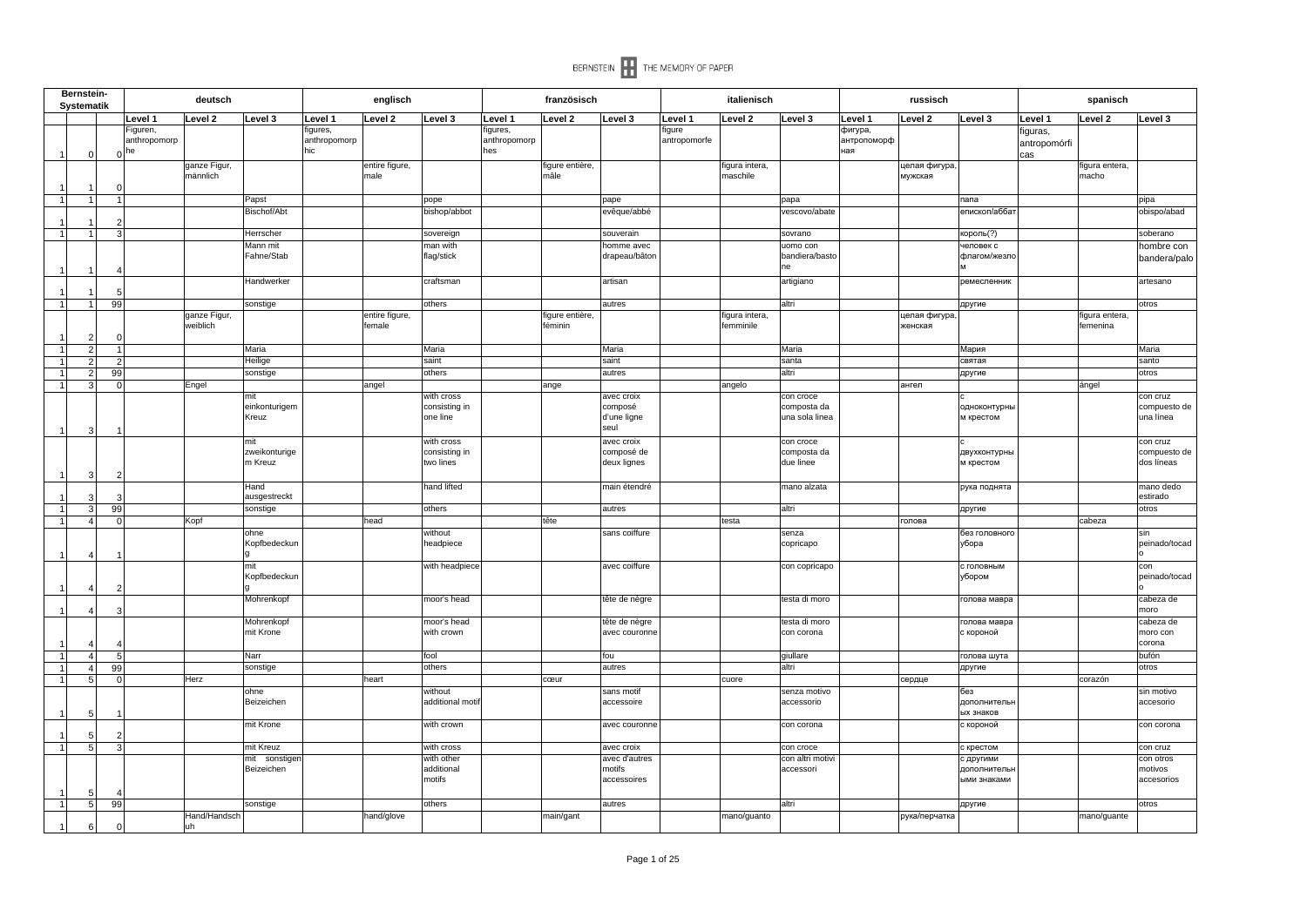|                                  |    |                      | ohne               |       |          | without             |        |                | sans motif                    |       |                         | senza motivo               |       |              | без                       |       |                       | sin motivo              |
|----------------------------------|----|----------------------|--------------------|-------|----------|---------------------|--------|----------------|-------------------------------|-------|-------------------------|----------------------------|-------|--------------|---------------------------|-------|-----------------------|-------------------------|
|                                  |    |                      | Beizeichen         |       |          | additional motif    |        |                | accessoire                    |       |                         | accessorio                 |       |              | дополнительн              |       |                       | accesorio               |
| 6                                |    |                      |                    |       |          |                     |        |                |                               |       |                         |                            |       |              | ых знаков                 |       |                       |                         |
| 6                                |    |                      | mit Kreuz          |       |          | with cross          |        |                | avec croix                    |       |                         | con croce                  |       |              | с крестом                 |       |                       | con cruz                |
| 6                                |    |                      | mit Krone          |       |          | with crown          |        |                | avec couronne                 |       |                         | con corona                 |       |              | с короной                 |       |                       | con corona              |
|                                  |    |                      | mit Vierpass       |       |          | with quatrefoil     |        |                | avec                          |       |                         | con                        |       |              |                           |       |                       | con cuatrifolio         |
|                                  |    |                      |                    |       |          |                     |        |                | quadrilobe                    |       |                         | quadrilobato               |       |              | четырехлистн              |       |                       |                         |
| 6                                |    |                      |                    |       |          |                     |        |                |                               |       |                         |                            |       |              | иком                      |       |                       |                         |
|                                  |    |                      | mit                |       |          | with                |        |                | avec                          |       |                         | con                        |       |              |                           |       |                       | con                     |
|                                  |    |                      | Blume/Blatt/St     |       |          | flower/leaf/star    |        |                | fleur/feuille/éto             |       |                         | fiore/foglia/stell         |       |              | цветком/листс             |       |                       | flor/hoja/estrell       |
| 6<br>$\mathbf 1$                 |    |                      | ern                |       |          |                     |        |                |                               |       |                         |                            |       |              | м/звездой                 |       |                       |                         |
|                                  |    |                      | mit<br>sonstiger   |       |          | with other          |        |                | avec d'autres                 |       |                         | con altri motivi           |       |              | р другими                 |       |                       | con otros               |
|                                  |    |                      | Beizeichen         |       |          | additional          |        |                | motifs                        |       |                         | accessori                  |       |              | дополнительн              |       |                       | motivos                 |
|                                  |    |                      |                    |       |          | motifs              |        |                | accessoires                   |       |                         |                            |       |              | ими знаками               |       |                       | accesorios              |
| 6                                |    |                      |                    |       |          |                     |        |                |                               |       |                         |                            |       |              |                           |       |                       |                         |
| 1<br>6                           | 99 |                      | sonstige           |       |          | others              |        |                | autres                        |       |                         | altri                      |       |              | другие                    |       |                       | otros                   |
| 99<br>1                          |    | sonstige             |                    |       | others   |                     | autres |                |                               |       | altri                   |                            |       | другие       |                           |       | otros                 |                         |
| $\overline{2}$<br>$\mathbf 0$    |    | 0 Fauna<br>Vierfüßer |                    | fauna |          |                     | faune  |                |                               | fauna |                         |                            | Фауна |              |                           | fauna |                       |                         |
| $\overline{2}$                   |    |                      |                    |       | tetrapod |                     |        | quadrupède     |                               |       | quadrupede              |                            |       | четвероногие |                           |       | cuadrúpedo            |                         |
| $\overline{2}$                   |    |                      | Affe               |       |          | monkey              |        |                | singe                         |       |                         | scimmia                    |       |              | обезьяна                  |       |                       | mono                    |
| $\overline{2}$                   |    |                      | Bär                |       |          | bear                |        |                | ours                          |       |                         | orso                       |       |              | медведь                   |       |                       | oso                     |
| 2                                |    |                      | <b>Biber</b>       |       |          | beaver              |        |                | castor                        |       |                         | castoro                    |       |              | бобр                      |       |                       | castor                  |
|                                  |    |                      | <b>Bock</b>        |       |          | he-goat             |        |                | bouc                          |       |                         | caprone                    |       |              | козел                     |       |                       | macho cabrío            |
| $\overline{2}$                   |    |                      |                    |       |          |                     |        |                |                               |       |                         |                            |       |              |                           |       |                       |                         |
|                                  |    |                      | Dromedar           |       |          | dromedary           |        |                | dromadaire                    |       |                         | dromedario                 |       |              | одногорбый                |       |                       | dromedario              |
| $\overline{2}$                   |    |                      |                    |       |          |                     |        |                |                               |       |                         |                            |       |              | верблюд                   |       |                       |                         |
|                                  |    |                      | Eber               |       |          | boar                |        |                | sanglier                      |       |                         | verro                      |       |              | кабан                     |       |                       | jabalí                  |
| $\overline{2}$                   |    |                      |                    |       |          |                     |        |                | (verrat)                      |       |                         |                            |       |              |                           |       |                       |                         |
| 2 <sup>1</sup>                   |    |                      | Esel               |       |          | ass (donkey)        |        |                | âne                           |       |                         | asino                      |       |              | осел                      |       |                       | burro                   |
| $\overline{2}$                   |    |                      | Fuchs              |       |          | fox                 |        |                | renard                        |       |                         | volpe                      |       |              | лиса                      |       |                       | zorro                   |
| 2 <sup>1</sup>                   |    |                      | Hase               |       |          | hare                |        |                | lièvre                        |       |                         | lepre                      |       |              | заяц                      |       |                       | liebre                  |
| $\overline{2}$                   | 10 |                      | Hirsch             |       |          | stag                |        |                | cerf                          |       |                         | cervo                      |       |              | олень                     |       |                       | ciervo                  |
| $\overline{2}$<br>$\mathbf{1}$   | 11 |                      | Hund               |       |          | dog                 |        |                | chien                         |       |                         | cane                       |       |              | собака                    |       |                       | perro                   |
| 2<br>$\mathbf{1}$                | 12 |                      | Igel               |       |          | hedgehog            |        |                | hérisson                      |       |                         | porcospino                 |       |              | еж                        |       |                       | erizo                   |
|                                  |    |                      | Katze/Leopard      |       |          | cat/leopard         |        |                | chat/léopard                  |       |                         | gatto/leopardo             |       |              | кошка/леопар              |       |                       | gato/leopardo           |
| $\overline{2}$                   | 13 |                      |                    |       |          |                     |        |                |                               |       |                         |                            |       |              |                           |       |                       |                         |
| $\overline{2}$                   | 14 |                      | Löwe               |       |          | lion                |        |                | lion                          |       |                         | leone                      |       |              | лев                       |       |                       | león                    |
| $\overline{2}$                   | 15 |                      | Ochse              |       |          | ox                  |        |                | bœuf                          |       |                         | bue                        |       |              | бык                       |       |                       | buey                    |
| 2                                | 16 |                      | Pferd              |       |          | horse               |        |                | cheval                        |       |                         | cavallo                    |       |              | КОНЬ                      |       |                       | caballo                 |
| 2 <sup>1</sup><br>1              | 99 |                      | sonstige           |       |          | others              |        |                | autres                        |       |                         | altri                      |       |              | другие                    |       |                       | otros                   |
|                                  |    | Vielfüßer            |                    |       | multiped |                     |        | animal avec    |                               |       | animale con             |                            |       | многоногие   |                           |       | animal con            |                         |
|                                  |    |                      |                    |       |          |                     | pieds  | plus de quatre |                               |       | più di quattro<br>zampe |                            |       |              |                           |       | más de cuatro<br>pies |                         |
| $\overline{2}$<br>2              |    |                      | Krebs/Skorpio      |       |          | crayfish/scorpi     |        |                | écrevisse/scor                |       |                         | gambero/scorp              |       |              | рак/скорпион              |       |                       | cangrejo/escor          |
| $\mathcal{P}$<br>$\overline{2}$  |    |                      |                    |       |          | on                  |        |                | pion                          |       |                         | ione                       |       |              |                           |       |                       | pión                    |
| 2 <sup>1</sup><br>$\overline{2}$ |    |                      | Spinne             |       |          | spider              |        |                | araignée                      |       |                         | ragno                      |       |              | паук                      |       |                       | araña                   |
| $\overline{2}$<br>$\overline{2}$ | 99 |                      | sonstige           |       |          | others              |        |                | autres                        |       |                         | altri                      |       |              | другие                    |       |                       | otros                   |
| 2 <sup>1</sup><br>$\mathbf{3}$   |    | Vogel                |                    |       | bird     |                     | oiseau |                |                               |       | uccello                 |                            |       | птица        |                           |       | pájaro                |                         |
|                                  |    |                      | ganze Figur        |       |          | entire figure       |        |                | figure entière                |       |                         | figura intera              |       |              | целая фигура              |       |                       | figura entera           |
| 2<br>3                           |    |                      |                    |       |          |                     |        |                |                               |       |                         |                            |       |              |                           |       |                       |                         |
| 2<br>3                           |    |                      | Kopf               |       |          | head                |        |                | tête                          |       |                         | testa                      |       |              | голова                    |       |                       | cabeza                  |
| $\overline{2}$<br>3              |    |                      | Flügel             |       |          | wing                |        |                | aile                          |       |                         | ala                        |       |              | крыло                     |       |                       | ala                     |
|                                  |    |                      | heraldischer       |       |          | heraldic eagle      |        |                | héraldique                    |       |                         | aquila araldica            |       |              | геральдическ              |       |                       | águila                  |
| 3                                |    |                      | Adler              |       |          |                     |        |                | aigle                         |       |                         |                            |       |              | ий орел                   |       |                       | heráldico               |
| $\overline{2}$<br>$\overline{3}$ | 99 |                      | sonstige           |       |          | others              |        |                | autres                        |       |                         | altri                      |       |              | другие                    |       |                       | otros                   |
|                                  |    | Schlange             |                    |       | serpent  |                     |        | serpent        |                               |       | serpente                |                            |       | змея         |                           |       | serpiente             |                         |
| 2 <sup>1</sup><br>4              |    |                      |                    |       | (snake)  |                     |        |                |                               |       |                         |                            |       |              |                           |       |                       |                         |
|                                  |    |                      | einkonturig        |       |          | consisting in       |        |                | composé                       |       |                         | composto da                |       |              | одноконтурна              |       |                       | compuesto de            |
|                                  |    |                      | ohne<br>Beizeichen |       |          | one line<br>without |        |                | d'une ligne                   |       |                         | una sola linea             |       |              | я, без                    |       |                       | una línea sin<br>motivo |
|                                  |    |                      |                    |       |          | additional moti     |        |                | seul sans motif<br>accessoire |       |                         | senza motivo<br>accessorio |       |              | дополнительн<br>ых знаков |       |                       | accesorio               |
| 4                                |    |                      |                    |       |          |                     |        |                |                               |       |                         |                            |       |              |                           |       |                       |                         |
| $\overline{2}$                   |    |                      |                    |       |          |                     |        |                |                               |       |                         |                            |       |              |                           |       |                       |                         |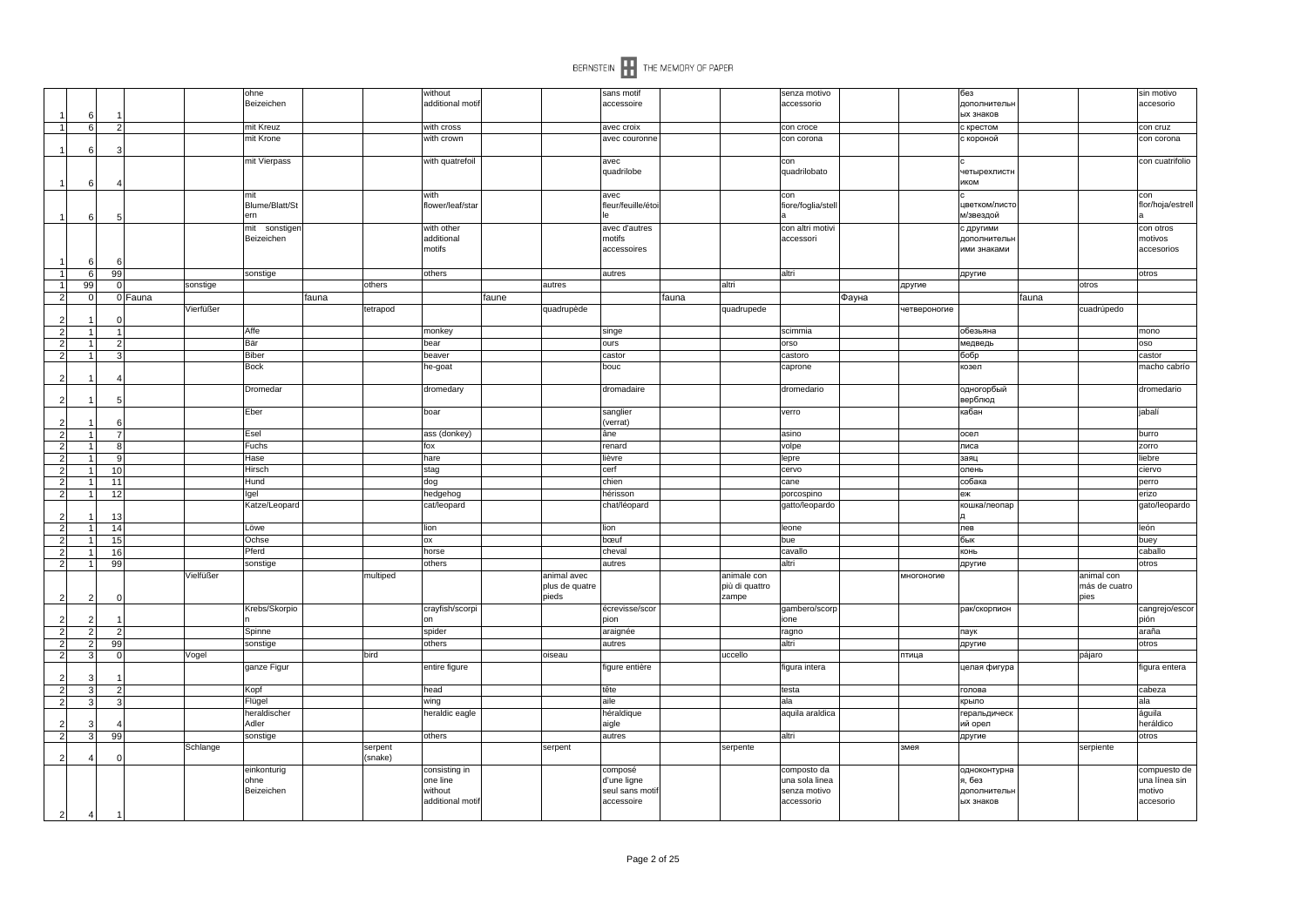

|                |                |    |          | einkonturig mit |       | consisting in    |          | composé         | composto da     | одноконтурна  |         | compuesto de     |
|----------------|----------------|----|----------|-----------------|-------|------------------|----------|-----------------|-----------------|---------------|---------|------------------|
|                |                |    |          | Beizeichen      |       | one line with    |          | d'une ligne     | una sola linea  | я, с          |         | una línea con    |
|                |                |    |          |                 |       | additional motil |          | seul avec mot   | con motivo      | дополнительн  |         | motivo           |
|                |                |    |          |                 |       |                  |          | accessoire      | accessorio      | ыми знаками   |         | accesorio        |
| 2              | $\overline{4}$ |    |          |                 |       |                  |          |                 |                 |               |         |                  |
|                |                |    |          | zweikonturig    |       | consisting in    |          | composé de      | composto da     | двухконтурная |         | compuesto de     |
|                |                |    |          | ohne            |       | two lines        |          | deux lignes     | due linee       | без           |         | dos líneas sin   |
|                |                |    |          | Beizeichen      |       | without          |          | seul sans mot   | senza motivo    | дополнителы   |         | motivo           |
|                |                |    |          |                 |       | additional moti  |          | accessoire      | accessorio      | ых знаков     |         | accesorio        |
|                |                |    |          |                 |       |                  |          |                 |                 |               |         |                  |
| 2              | $\Delta$       |    |          |                 |       |                  |          |                 |                 |               |         |                  |
|                |                |    |          | zweikonturig    |       | consisting in    |          | composé de      | composto da     | двухконтурная |         | compuesto de     |
|                |                |    |          | mit Kugel       |       | two lines with   |          | deux lignes     | due linee con   | с шаром       |         | dos líneas con   |
|                |                |    |          |                 |       | ball             |          | avec globe      | qlobo           |               |         | bola             |
| 2              | $\Delta$       |    |          |                 |       |                  |          |                 |                 |               |         |                  |
|                |                |    |          | zweikonturig    |       | consisting in    |          | composé de      | composto da     | двухконтурная |         | compuesto de     |
|                |                |    |          | mit             |       | two lines with   |          | deux lignes     | due linee con   | с буквой      |         | dos líneas con   |
|                |                |    |          | Buchstaben      |       | letter           |          | avec lettre     | lettera         |               |         | letra            |
| 2              | $\overline{4}$ |    |          |                 |       |                  |          |                 |                 |               |         |                  |
|                |                |    |          | zweikonturig    |       | consisting in    |          | composé de      | composto da     | двухконтурная |         | compuesto de     |
|                |                |    |          | mit             |       | two lines with   |          | deux lignes     | due linee con   | с гербовый    |         | dos líneas con   |
|                |                |    |          |                 |       | shield           |          |                 |                 |               |         | escudo           |
|                |                |    |          | Wappenschild    |       |                  |          | avec écu        | scudo           | щитом         |         |                  |
| $\overline{2}$ | $\overline{4}$ |    |          |                 |       |                  |          |                 |                 |               |         |                  |
|                |                |    |          | zweikonturig    |       | consisting in    |          | composé de      | composto da     | двухконтурная |         | compuesto de     |
|                |                |    |          | mit Horn        |       | two lines with   |          | deux lignes     | due linee con   | с рожоком     |         | dos líneas con   |
| $\overline{2}$ | $\overline{4}$ |    |          |                 |       | horn             |          | avec cor        | corno           |               |         |                  |
|                |                |    |          | zweikonturig    |       | consisting in    |          | composé de      | composto da     | двухконтурная |         | compuesto de     |
|                |                |    |          | mit sonstigen   |       | two lines with   |          | deux lignes     | due linee con   | с другими     |         | dos líneas con   |
|                |                |    |          | Beizeichen      |       | other            |          | avec d'autres   | altri motivi    | дополнительн  |         | otros motivos    |
|                |                |    |          |                 |       | additional       |          | motifs          | accessori       | ыми знаками   |         | accesorios       |
|                |                |    |          |                 |       | motifs           |          | accessoires     |                 |               |         |                  |
|                |                |    |          |                 |       |                  |          |                 |                 |               |         |                  |
| $\overline{2}$ | $\overline{4}$ |    |          |                 |       |                  |          |                 |                 |               |         |                  |
|                |                |    |          | zweikonturig    |       | consisting in    |          | composé de      | composto da     | двухконтурная |         | compuesto de     |
|                |                |    |          | an Stab ohne    |       | two lines on     |          | deux lignes au  | due linee su    | на посохе без |         | dos líneas a     |
|                |                |    |          | Beizeichen      |       | stick without    |          | bâton seul      | bastone senza   | дополнительн  |         | palo sin motivo  |
|                |                |    |          |                 |       | additional motil |          | sans motif      | motivo          | ого знака     |         | accesorio        |
|                |                |    |          |                 |       |                  |          | accessoire      | accessorio      |               |         |                  |
| $\overline{2}$ | $\overline{4}$ | q  |          |                 |       |                  |          |                 |                 |               |         |                  |
|                |                |    |          | zweikonturig    |       | consisting in    |          | composé de      | composto da     | двухконтурная |         | compuesto de     |
|                |                |    |          | an Stab mit     |       | two lines on     |          | deux lignes au  | due linee su    | на посохе с   |         | dos líneas a     |
|                |                |    |          | Wappenschild    |       | stick with       |          | bâton avec      | bastone con     | гербовым      |         | palo con         |
|                |                |    |          | und             |       | shield and       |          | écu et lettres  | scudo e lettere | щитом и       |         | escudo y letras  |
|                |                |    |          | Buchstaben      |       | letters          |          |                 |                 | буквами       |         |                  |
| 2              | $\overline{4}$ | 10 |          |                 |       |                  |          |                 |                 |               |         |                  |
|                |                |    |          | zweikonturig    |       | consisting in    |          | composé de      | composto da     | двухконтурная |         | compuesto de     |
|                |                |    |          | an Stab mit     |       | two lines on     |          | deux lignes au  | due linee su    | на посохе с   |         | dos líneas a     |
|                |                |    |          | Wappenschild    |       | stick with       |          | bâton avec      | bastone con     | гербовым      |         | palo con         |
|                |                |    |          | und sonstigem   |       | shield and       |          | écu et autre    | scudo e altro   | щитом и       |         | escudo y otro    |
|                |                |    |          | Schildinhalt    |       | other content    |          | contenu         | contenuto       | гербовыми     |         | contenido        |
| $\overline{2}$ | $\overline{4}$ | 11 |          |                 |       |                  |          |                 |                 | фигурами      |         |                  |
|                |                |    |          | zweikonturig    |       | consisting in    |          | composé de      | composto da     | двухконтурная |         | compuesto de     |
|                |                |    |          | an Stab mit     |       | two lines on     |          | deux lignes au  | due linee su    | на посохе с   |         | dos líneas a     |
|                |                |    |          | sonstigen       |       | stick with other |          | bâton avec      | bastone con     | другими       |         | palo con otros   |
|                |                |    |          | Beizeichen      |       | additional       |          | d'autres motifs | altri motivi    | дополнительн  |         | motivos          |
|                |                |    |          |                 |       | motifs           |          | accessoires     | accessori       | ими знаками   |         | accesorios       |
|                |                |    |          |                 |       |                  |          |                 |                 |               |         |                  |
| $\overline{2}$ | $\overline{4}$ | 12 |          |                 |       |                  |          |                 |                 |               |         |                  |
| $\overline{c}$ | $\overline{a}$ | 99 |          | sonstige        |       | others           |          | autres          | altri           | другие        |         | otros            |
| $\overline{2}$ | 5              |    | Schnecke |                 | snail |                  | escargot |                 | lumaca          | улитка        | caracol |                  |
| $\overline{2}$ | 6              |    | Fisch    |                 | fish  |                  | poisson  |                 | pesce           | рыба          | pez     |                  |
|                |                |    |          | ein Fisch,      |       | one fish,        |          | un poisson      | un pesce,       | одна рыба,    |         | un pez,          |
|                |                |    |          | waagerecht      |       | horizontal       |          | horizontal      | orizzontale     | горизонтальн  |         | horizontal       |
| 2              | 6              |    |          |                 |       |                  |          |                 |                 | ag            |         |                  |
|                |                |    |          | ein Fisch,      |       | one fish,        |          | un poisson.     | un pesce,       | одна рыба,    |         | un pez,          |
|                |                |    |          | gekrümmt/Del    |       | crooked/dolphi   |          | courbé/dauphi   | storto/delfino  | изогнутая/дел |         | torcido/delfín   |
|                |                |    |          | phin            |       |                  |          |                 |                 | ьфин          |         |                  |
| -2             | -6             |    |          |                 |       |                  |          |                 |                 |               |         |                  |
|                |                |    |          | ein Fisch,      |       | one fish         |          | un poisson,     | un pesce,       | одна рыба,    |         | un pez, vertical |
|                |                |    |          | senkrecht       |       | vertical         |          | vertical        | verticale       | вертикальная  |         |                  |
| $\overline{2}$ | 6              |    |          |                 |       |                  |          |                 |                 |               |         |                  |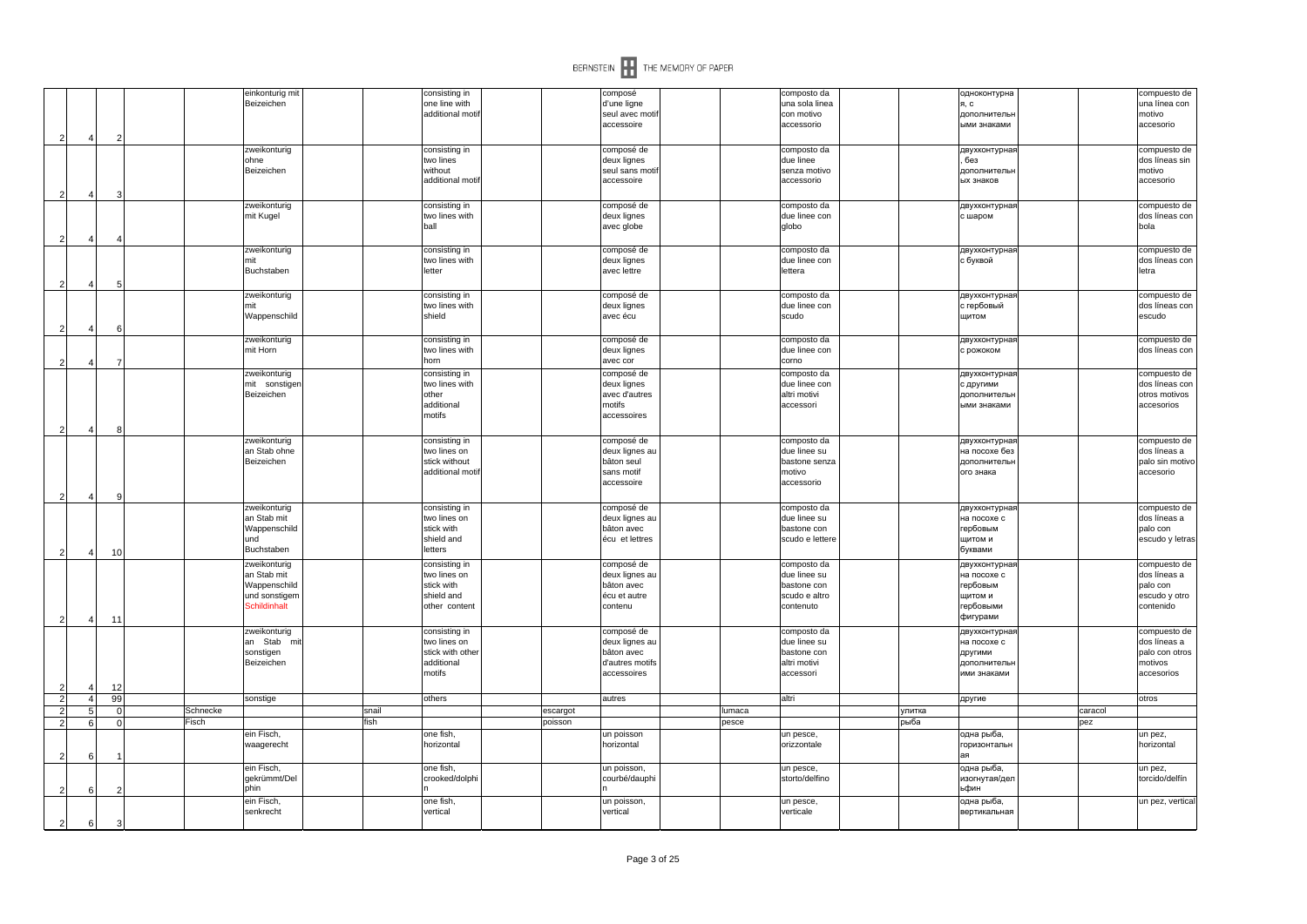|                         |                |               |           |              | zwei Fische    |          |          | two fish                 |          |          | deux poissons |            |            | due pesci       |              |          | две рыбы                    |           | dos peces           |
|-------------------------|----------------|---------------|-----------|--------------|----------------|----------|----------|--------------------------|----------|----------|---------------|------------|------------|-----------------|--------------|----------|-----------------------------|-----------|---------------------|
| $\overline{2}$          | 6              |               |           |              |                |          |          |                          |          |          |               |            |            |                 |              |          |                             |           |                     |
| $\overline{2}$          | 6              | 99            |           |              | sonstige       |          |          | others                   |          |          | autres        |            |            | altri           |              |          | другие                      |           | otros               |
| $\overline{2}$          | $\overline{7}$ | $\Omega$      |           | Muschel      |                |          | conch    |                          |          | coquille |               |            | conchiglia |                 |              | раковина |                             | concha    |                     |
|                         |                |               |           |              | ohne           |          |          | without                  |          |          | sans motif    |            |            | senza motivo    |              |          | без                         |           | sin motivo          |
|                         |                |               |           |              | Beizeichen     |          |          | additional motif         |          |          | accessoire    |            |            | accessorio      |              |          | дополнительн<br>ых знаков   |           | accesorio           |
| $\overline{2}$          | $\overline{7}$ |               |           |              |                |          |          |                          |          |          |               |            |            |                 |              |          |                             |           |                     |
|                         |                |               |           |              | mit Beizeicher |          |          | with additional<br>motif |          |          | avec motif    |            |            | con motivo      |              |          |                             |           | con motivo          |
|                         |                |               |           |              |                |          |          |                          |          |          | accessoire    |            |            | accessorio      |              |          | дополнительн<br>ыми знаками |           | accesorio           |
| $\overline{2}$          | 7              |               |           |              |                |          |          |                          |          |          |               |            |            |                 |              |          |                             |           |                     |
| $\overline{2}$          | $\overline{7}$ | 99            |           |              | sonstige       |          |          | others                   |          |          | autres        |            |            | altri           |              |          | другие                      |           | otros               |
| $\overline{2}$          | 99             | $\Omega$      |           |              |                |          | others   |                          |          | autres   |               |            | altri      |                 |              |          |                             | otros     |                     |
|                         |                |               | abelwesen | sonstige     |                | fabulous |          |                          | animal   |          |               | creatura   |            |                 | фантастическ | другие   |                             | animal    |                     |
|                         |                |               |           |              |                | creature |          |                          | fabuleux |          |               | fantastica |            |                 | ое животное  |          |                             | fabuloso  |                     |
| 3                       | $\sqrt{ }$     |               |           |              |                |          |          |                          |          |          |               |            |            |                 |              |          |                             |           |                     |
| 3                       | 1              |               |           | Greif        |                |          | griffon  |                          |          | griffon  |               |            | grifone    |                 |              | грифон   |                             | grifo     |                     |
|                         |                |               |           |              | frei, ganze    |          |          | detached,                |          |          | isolé, figure |            |            | isolato, figura |              |          | самостоятель                |           | separado,           |
|                         |                |               |           |              | Figur          |          |          | entire figure            |          |          | entière       |            |            | intera          |              |          | ный, целая                  |           | figura entera       |
| $\mathbf{3}$            | -1             |               |           |              |                |          |          |                          |          |          |               |            |            |                 |              |          | фигура                      |           |                     |
|                         |                |               |           |              | frei, halbe    |          |          | detached,                |          |          | isolé, demi-  |            |            | isolato,        |              |          | самостоятель                |           | separado,           |
|                         |                |               |           |              | Figur          |          |          | semi-figure              |          |          | figure        |            |            | semifigura      |              |          | ный,                        |           | semi figura         |
|                         |                |               |           |              |                |          |          |                          |          |          |               |            |            |                 |              |          | половина                    |           |                     |
| $\mathbf{3}$            | $\overline{1}$ |               |           |              |                |          |          |                          |          |          |               |            |            |                 |              |          | фигуры                      |           |                     |
|                         |                |               |           |              | im             |          |          | in shield or             |          |          | á l'écu ou    |            |            | in scudo o      |              |          | в гербовом                  |           | en escudo o         |
|                         |                |               |           |              | Wappenschild   |          |          | circle                   |          |          | cercle        |            |            | cerchio         |              |          | щите или                    |           | circulo             |
| 3                       | -1             |               |           |              | oder Kreis     |          |          |                          |          |          |               |            |            |                 |              |          | круге                       |           |                     |
| $\overline{3}$          | $\mathbf{1}$   | 99            |           |              | sonstige       |          |          | others                   |          |          | autres        |            |            | altri           |              |          | другие                      |           | otros               |
|                         |                |               |           | Drache       |                |          | dragon   |                          |          | dragon   |               |            | drago      |                 |              | дракон   |                             | dragón    |                     |
| 3                       | $\mathcal{P}$  | $\Omega$      |           |              |                |          | (wyvern) |                          |          |          |               |            |            |                 |              |          |                             |           |                     |
|                         |                |               |           |              | frei, ganze    |          |          | detached,                |          |          | isolé, figure |            |            | isolato, figura |              |          | самостоятель                |           | separado,           |
|                         |                |               |           |              | Figur ohne     |          |          | entire figure            |          |          | entière sans  |            |            | intera senza    |              |          | ный, целая                  |           | figura entera       |
|                         |                |               |           |              | Beizeichen     |          |          | without                  |          |          | motif         |            |            | motivo          |              |          | фигура без                  |           | sin motivo          |
|                         |                |               |           |              |                |          |          | additional motif         |          |          | accessoire    |            |            | accessorio      |              |          | дополнительн                |           | accesorio           |
| 3                       | 2              |               |           |              |                |          |          |                          |          |          |               |            |            |                 |              |          | ых знаков                   |           |                     |
|                         |                |               |           |              | frei, ganze    |          |          | detached,                |          |          | isolé, figure |            |            | isolato, figura |              |          | самостоятель                |           | separado,           |
|                         |                |               |           |              | Figur mit      |          |          | entire figure            |          |          | entière avec  |            |            | intera con      |              |          | ный, целая                  |           | figura entera       |
|                         |                |               |           |              | Beizeichen     |          |          | with additional          |          |          | motif         |            |            | motivo          |              |          | фигура с                    |           | con motivo          |
|                         |                |               |           |              |                |          |          | motif                    |          |          | accessoire    |            |            | accessorio      |              |          | дополнительн                |           | accesorio           |
|                         |                |               |           |              |                |          |          |                          |          |          |               |            |            |                 |              |          | ыми знаками                 |           |                     |
| $\vert$ 3               | $\overline{2}$ |               |           |              |                |          |          |                          |          |          |               |            |            |                 |              |          |                             |           |                     |
| $\overline{\mathbf{3}}$ | $\overline{2}$ |               |           |              | im Kreis       |          |          | in circle                |          |          | au cercle     |            |            | in cerchio      |              |          | в круге                     |           | en círculo          |
| دی                      | $\overline{2}$ | 99            |           |              | sonstige       |          |          | others                   |          |          | autres        |            |            | altri           |              |          | другие                      |           | otros               |
|                         |                |               |           | Einhorn      |                |          | unicorn  |                          |          | licorne  |               |            | unicorno   |                 |              | единорог |                             | unicornio |                     |
| 3                       | Э              | $\Omega$      |           |              |                |          |          |                          |          |          |               |            | (liocorno) |                 |              |          |                             |           |                     |
|                         |                |               |           |              | frei, ganze    |          |          | detached,                |          |          | isolé, figure |            |            | isolato, figura |              |          | самостоятель                |           | separado,           |
|                         |                |               |           |              | Figur          |          |          | entire figure            |          |          | entière       |            |            | intera          |              |          | ный, целая                  |           | figura entera       |
| $\overline{3}$          | Э              |               |           |              |                |          |          |                          |          |          |               |            |            |                 |              |          | фигура                      |           |                     |
|                         |                |               |           |              | frei, halbe    |          |          | detached,                |          |          | isolé, demi-  |            |            | isolato,        |              |          | самостоятель                |           | separado,           |
|                         |                |               |           |              | Figur          |          |          | semi-figure              |          |          | figure        |            |            | semifigura      |              |          | ный,<br>половина            |           | semi figura         |
|                         |                |               |           |              |                |          |          |                          |          |          |               |            |            |                 |              |          | фигуры                      |           |                     |
| $\mathbf{3}$            | 3              |               |           |              |                |          |          |                          |          |          |               |            |            |                 |              |          |                             |           |                     |
|                         |                |               |           |              | frei, Kopf     |          |          | detached,<br>head        |          |          | isolé, tête   |            |            | isolato, testa  |              |          | самостоятель<br>ный, голова |           | separado,<br>cabeza |
|                         | 3              | $\mathcal{R}$ |           |              |                |          |          |                          |          |          |               |            |            |                 |              |          |                             |           |                     |
| 3                       |                |               |           |              | frei,          |          |          | detached,                |          |          | isolé, deux   |            |            | isolato, due    |              |          | самостоятель                |           | separado, dos       |
|                         |                |               |           |              | Doppelkopf     |          |          | setwo heads              |          |          | têtes         |            |            | teste           |              |          | ный, две                    |           | cabezas             |
| $\mathbf{3}$            | 3              |               |           |              |                |          |          |                          |          |          |               |            |            |                 |              |          | головы                      |           |                     |
|                         |                |               |           |              | im             |          |          | in shield or             |          |          | á l'écu ou    |            |            | in scudo o      |              |          | в щите или                  |           | en escudo o         |
|                         |                |               |           |              | Wappenschild   |          |          | circle                   |          |          | cercle        |            |            | cerchio         |              |          | круге                       |           | circulo             |
|                         | s              |               |           |              | oder Kreis     |          |          |                          |          |          |               |            |            |                 |              |          |                             |           |                     |
| $\overline{\mathbf{3}}$ | $\mathbf{3}$   | 99            |           |              | sonstige       |          |          | others                   |          |          | autres        |            |            | altri           |              |          | другие                      |           | otros               |
| $\overline{\mathbf{3}}$ | $\overline{4}$ | $\Omega$      |           | Meerjungfrau |                |          | mermaid  |                          |          | sirène   |               |            | sirena     |                 |              | сирена   |                             | sirena    |                     |
|                         |                |               |           |              | eine Flosse    |          |          | one fin                  |          |          | une nageoire  |            |            | una pinna       |              |          | один плавник                |           | una aleta           |
| $\mathcal{R}$           | Δ              |               |           |              |                |          |          |                          |          |          |               |            |            |                 |              |          |                             |           |                     |
|                         |                |               |           |              |                |          |          |                          |          |          |               |            |            |                 |              |          |                             |           |                     |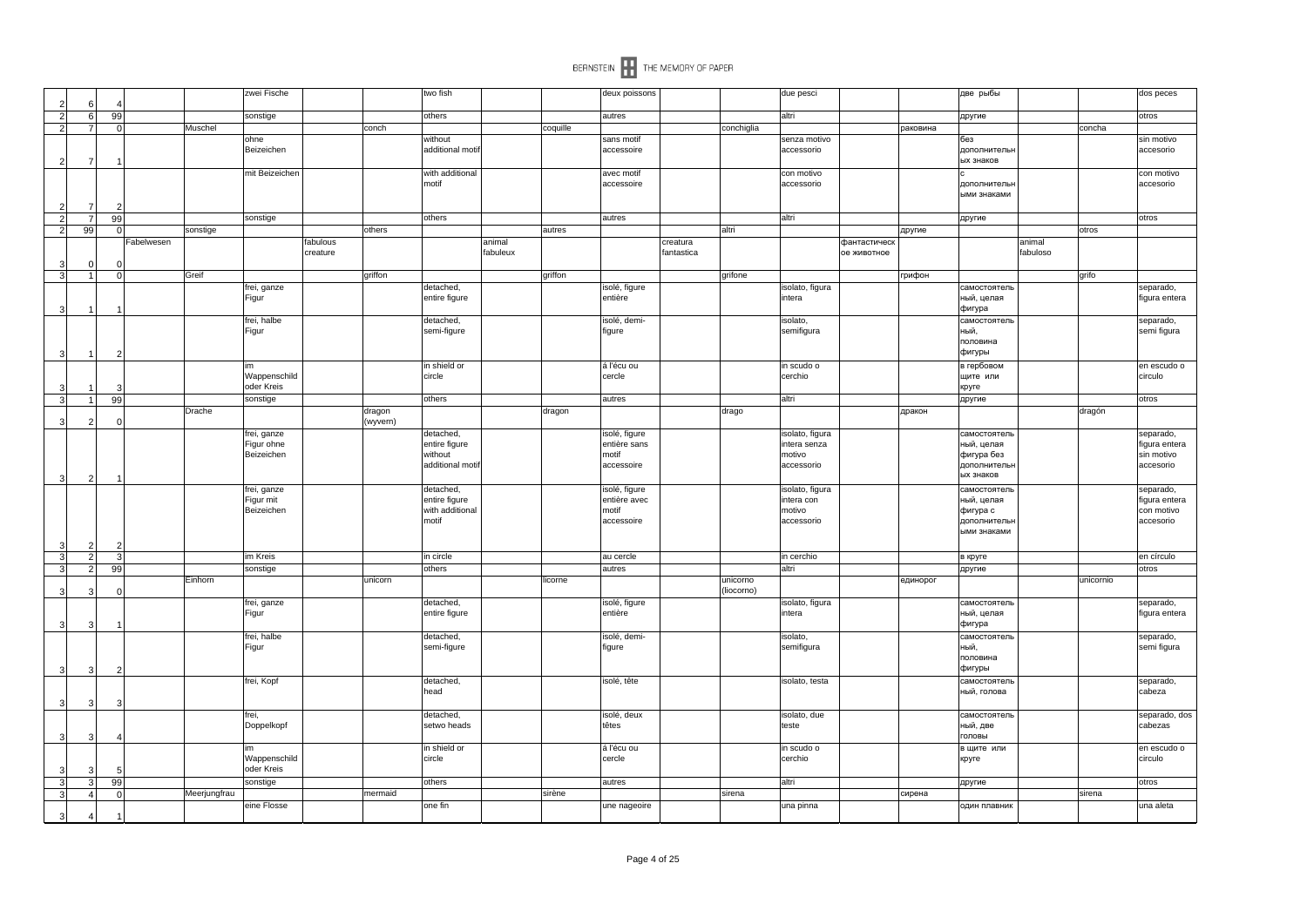|                  |                                  |                |                           |                                 |                                |                          |                       |                             |                         |                          | BERNSTEIN <b>THE MEMORY OF PAPER</b> |                        |                         |                               |                        |                        |                                       |                             |                 |                                |
|------------------|----------------------------------|----------------|---------------------------|---------------------------------|--------------------------------|--------------------------|-----------------------|-----------------------------|-------------------------|--------------------------|--------------------------------------|------------------------|-------------------------|-------------------------------|------------------------|------------------------|---------------------------------------|-----------------------------|-----------------|--------------------------------|
| $\mathbf{3}$     | $\Delta$                         | 2              |                           |                                 | zwei Flossen                   |                          |                       | two fins                    |                         |                          | deux<br>nageoires                    |                        |                         | due pinne                     |                        |                        | два плавника                          |                             |                 | dos aletas                     |
|                  |                                  |                |                           |                                 | eine oder zwei<br>Flossen, mit |                          |                       | one or two<br>fins, with    |                         |                          | une ou deux<br>nageoires,            |                        |                         | una o due<br>pinne, con       |                        |                        | один или два<br>плавника, с           |                             |                 | una o dos<br>aletas, con       |
|                  |                                  |                |                           |                                 | Beizeichen                     |                          |                       | additional motif            |                         |                          | avec motif                           |                        |                         | motivo                        |                        |                        | дополнительн                          |                             |                 | motivo                         |
|                  |                                  |                |                           |                                 | Kugel                          |                          |                       | globe                       |                         |                          | accessoire                           |                        |                         | accessorio                    |                        |                        | ым знаком                             |                             |                 | accesorio bola                 |
| $\overline{3}$   |                                  |                |                           |                                 |                                |                          |                       |                             |                         |                          | globe                                |                        |                         | qlobo                         |                        | шар                    |                                       |                             |                 |                                |
| $\overline{3}$   | 4                                | 99             |                           |                                 | sonstige                       |                          |                       | others                      |                         |                          | autres                               |                        |                         | altri                         |                        | другие                 |                                       |                             |                 | otros                          |
| $\overline{3}$   | 99                               |                |                           | sonstige                        |                                |                          | others                |                             |                         | autres                   |                                      |                        | altri                   |                               |                        | другие                 |                                       |                             | otros           |                                |
| $\overline{4}$   | $\overline{0}$                   |                | 0 Flora                   |                                 |                                | flora                    |                       |                             | flore                   |                          |                                      | flora                  |                         |                               | Флора                  |                        |                                       | flora                       |                 |                                |
|                  |                                  |                |                           | Blatt/Blüte/Bau<br><sub>m</sub> |                                |                          | leaf/blossom/tr<br>ee |                             |                         | feuille/fleur/arb<br>re  |                                      |                        | foglia/fiore/alb<br>ero |                               |                        | лист/цветок/д<br>ерево |                                       |                             | hoja/flor/árbol |                                |
| $\overline{4}$   | -1                               |                |                           |                                 | Lilie                          |                          |                       | lily                        |                         |                          | fleur de lis                         |                        |                         | giglio                        |                        | лилия                  |                                       |                             |                 | flor de Lis                    |
|                  |                                  |                |                           |                                 | Rosette                        |                          |                       | rosette                     |                         |                          | rosette                              |                        |                         | rosetta                       |                        | розетка                |                                       |                             |                 | roseta                         |
|                  |                                  |                |                           |                                 | Tulpe/Glocken                  |                          |                       | tulip/bellflower            |                         |                          | tulipe/campan                        |                        |                         | tulipano                      |                        |                        | тюльпан/коло                          |                             |                 | tulipán/campá                  |
|                  |                                  | з              |                           |                                 | blume                          |                          |                       |                             |                         |                          | ule                                  |                        |                         |                               |                        | кольчик                |                                       |                             |                 | nula                           |
|                  |                                  |                |                           |                                 | <b>Blume</b>                   |                          |                       | flower (other               |                         |                          | fleur (autres                        |                        |                         | fiore (varie                  |                        | цветок                 |                                       |                             |                 | flor (otras                    |
|                  |                                  |                |                           |                                 | (sonstige<br>Formen)           |                          |                       | forms)                      |                         |                          | formes)                              |                        |                         | forme)                        |                        | (другие<br>формы)      |                                       |                             |                 | formas)                        |
|                  |                                  | 5              |                           |                                 | Kleeblatt                      |                          |                       | cloverleat                  |                         |                          | feuille de trèfle                    |                        |                         | foglia di<br>trifoglio        |                        |                        | лист клевера                          |                             |                 | hoja de trébol                 |
|                  |                                  |                |                           |                                 | Ast/Stab/Baum                  |                          |                       | branch/stick/tr<br>ee       |                         |                          | branche/bâton,<br>arbre              |                        |                         | ramo/bastone<br>albero        |                        | ерево                  | ветвь/посох/д                         |                             |                 | rama/palo/vara<br>/árbol       |
|                  |                                  | -7             |                           |                                 | Pinienzapfen                   |                          |                       | pine cone                   |                         |                          | cône de pins                         |                        |                         | pigna                         |                        | шишка                  | сосновая                              |                             |                 | cono de pino                   |
|                  |                                  |                |                           |                                 | Kranz                          |                          |                       | wreath                      |                         |                          | couronne                             |                        |                         | ghirlanda                     |                        | венок                  |                                       |                             |                 | corona (flores,<br>hojas)      |
| $\left 4\right $ | 11                               | 99             |                           |                                 | sonstige                       |                          |                       | others                      |                         |                          | autres                               |                        |                         | altri                         |                        | другие                 |                                       |                             |                 | otros                          |
| $\overline{4}$   | $\overline{2}$                   |                |                           | Frucht                          |                                |                          | fruit                 |                             |                         | fruit                    |                                      |                        | frutto                  |                               |                        | плод                   |                                       |                             | fruta           |                                |
| $\overline{4}$   | 2                                |                |                           |                                 | Traube                         |                          |                       | grape                       |                         |                          | raisin                               |                        |                         | uva                           |                        |                        | виноград                              |                             |                 | uva                            |
| $\Delta$         | 2                                |                |                           |                                 | <b>Birne</b>                   |                          |                       | pear                        |                         |                          | poire                                |                        |                         | pera                          |                        | груша                  |                                       |                             |                 | pera                           |
| $\overline{4}$   | $\overline{2}$                   |                |                           |                                 | Kirsche                        |                          |                       | cherry                      |                         |                          | cerise                               |                        |                         | ciliegia                      |                        | вишня                  |                                       |                             |                 | cereza                         |
| $\overline{4}$   | 2 <sup>1</sup>                   |                |                           |                                 | Eichel                         |                          |                       | acorn                       |                         |                          | gland                                |                        |                         | qhianda                       |                        | желудь                 |                                       |                             |                 | bellota                        |
|                  |                                  |                |                           |                                 | Granatapfel                    |                          |                       | pomegranate                 |                         |                          | grenade                              |                        |                         | melograno                     |                        | гранат                 |                                       |                             |                 | granada                        |
| $\overline{4}$   | $\overline{2}$<br>$\overline{2}$ | -5             |                           |                                 | Mandel                         |                          |                       | almond                      |                         |                          | amande                               |                        |                         | mandorla                      |                        |                        | миндаль                               |                             |                 | almendra                       |
|                  |                                  |                |                           |                                 | Ähre                           |                          |                       | ear of corn                 |                         |                          |                                      |                        |                         |                               |                        |                        |                                       |                             |                 | mazorca                        |
|                  | $\overline{2}$                   | -7             |                           |                                 |                                |                          |                       |                             |                         |                          | épi                                  |                        |                         | spiga                         |                        | початок                | кукурузный                            |                             |                 |                                |
| $\overline{4}$   | $\overline{2}$                   | 99             |                           |                                 | sonstige                       |                          |                       | others                      |                         |                          | autres                               |                        |                         | altri                         |                        | другие                 |                                       |                             |                 | otros                          |
| $\overline{4}$   | 99                               |                |                           | sonstige                        |                                |                          | others                |                             |                         | autres                   |                                      |                        | altri                   |                               |                        | другие                 |                                       |                             | otros           |                                |
| 5                | $\Omega$                         |                | Berge/Himmel<br>0 skörper |                                 |                                | mountains/lumi<br>naries |                       |                             | monts/corps<br>célestes |                          |                                      | monte/corpo<br>celeste |                         |                               | горы/небесны<br>е тела |                        |                                       | montes/cuerpo<br>s celestes |                 |                                |
| 5 <sub>5</sub>   |                                  |                |                           | Dreiberg                        |                                |                          | triple mount          |                             |                         | mont à trois<br>coupeaux |                                      |                        | trimonzio               |                               |                        | три горы               |                                       |                             | triple montaña  |                                |
|                  |                                  |                |                           |                                 | frei, ohne                     |                          |                       | detached,                   |                         |                          | isolé, sans                          |                        |                         | isolato, senza                |                        |                        | самостоятель                          |                             |                 | separado, sin                  |
| 5 <sub>5</sub>   |                                  |                |                           |                                 | Beizeichen                     |                          |                       | without<br>additional motif |                         |                          | motif<br>accessoire                  |                        |                         | motivo<br>accessorio          |                        |                        | ные, без<br>дополнительн<br>ых знаков |                             |                 | motivo<br>accesorio            |
|                  |                                  |                |                           |                                 | frei, darüber                  |                          |                       | detached,                   |                         |                          | isolé, au-                           |                        |                         | isolato, al di                |                        |                        | самостоятель                          |                             |                 | separado,                      |
|                  |                                  |                |                           |                                 | einkonturige<br>Stange         |                          |                       | above rod<br>consisting in  |                         |                          | dessus<br>barreau                    |                        |                         | sopra barra<br>composta da    |                        | ные, с                 | одноконтурно                          |                             |                 | encima barrote<br>compuesto de |
|                  |                                  |                |                           |                                 |                                |                          |                       | one line                    |                         |                          | composé<br>d'une ligne<br>seul       |                        |                         | una sola linea                |                        |                        | й штангой                             |                             |                 | una línea                      |
| $5 \mid$         | $\overline{1}$                   | $\overline{2}$ |                           |                                 |                                |                          |                       |                             |                         |                          |                                      |                        |                         |                               |                        |                        |                                       |                             |                 |                                |
|                  |                                  |                |                           |                                 | frei, darüber<br>zweikonturige |                          |                       | detached,<br>above rod      |                         |                          | isolé, au-<br>dessus                 |                        |                         | isolato, al di<br>sopra barra |                        | ные, с                 | самостоятель                          |                             |                 | separado,<br>encima barrote    |
|                  |                                  |                |                           |                                 | Stange                         |                          |                       | consisting in               |                         |                          | barreau                              |                        |                         | composta da                   |                        |                        | двухконтурной                         |                             |                 | compuesto de                   |
|                  |                                  |                |                           |                                 |                                |                          |                       | two lines                   |                         |                          | composé de                           |                        |                         | due linee                     |                        | штангой                |                                       |                             |                 | dos líneas                     |
| $\mathbf{E}$     | $\blacksquare$                   | $\mathbf{r}$   |                           |                                 |                                |                          |                       |                             |                         |                          | deux lignes                          |                        |                         |                               |                        |                        |                                       |                             |                 |                                |
|                  |                                  |                |                           |                                 |                                |                          |                       |                             |                         |                          |                                      |                        |                         |                               |                        |                        |                                       |                             |                 |                                |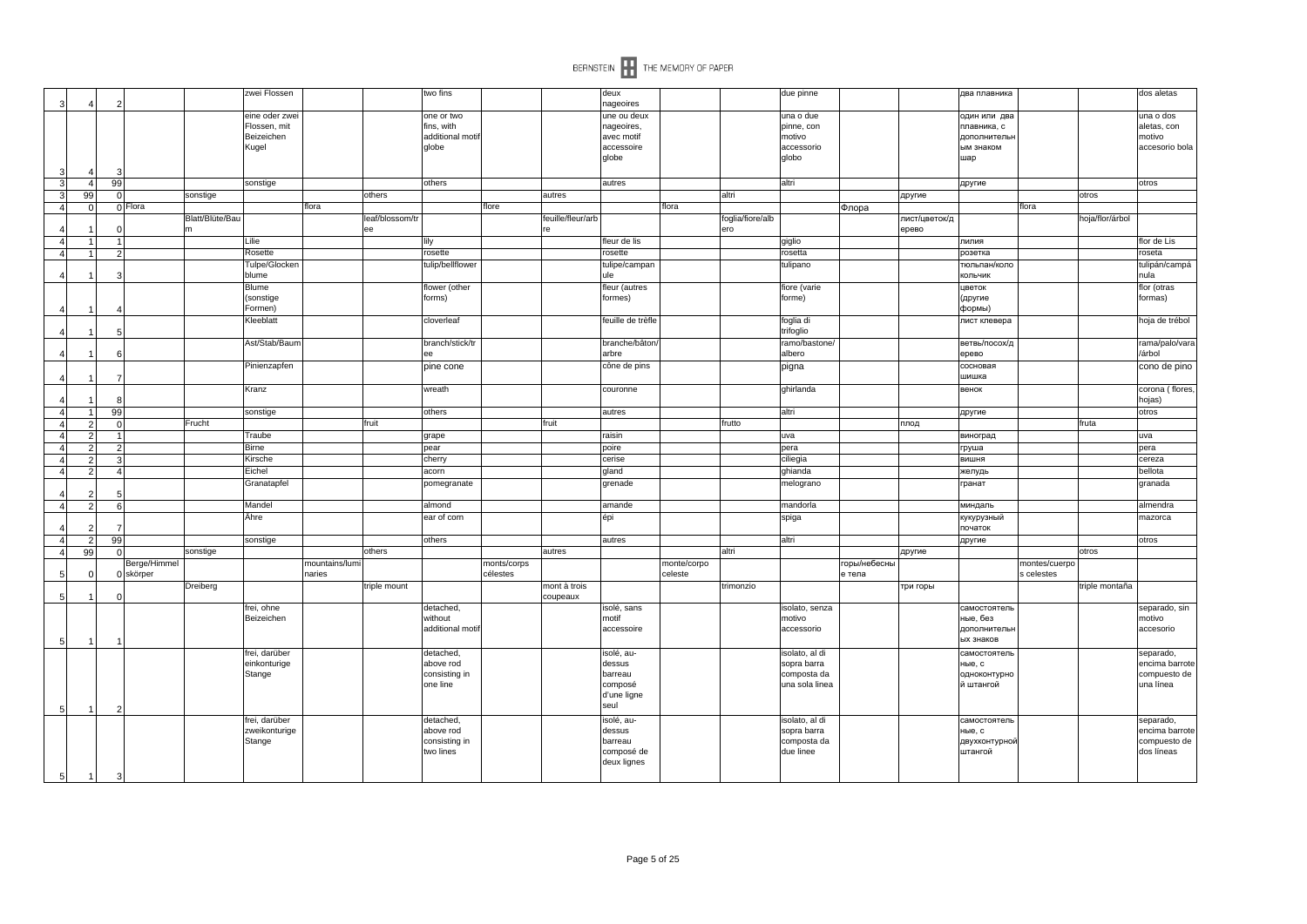

|                                |                |    |           | frei,<br>mit                |               | detached, with           |             | isolé, avec                 |             | isolato, con                    |           | самостоятель                |             | separado, con                    |
|--------------------------------|----------------|----|-----------|-----------------------------|---------------|--------------------------|-------------|-----------------------------|-------------|---------------------------------|-----------|-----------------------------|-------------|----------------------------------|
|                                |                |    |           | sonstigen                   |               | other                    |             | d'autres motifs             |             | altri motivi                    |           | ные, с                      |             | otros motivos                    |
|                                |                |    |           | Beizeichen                  |               | additional<br>motifs     |             | accessoires                 |             | accessori                       |           | дополнительн<br>ыми знаками |             | accesorios                       |
|                                |                |    |           |                             |               |                          |             |                             |             |                                 |           |                             |             |                                  |
| 5                              | -1             |    |           | im Kreis, ohne              |               | in circle,               |             | au cercle,                  |             | in cerchio,                     |           | в круге, без                |             | en círculo, sin                  |
|                                |                |    |           | Beizeichen                  |               | without                  |             | sans motif                  |             | senza motivo                    |           | дополнительн                |             | motivo                           |
|                                |                |    |           |                             |               | additional moti          |             | accessoire                  |             | accessorio                      |           | ых знаков                   |             | accesorio                        |
| 5                              | $\mathbf{1}$   |    |           |                             |               |                          |             |                             |             |                                 |           |                             |             |                                  |
|                                |                |    |           | im Kreis,                   |               | in circle,               |             | au cercle, au-              |             | in cerchio, al di               |           | в круге, под                |             | en círculo,                      |
|                                |                |    |           | darüber                     |               | above rod                |             | dessus                      |             | sopra barra                     |           | одноконтурно                |             | encima barrote                   |
|                                |                |    |           | einkonturige                |               | consisting in            |             | barreau                     |             | composta da                     |           | й штангой                   |             | compuesto de                     |
|                                |                |    |           | Stange                      |               | one line                 |             | composé                     |             | una sola linea                  |           |                             |             | una línea                        |
|                                |                |    |           |                             |               |                          |             | d'une ligne                 |             |                                 |           |                             |             |                                  |
| $\sqrt{5}$                     | $\mathbf 1$    |    |           |                             |               |                          |             | seul                        |             |                                 |           |                             |             |                                  |
|                                |                |    |           | im Kreis.                   |               | in circle, above         |             | au cercle, au-              |             | in cerchio, al di               |           | в круге, под                |             | en círculo,                      |
|                                |                |    |           | darüber                     |               | rod consisting           |             | dessus                      |             | sopra barra                     |           | двухконтурной               |             | encima barrote                   |
|                                |                |    |           | zweikonturige               |               | in two lines             |             | barreau                     |             | composta da                     |           | штангой                     |             | compuesto de                     |
|                                |                |    |           | Stange                      |               |                          |             | composé de                  |             | due linee                       |           |                             |             | dos líneas                       |
|                                |                |    |           |                             |               |                          |             | deux lignes                 |             |                                 |           |                             |             |                                  |
| $\sqrt{5}$                     | 1              |    |           |                             |               |                          |             |                             |             |                                 |           |                             |             |                                  |
|                                |                |    |           | im Kreis, mit<br>sonstigen  |               | in circle, with<br>other |             | au cercle,<br>avec d'autres |             | in cerchio, con<br>altri motivi |           | в круге, с<br>другими       |             | en círculo, con<br>otros motivos |
|                                |                |    |           | Beizeichen                  |               | additional               |             | motifs                      |             | accessori                       |           | дополнительн                |             | accesorios                       |
|                                |                |    |           |                             |               | motifs                   |             | accessoires                 |             |                                 |           | ими знаками                 |             |                                  |
| 5                              | -1             |    |           |                             |               |                          |             |                             |             |                                 |           |                             |             |                                  |
|                                |                |    |           | im                          |               | in shield,               |             | á l'écu, sans               |             | in scudo,                       |           | в гербовом                  |             | en escudo, sin                   |
|                                |                |    |           | Wappenschild                |               | without                  |             | motif                       |             | senza motivo                    |           | щите, без                   |             | motivo                           |
|                                |                |    |           | ohne                        |               | additional moti          |             | accessoire                  |             | accessorio                      |           | дополнительн                |             | accesorio                        |
| 5                              | $\mathbf{1}$   |    |           | Beizeichen                  |               |                          |             |                             |             |                                 |           | ых знаков                   |             |                                  |
|                                |                |    |           | im                          |               | in shield,               |             | á l'écu, au-                |             | in scudo, al di                 |           | в гербовом                  |             | en escudo.                       |
|                                |                |    |           | Wappenschild,               |               | above rod                |             | dessus                      |             | sopra barra                     |           | щите, под                   |             | encima barrote                   |
|                                |                |    |           | darüber                     |               | consisting in            |             | barreau                     |             | composta da                     |           | одноконтурно                |             | compuesto de                     |
|                                |                |    |           | einkonturige                |               | one line                 |             | composé                     |             | una sola linea                  |           | й штангой                   |             | una línea                        |
|                                |                |    |           | Stange                      |               |                          |             | d'une ligne                 |             |                                 |           |                             |             |                                  |
| 5                              | 1              | 10 |           |                             |               |                          |             | seul                        |             |                                 |           |                             |             |                                  |
|                                |                |    |           | im                          |               | in shield,               |             | á l'écu, au-                |             | in scudo, al di                 |           | в гербовом                  |             | en escudo.                       |
|                                |                |    |           | Wappenschild                |               | above rod                |             | dessus                      |             | sopra barra                     |           | щите, под                   |             | encima barrote                   |
|                                |                |    |           | darüber                     |               | consisting in            |             | barreau                     |             | composta da                     |           | двухконтурной               |             | compuesto de                     |
|                                |                |    |           | zweikonturige               |               | two lines                |             | composé de                  |             | due linee                       |           | штангой                     |             | dos líneas                       |
|                                |                |    |           | Stange                      |               |                          |             | deux lignes                 |             |                                 |           |                             |             |                                  |
| $\overline{5}$                 | 11             | 11 |           |                             |               |                          |             |                             |             |                                 |           |                             |             |                                  |
|                                |                |    |           | im                          |               | in shield, with          |             | á l'écu, avec               |             | in scudo, con                   |           | в гербовом                  |             | en escudo.                       |
|                                |                |    |           | Wappenschild,               |               | other                    |             | d'autres motifs             |             | altri motivi                    |           | щите, с                     |             | con otros                        |
|                                |                |    |           | mit sonstigen<br>Beizeichen |               | additional<br>motifs     |             | accessoires                 |             | accessori                       |           | другими<br>дополнительн     |             | motivos                          |
|                                |                |    |           |                             |               |                          |             |                             |             |                                 |           | ими знаками                 |             | accesorios                       |
| 5                              | $\mathbf{1}$   | 12 |           |                             |               |                          |             |                             |             |                                 |           |                             |             |                                  |
| $\overline{\phantom{a}}$       | 1              | 99 |           | sonstige                    |               | others                   |             | autres                      |             | altri                           |           | другие                      |             | otros                            |
|                                |                |    | Fünfberg  |                             | mount of five |                          | mont à cinq |                             | monte a     |                                 | пять гор  |                             | montaña de  |                                  |
| 5                              | $\overline{2}$ |    |           |                             | coupeaux      |                          | coupeaux    |                             | cinque cime |                                 |           |                             | cinco picos |                                  |
|                                |                |    | Sechsberg |                             | mount of six  |                          | mont à six  |                             | monte a sei |                                 | шесть гор |                             | montaña con |                                  |
| -5                             | 3              |    |           |                             | coupeaux      |                          | coupeaux    |                             | cime        |                                 |           |                             | seis picos  |                                  |
| 5                              | 4 <sup>1</sup> |    | Sonne     |                             | sun           |                          | soleil      |                             | sole        |                                 | солнце    |                             | sol         |                                  |
|                                |                |    |           | frei                        |               | detached                 |             | isolé                       |             | isolato                         |           | самостоятель                |             | separado                         |
| 5                              | Δ              |    |           |                             |               |                          |             |                             |             |                                 |           | ное                         |             |                                  |
|                                |                |    |           | im                          |               | in shield                |             | á l'écu                     |             | in scudo                        |           | в гербовом                  |             | en escudo                        |
|                                |                |    |           | Wappenschild                |               |                          |             |                             |             |                                 |           | щите                        |             |                                  |
| 5                              |                |    |           |                             |               |                          |             |                             |             |                                 |           |                             |             |                                  |
| $\mathbf{5}$<br>$\overline{5}$ | 4 <sup>1</sup> | 99 | Mond      | sonstige                    |               | others                   | lune        | autres                      |             | altri                           |           | другие                      |             | otros                            |
|                                | 5 <sub>l</sub> |    |           |                             | moon          |                          |             |                             | luna        |                                 | луна      |                             | luna        |                                  |
|                                |                |    |           | frei, ohne<br>Beizeichen    |               | detached,<br>without     |             | isolé, sans<br>motif        |             | isolata, senza<br>motivo        |           | самостоятель<br>ная, без    |             | separado, sin<br>motivo          |
|                                |                |    |           |                             |               | additional motif         |             | accessoire                  |             | accessorio                      |           | дополнительн                |             | accesorio                        |
| $5\phantom{.0}$                | 5 <sub>l</sub> |    |           |                             |               |                          |             |                             |             |                                 |           | ых знаков                   |             |                                  |
|                                |                |    |           |                             |               |                          |             |                             |             |                                 |           |                             |             |                                  |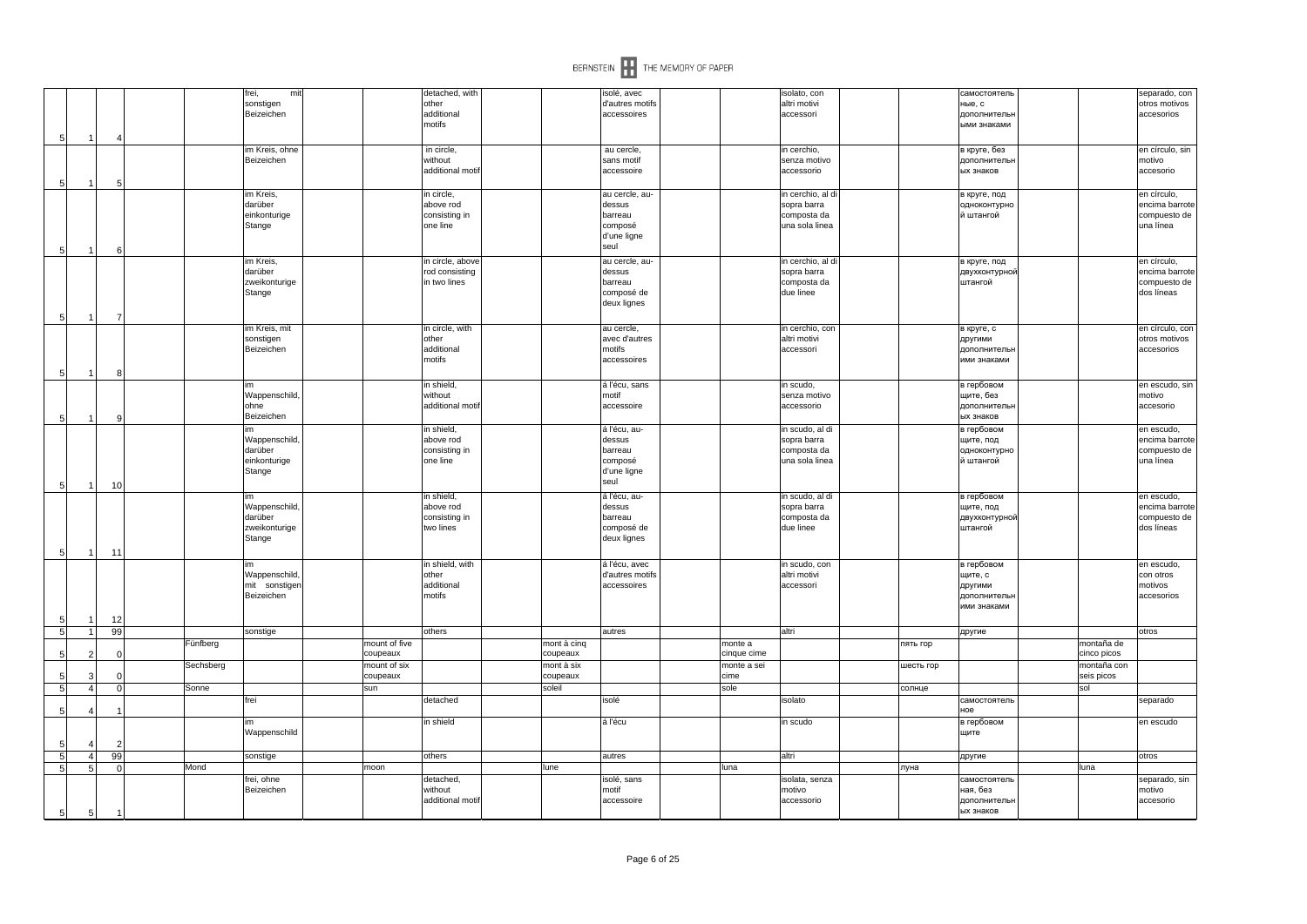|        |                |                |        |          |                              |           |                  |                                     |        |                | BERNSTEIN <b>THE MEMORY OF PAPER</b>   |         |           |                                                    |          |            |                                                       |         |             |                                                          |
|--------|----------------|----------------|--------|----------|------------------------------|-----------|------------------|-------------------------------------|--------|----------------|----------------------------------------|---------|-----------|----------------------------------------------------|----------|------------|-------------------------------------------------------|---------|-------------|----------------------------------------------------------|
|        |                |                |        |          | frei, mit<br>Beizeichen      |           |                  | detached, with<br>additional motil  |        |                | isolé, avec<br>motif<br>accessoire     |         |           | isolata, con<br>motivo<br>accessorio               |          |            | самостоятель<br>ная, с<br>дополнительн<br>ыми знаками |         |             | separado, con<br>motivo<br>accesorio                     |
| 51     | 5              | 2              |        |          | im Kreis, ohne<br>Beizeichen |           |                  | in circle,<br>without               |        |                | au cercle.<br>sans motif               |         |           | in cerchio,<br>senza motivo                        |          |            | в круге, без<br>дополнительн                          |         |             | en círculo, sin<br>motivo                                |
| 5      | 5              | Э              |        |          |                              |           |                  | additional motif                    |        |                | accessoire                             |         |           | accessorio                                         |          |            | ых знаков                                             |         |             | accesorio                                                |
| 5.     | 5              |                |        |          | im Kreis, mit<br>Beizeichen  |           |                  | in circle, with<br>additional motif |        |                | au cercle,<br>avec motif<br>accessoire |         |           | in cerchio, con<br>motivo<br>accessorio            |          |            | в круге, с<br>дополнительн<br>ыми знаками             |         |             | en círculo, con<br>motivo<br>accesorio                   |
|        |                |                |        |          | mehrere<br>Monde             |           |                  | several moons                       |        |                | plusieurs lunes                        |         |           | più lune                                           |          |            | несколько лун                                         |         |             | varias lunas                                             |
|        | 5 <sub>l</sub> | 99             |        |          | sonstige                     |           |                  | others                              |        |                | autres                                 |         |           | altri                                              |          |            | другие                                                |         |             | otros                                                    |
|        | 6              |                |        | Stern    |                              |           | star             |                                     |        | étoile         |                                        |         | stella    |                                                    |          | звезда     |                                                       |         | estrella    |                                                          |
| 5      | 6              |                |        |          | einfach                      |           |                  | simple                              |        |                | simple                                 |         |           | semplice                                           |          |            | простая                                               |         |             | simple                                                   |
|        |                |                |        |          | fünfstrahlig                 |           |                  | five-pointed                        |        |                | à cinq rayons                          |         |           | a cinque raggi                                     |          |            | пятиконечная                                          |         |             | con cinco                                                |
| 5<br>5 | -6<br>6        | З              |        |          | Pentagramm                   |           |                  | pentacle                            |        |                | pentacle                               |         |           | punte<br>a cinque raggi<br>/ punte<br>(pentagramma |          |            | пентаграмма                                           |         |             | puntas<br>pentagrama                                     |
| 5      | -6             |                |        |          | sechsstrahlig                |           |                  | with six rays                       |        |                | à six rayons                           |         |           | a sei<br>raggi/punte                               |          |            | шестиконечна                                          |         |             | con seis rayos                                           |
| 5      | 6              | 5              |        |          | Hexagramm                    |           |                  | hexagram                            |        |                | polygone étoil<br>à six pointes        |         |           | a sei<br>raggi/punte<br>(esagramma)                |          |            | гексограмма                                           |         |             | polígono<br>estrellado de<br>seis<br>puntas/hexágo<br>no |
| 5      | 6              | F              |        |          | siebenstrahlig               |           |                  | with seven<br>rays                  |        |                | à sept rayons                          |         |           | a sette raggi                                      |          |            | семиконечная                                          |         |             | con siete rayos                                          |
|        | -6             | $\overline{7}$ |        |          | achtstrahlig                 |           |                  | eight-pointed                       |        |                | à huit rayons                          |         |           | a otto<br>raggi/punte                              |          |            | восьмиконечн<br>ая                                    |         |             | con ocho<br>puntas                                       |
|        |                |                |        |          | mehrere<br>Sterne            |           |                  | several stars                       |        |                | plusieurs<br>étoiles                   |         |           | più stelle                                         |          |            | несколько<br>звезд                                    |         |             | varias estrellas                                         |
|        | 6              |                |        |          | Komet                        |           |                  | comet                               |        |                | comète                                 |         |           | cometa                                             |          |            | комета                                                |         |             | cometa                                                   |
|        | 6              | 99             |        |          | sonstige                     |           |                  | others                              |        |                | autres                                 |         |           | altri                                              |          |            | другие                                                |         |             | otros                                                    |
|        | 99             |                |        | sonstige |                              |           | others           |                                     |        | autres         |                                        |         | altri     |                                                    |          | другие     |                                                       |         | otros       |                                                          |
| 6      | $\mathbf 0$    | C              | ealien |          |                              | realities |                  |                                     | objets |                |                                        | oggetti |           |                                                    | предметы |            |                                                       | objetos |             |                                                          |
|        |                |                |        | Bauwerke |                              |           | structures       |                                     |        | ouvrages d'art |                                        |         | strutture |                                                    |          | сооружения |                                                       |         | estructuras |                                                          |
| 6      | $\mathbf{1}$   |                |        |          | Säule                        |           |                  | column                              |        |                | colonne                                |         |           | colonna                                            |          |            | колонна                                               |         |             | columna                                                  |
|        |                |                |        |          | Turm<br>(mit                 |           |                  | tower (with                         |        |                | tour (avec                             |         |           | torre (con                                         |          |            | башня (с                                              |         |             | torre (con                                               |
|        |                |                |        |          | Zinnen)                      |           |                  | battlements)                        |        |                | créneaux)                              |         |           | merli)                                             |          |            | зубцами)                                              |         |             | almenas)                                                 |
| 6      | $\overline{1}$ |                |        |          | Haus                         |           |                  | house                               |        |                | maison                                 |         |           | casa                                               |          |            | дом                                                   |         |             | casa                                                     |
| 6      | $\overline{1}$ | $\Delta$       |        |          | Kirche                       |           |                  | church                              |        |                | église                                 |         |           | chiesa                                             |          |            | церковь                                               |         |             | iglesia                                                  |
|        |                |                |        |          | Brücke (Turm)                |           |                  | bridge                              |        |                | pont                                   |         |           | ponte                                              |          |            | <b>MOCT</b>                                           |         |             | puente (de<br>torre)                                     |
| 6      | $\overline{1}$ | 99             |        |          | sonstige                     |           |                  | others                              |        |                | autres                                 |         |           | altri                                              |          |            | другие                                                |         |             | otros                                                    |
| 6      |                |                |        | Waffen   |                              |           | arms,<br>weapons |                                     |        | armes          |                                        |         | armi      |                                                    |          | оружие     |                                                       |         | armas       |                                                          |
|        |                |                |        |          | Armbrust                     |           |                  | crossbow                            |        |                | arbalète                               |         |           | balestra                                           |          |            | арбалет                                               |         |             | ballesta                                                 |
|        |                |                |        |          | Bogen (Waffe)                |           |                  | bow                                 |        |                | arc                                    |         |           | arco                                               |          |            | лук                                                   |         |             | arco (arma)                                              |
| 6      | $\overline{2}$ |                |        |          | Fahne                        |           |                  | flag                                |        |                | drapeau                                |         |           | bandiera                                           |          |            | флаг                                                  |         |             | bandera                                                  |
|        |                |                |        |          | Hellebarde/Spi               |           |                  | halberd/pike/b                      |        |                | hallebarde/piq                         |         |           | alabarda/picca                                     |          |            | алебарда/коп                                          |         |             | alabarda/pica/                                           |
|        |                |                |        |          | eß/Streitaxt                 |           |                  | attle axe                           |        |                | ue/hache<br>d'arme                     |         |           | /ascia (da<br>battaglia)                           |          |            | ье/секира                                             |         |             | hacha de<br>batalla                                      |
| 6      | $\overline{2}$ | -5             |        |          | Helm                         |           |                  | helmet                              |        |                | casque                                 |         |           | elmo                                               |          |            | шлем                                                  |         |             | casco                                                    |
| 61     | $\overline{2}$ | 6              |        |          | Keule                        |           |                  | club                                |        |                | massue                                 |         |           | clava                                              |          |            | булава                                                |         |             | garrote/porra                                            |
| 6      | $\overline{2}$ | 7              |        |          | Pfeil                        |           |                  | arrow                               |        |                | lèche                                  |         |           | freccia                                            |          |            | стрела                                                |         |             | flecha                                                   |

 $6$ 

 $\overline{6}$ 

 $6$ 

 $\overline{2}$  8

Schwert sword épée spada меч espada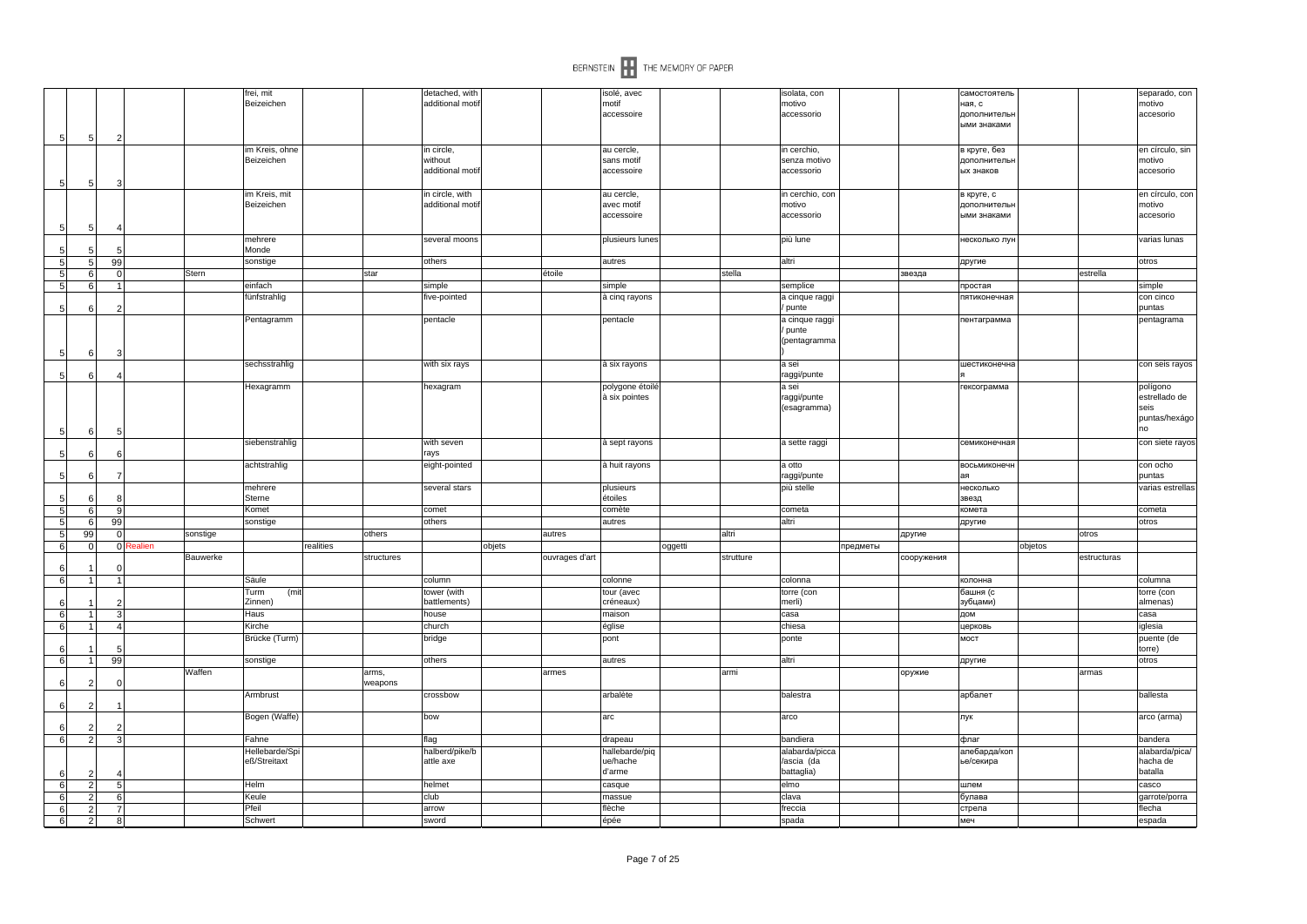| ĥ<br>$\overline{2}$          |                | Wurfeisen       | dart      |                  |           | fer de dard     |                   | dardo            |              | дротик       |              | dardo          |
|------------------------------|----------------|-----------------|-----------|------------------|-----------|-----------------|-------------------|------------------|--------------|--------------|--------------|----------------|
| $\overline{2}$<br>$6 \mid$   | 99             | sonstige        |           | others           |           | autres          |                   | altri            |              | другие       |              | otros          |
|                              |                | Werkzeuge       | tools     |                  | outils    |                 | strumenti         |                  | инструменты  |              | herramientas |                |
| 6<br>3                       |                |                 |           |                  |           |                 |                   |                  |              |              |              |                |
| 6<br>3                       |                | Bohrer          | drill     |                  |           | foret           |                   | trapano          |              | дрель        |              | taladros       |
| 6<br>3                       |                | Dreizack        |           | trident          |           | trident         |                   | tridente         |              | трезубец     |              | tridente       |
|                              |                |                 |           | harrow           |           | herse           |                   |                  |              |              |              | escarificador  |
| 6<br>3                       |                | Egge            |           |                  |           |                 |                   | erpice           |              | борона       |              |                |
| 6<br>3                       |                | Feuerwedel      |           | whisk            |           | plumail         |                   | frusta           |              | метелка      |              | batidor        |
| 6<br>3                       |                | Geißel          |           | flagellum        |           | férule          |                   | flagello         |              | плетка       |              | flagelo        |
|                              |                | Gewicht         |           | weight           |           | poids (peson)   |                   | peso             |              | гиря         |              | peso           |
|                              |                | (Waage)         |           |                  |           |                 |                   |                  |              |              |              |                |
| 6<br>3                       | 7              | Hammer          |           | hammer           |           | marteau         |                   | martello         |              | молоток      |              | martillo       |
|                              |                |                 |           |                  |           |                 |                   |                  |              |              |              |                |
|                              |                | Hanfbreche      |           | hemp break       |           | broie           |                   |                  |              | ножницы для  |              | agramadera     |
| ĥ<br>3                       |                |                 |           |                  |           |                 |                   |                  |              | конопли      |              |                |
| 6<br>$\mathcal{R}$           | $\circ$        | Hobel           |           | plane            |           | rabot           |                   | pialla           |              | рубанок      |              | cepillo        |
|                              |                | Hufeisen        |           | horseshoe        |           | fer à cheval    |                   | ferro di cavallo |              | подкова      |              | herradura      |
|                              | 1 <sub>0</sub> |                 |           |                  |           |                 |                   |                  |              |              |              |                |
| $6 \mid$<br>3                | 11             | Leiter          |           | ladder           |           | échelle         |                   | scala a pioli    |              | лестница     |              | escalera       |
| 6<br>3                       | 12             | Messer          | knife     |                  |           | couteau         |                   | coltello         |              | нож          |              | cuchillo       |
|                              |                |                 |           |                  |           |                 |                   |                  |              |              |              |                |
| $\mathbf{3}$<br>6            | 13             | Mörser          |           | mortar           |           | mortier         |                   | mortaio          |              | ступка       |              | mortero        |
|                              |                | Mühleisen       |           | stone spindle    |           | anille          |                   |                  |              | веретено     |              | molino de      |
|                              |                |                 |           |                  |           |                 |                   |                  |              | мельничных   |              | hierro         |
| 3<br>6                       | -14            |                 |           |                  |           |                 |                   |                  |              | жерновов     |              |                |
|                              |                | Mühlrad         |           | mill wheel       |           | roue de moulin  |                   | ruota del        |              | мельничный   |              | rueda de       |
|                              | 15             |                 |           |                  |           |                 |                   | mulino           |              | жернов       |              | molino         |
| ĥ.<br>3                      | 16             | Nadel           |           | needle           |           | aiguille        |                   | ago              |              | игла         |              | aguja          |
|                              |                |                 | nail      |                  |           | clou            |                   | chiodo           |              | ГВОЗДЬ       |              | clavo          |
| 6<br>3                       | 17             | Nagel           |           |                  |           |                 |                   |                  |              |              |              |                |
| 3<br>6                       | 18             | Pflug           |           | plough           |           | charrue         |                   | aratro           |              | плуг         |              | arado          |
|                              |                | Schere          |           | pair of scissors |           | paire de        |                   | forbici          |              | ножницы      |              | tijeras        |
| 3<br>ĥ                       | 19             |                 |           |                  |           | ciseaux         |                   |                  |              |              |              |                |
| ĥ<br>3                       | 20             | Säge            | saw       |                  |           | scie            |                   | sega             |              | пила         |              | sierra         |
| 3<br>6                       | 21             | Sense           |           | Scythe           |           | faux            |                   | falce            |              | коса         |              | guadaña        |
| $6 \mid$<br>3                |                | Sichel          |           | Sickle           |           | faucille        |                   | falcetto         |              |              |              |                |
|                              | 22             |                 |           |                  |           |                 |                   |                  |              | серп         |              | hoz            |
| 3                            | 23             | Spaten          |           | spade            |           | bêche           |                   | vanga            |              | лопата       |              | laya           |
| 6<br>3                       | 24             | Winkeleisen     |           | angle            |           | cornière        |                   | squadra a L      |              | угол         |              | ángulo         |
|                              |                | Zange           |           | pincers,         |           | pince, tenaille |                   | tenaglia         |              | клещи        |              | tenazas/pinzas |
| 6<br>3                       | 25             |                 |           | nippers          |           |                 |                   |                  |              |              |              |                |
|                              |                | Zirkel          |           | pair of          |           | compas          |                   | compasso         |              | циркуль      |              | compás         |
| ĥ<br>3                       | 26             |                 |           | compasses        |           |                 |                   |                  |              |              |              |                |
| 6                            | 27             | <b>Amboß</b>    | anvil     |                  |           | enclume         |                   | incudine         |              | наковальня   |              | yunke          |
| 3                            |                |                 |           |                  |           |                 |                   |                  |              |              |              |                |
| $\overline{\mathbf{3}}$<br>6 | 99             | sonstige        |           | others           |           | autres          |                   | altri            |              | другие       |              | otros          |
|                              |                | Transportmittel | means of  |                  | moyens de |                 | mezzi di          |                  | транспортное |              | medios de    |                |
| 6                            |                |                 | transport |                  | transport |                 | trasporto         |                  | средство     |              | transporte   |                |
|                              |                | Leiterwagen     |           | hay cart         |           | chariot à       |                   | carro del fieno  |              | телега       |              | carro de heno  |
|                              |                |                 |           |                  |           | ridelles        |                   |                  |              |              |              |                |
| $6 \mid$<br>$\Delta$         |                | Rad             |           | wheel            |           | roue            |                   | ruota            |              | колесо       |              | rueda          |
| 6                            |                | Schiff          | ship      |                  |           | navire          |                   | naviglio         |              | корабль      |              | barco          |
|                              |                |                 |           |                  |           |                 |                   |                  |              |              |              |                |
| 6<br>4                       |                | Segel           | sail      |                  |           | voile           |                   | vela             |              | парус        |              | vela           |
| 6                            |                | Karren          | cart      |                  |           | charrette       |                   | carretto         |              | телега       |              | carro/carreta  |
| 6<br>$\overline{4}$          | 99             | sonstige        |           | others           |           | autres          |                   | altri            |              | другие       |              | otros          |
|                              |                | Kleidung,       | clothes.  |                  | vêtement, |                 | vestiti, gioielli |                  | одежда,      |              | ropa, joyas  |                |
|                              |                | Schmuck         | jewellery |                  | bijoux    |                 |                   |                  | украшения    |              |              |                |
| 6<br>5                       |                | <b>Brille</b>   |           | glasses          |           | lunettes        |                   | occhiali         |              | очки         |              | gafas          |
|                              |                |                 |           |                  |           |                 |                   |                  |              |              |              |                |
| 6<br>5                       |                | Fibel           |           | fibula           |           | fibule          |                   | fibula           |              | фибула       |              | fíbula         |
| 5<br>6                       |                | Hut             | hat       |                  |           | chapeau         |                   | cappello         |              | шляпа        |              | sombrero       |
|                              |                | Pilgerstab      |           | pilgrim's crook  |           | bourdon de      |                   | bastone del      |              | посох        |              | báculo de      |
| 5                            |                |                 |           |                  |           | pélerin         |                   | pellegrino       |              | пилигрима    |              | peregrino      |
| $6 \mid$<br>5                |                | Ring            | ring      |                  |           | anneau          |                   | anello           |              | кольцо       |              | anillo         |
|                              |                | Schuh/Schuhs    |           | shoe/sole of a   |           | chaussure/se    |                   | scarpa/suola     |              | ботинок/подо |              | zapato/suela   |
|                              |                | ohle            | shoe      |                  |           | melle           |                   |                  |              |              |              |                |
| 5                            |                |                 |           |                  |           |                 |                   |                  |              | шва          |              | de zapato      |
| 6<br>5                       |                | Stiefel         | boot      |                  |           | botte           |                   | stivale          |              | сапог        |              | bota           |
| $6 \mid$<br>5 <sub>5</sub>   | 99             | sonstige        |           | others           |           | autres          |                   | altri            |              | другие       |              | otros          |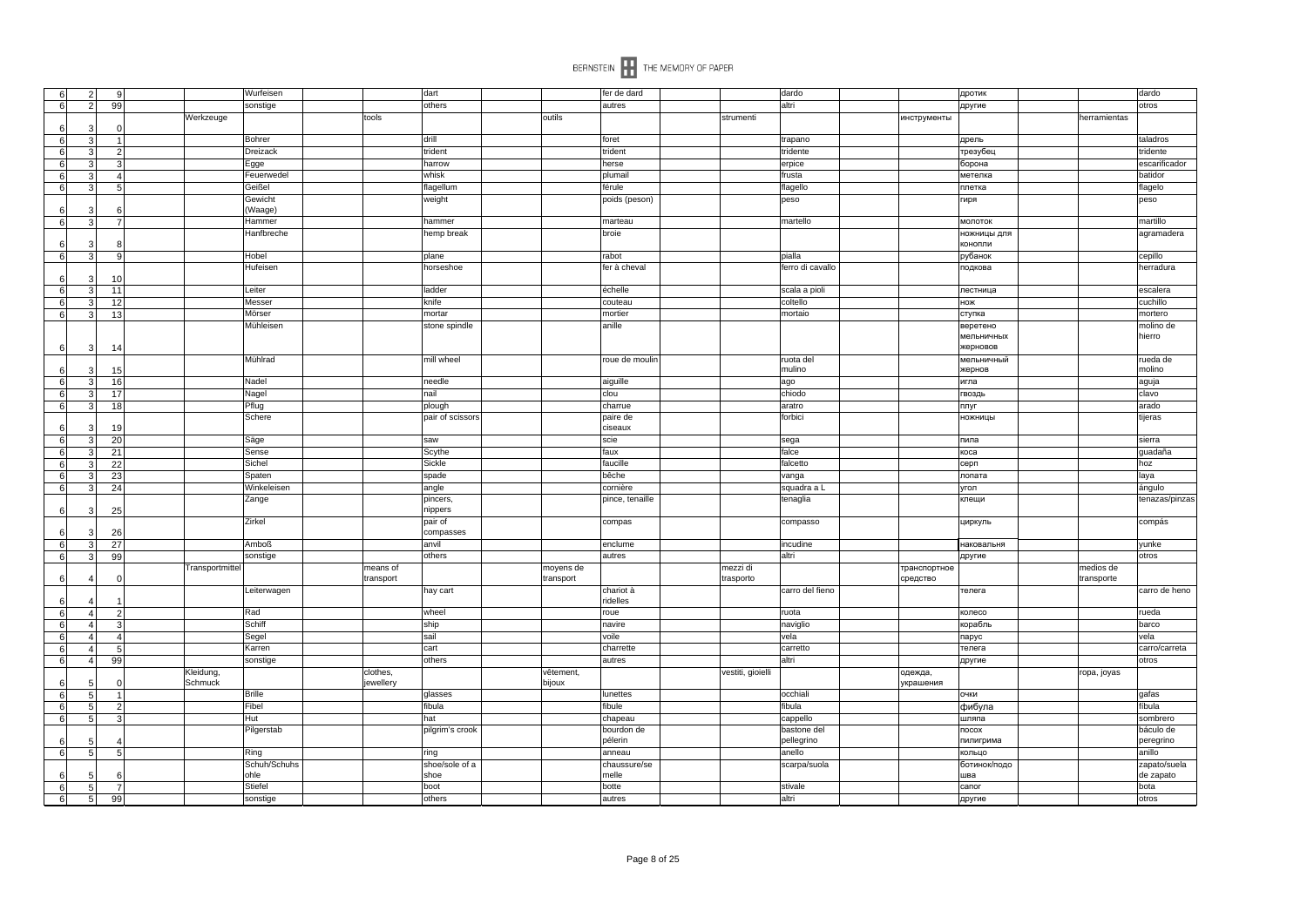|                            |    | Musikinstrume |                         | musical         |                                   | instruments de |                      | strumenti      |                 | музыкальный |                        | instrumentos    |                 |
|----------------------------|----|---------------|-------------------------|-----------------|-----------------------------------|----------------|----------------------|----------------|-----------------|-------------|------------------------|-----------------|-----------------|
|                            |    | nte           |                         | intruments      |                                   | musique        |                      | musicali       |                 | инструмент  |                        | de música       |                 |
| 6                          |    |               |                         |                 |                                   |                |                      |                |                 |             |                        |                 |                 |
| 6<br>6                     |    |               | <b>Dudelsack</b>        |                 | bagpipe                           |                | cornemuse            |                | cornamusa       |             | волынка                |                 | gaita           |
|                            |    |               | Horn, frei,             |                 | horn,                             |                | cor, isolé,          |                | corno, isolato, |             | рожок,                 |                 | trompa,         |
|                            |    |               | waagerecht              |                 | detached,                         |                | orienté              |                | orientato in    |             | самостоятель           |                 | separado,       |
|                            |    |               | ausgerichtet            |                 | horizontal                        |                | horizontal           |                | orizzontale     |             | ный,                   |                 | orientado       |
|                            |    |               |                         |                 | orientated                        |                |                      |                |                 |             | расположенн            |                 | horizontal      |
|                            |    |               |                         |                 |                                   |                |                      |                |                 |             | ый                     |                 |                 |
|                            |    |               |                         |                 |                                   |                |                      |                |                 |             | горизонтальн           |                 |                 |
|                            |    |               |                         |                 |                                   |                |                      |                |                 |             |                        |                 |                 |
| $6 \mid$<br>6              |    |               |                         |                 |                                   |                |                      |                |                 |             |                        |                 |                 |
|                            |    |               | Horn, frei, um          |                 | horn,                             |                | cor, isolé,          |                | corno, isolato, |             | рожок,                 |                 | trompa,         |
|                            |    |               | 90° gedreht             |                 | detached,                         |                | tourné 90            |                | girato a 90     |             | самостоятель           |                 | separado, giro  |
|                            |    |               |                         |                 | turned 90                         |                | degrés               |                | gradi           |             | ный,                   |                 | a 90 grados     |
|                            |    |               |                         |                 | degrees                           |                |                      |                |                 |             | повернутый             |                 |                 |
| 6<br>6                     |    |               |                         |                 |                                   |                |                      |                |                 |             | на 90°                 |                 |                 |
|                            |    |               | Horn, im Kreis          |                 | horn, in cercle                   |                | cor, au cercle       |                | corno, in       |             | рожок, в круге         |                 | trompa, en      |
| 6                          |    |               |                         |                 |                                   |                |                      |                | cerchio         |             |                        |                 | círculo         |
| 6                          |    |               |                         |                 |                                   |                |                      |                |                 |             |                        |                 |                 |
|                            |    |               | Horn, im                |                 | horn, in shield                   |                | cor, á l'écu         |                | corno, in       |             | рожок, в               |                 | trompa, en      |
|                            |    |               | Wappenschild            |                 |                                   |                |                      |                | scudo           |             | гербовом               |                 | escudo          |
| 6<br>6                     |    |               |                         |                 |                                   |                |                      |                |                 |             | щите                   |                 |                 |
|                            |    |               | Maultrommel             |                 | jaw's harp                        |                | guimbarde            |                | scacciapensier  |             | варган                 |                 | birimbao        |
| 6                          |    |               |                         |                 |                                   |                |                      |                |                 |             |                        |                 |                 |
| 6<br>6                     |    |               | Trompete                |                 | trumpet                           |                | trompette            |                | tromba          |             | труба                  |                 | trompeta        |
| 6<br>6                     |    |               | Geige                   |                 | violin                            |                | violon               |                | violino         |             | скрипка                |                 | violín          |
|                            |    |               | Schelle                 |                 | bell                              |                |                      |                |                 |             | колокольчик,           |                 |                 |
|                            |    |               |                         |                 |                                   |                | grelot               |                | sonaglio        |             | бубенчик               |                 | campana         |
| 6                          |    |               |                         |                 |                                   |                |                      |                |                 |             |                        |                 |                 |
| 6<br>6                     | 99 |               | sonstige                |                 | others                            |                | autres               |                | altri           |             | другие                 |                 | otros           |
|                            |    | Trinkgeschirr |                         | drinking vessel |                                   | récipient pour |                      | recipiente per |                 | посуда для  |                        | recipiente para |                 |
| 6<br>7                     |    |               |                         |                 |                                   | boire          |                      | bere           |                 | ПИТЬЯ       |                        | beber           |                 |
|                            |    |               | Feldflasche             |                 | water bottle                      |                | bidon                |                | borraccia       |             | фляга                  |                 | botella de      |
| 6<br>$\overline{7}$        |    |               |                         |                 |                                   |                |                      |                |                 |             |                        |                 | agua            |
| $\overline{7}$<br>6        |    |               | Kanne                   |                 | pot                               |                | pot                  |                | vaso            |             | кувшин                 |                 | bote            |
|                            |    |               | Kelch                   |                 | chalice                           |                | calice (coupe)       |                | calice/coppa    |             | чаша                   |                 | cáliz           |
| 6<br>7                     |    |               |                         |                 | (goblet)                          |                |                      |                |                 |             |                        |                 |                 |
| $\overline{7}$             |    |               | Krug                    |                 |                                   |                | cruche               |                | caraffa         |             |                        |                 | jarra           |
| $6 \mid$                   |    |               |                         |                 | jug                               |                |                      |                |                 |             | кувшин                 |                 |                 |
|                            |    |               | Vase                    |                 | vase of flowers                   |                | vase à fleurs        |                | vaso di fiori   |             | ваза                   |                 | florero         |
| 6<br>7                     |    |               |                         |                 |                                   |                |                      |                |                 |             |                        |                 |                 |
| $6 \mid$<br>$\overline{7}$ | 99 |               | sonstige                |                 | others                            |                | autres               |                | altri           |             | другие                 |                 | otros           |
| 8<br>6                     |    | Anker         |                         | anchor          |                                   | ancre          |                      | ancora         |                 | якорь       |                        | ancla           |                 |
|                            |    |               | frei, ohne              |                 | detached,                         |                | isolé, sans          |                | isolata, senza  |             | самостоятель           |                 | separado, sin   |
|                            |    |               | Beizeichen              |                 | without                           |                | motif                |                | motivo          |             | ный, без               |                 | motivo          |
|                            |    |               |                         |                 | additional moti                   |                | accessoire           |                | accessorio      |             | дополнителы            |                 | accesorio       |
| $6 \mid$<br>8              |    |               |                         |                 |                                   |                |                      |                |                 |             | ых знаков              |                 |                 |
|                            |    |               |                         |                 |                                   |                |                      |                |                 |             |                        |                 |                 |
|                            |    |               | frei, mit<br>Beizeichen |                 | detached, with<br>additional moti |                | isolé, avec<br>motif |                | isolata, con    |             | самостоятель<br>ный, с |                 | separado, con   |
|                            |    |               |                         |                 |                                   |                |                      |                | motivo          |             |                        |                 | motivo          |
|                            |    |               |                         |                 |                                   |                | accessoire           |                | accessorio      |             | дополнительн           |                 | accesorio       |
|                            |    |               |                         |                 |                                   |                |                      |                |                 |             | ыми знаками            |                 |                 |
| 6<br>8                     |    |               |                         |                 |                                   |                |                      |                |                 |             |                        |                 |                 |
|                            |    |               | im Kreis, ohne          |                 | in circle,                        |                | au cercle,           |                | in cerchio,     |             | в круге, без           |                 | en círculo, sin |
|                            |    |               | Beizeichen              |                 | without                           |                | sans motif           |                | senza motivo    |             | дополнительн           |                 | motivo          |
|                            |    |               |                         |                 | additional moti                   |                | accessoire           |                | accessorio      |             | ых знаков              |                 | accesorio       |
| 6<br>8                     |    |               |                         |                 |                                   |                |                      |                |                 |             |                        |                 |                 |
|                            |    |               | im Kreis, mit           |                 | in circle, with                   |                | au cercle,           |                | in cerchio, con |             | в круге, с             |                 | en círculo, con |
|                            |    |               | Beizeichen              |                 | additional motif                  |                | avec motif           |                | motivo          |             | дополнительн           |                 | motivo          |
|                            |    |               |                         |                 |                                   |                | accessoire           |                | accessorio      |             | ыми знаками            |                 | accesorio       |
|                            |    |               |                         |                 |                                   |                |                      |                |                 |             |                        |                 |                 |
| 6                          |    |               |                         |                 |                                   |                |                      |                |                 |             |                        |                 |                 |
| 6<br>8                     | 99 |               | sonstige                |                 | others                            |                | autres               |                | altri           |             | другие                 |                 | otros           |
| 6<br>9                     |    | Glocke        |                         | bell            |                                   | cloche         |                      | campana        |                 | колокол     |                        | campana         |                 |
|                            |    |               | frei, einfache          |                 | detached,                         |                | isolé, forme         |                | isolata, forma  |             | самостоятель           |                 | separado,       |
|                            |    |               | Form, ohne              |                 | simple form,                      |                | simple, sans         |                | semplice,       |             | ный, простая           |                 | forma simple    |
|                            |    |               | Beizeichen              |                 | without                           |                | motif                |                | senza motivo    |             | форма, без             |                 | sin motivo      |
|                            |    |               |                         |                 | additional moti                   |                | accessoire           |                | accessorio      |             | дополнителы            |                 | accesorio       |
|                            |    |               |                         |                 |                                   |                |                      |                |                 |             | ого знака              |                 |                 |
|                            |    |               |                         |                 |                                   |                |                      |                |                 |             |                        |                 |                 |
| 6<br> 9                    |    |               |                         |                 |                                   |                |                      |                |                 |             |                        |                 |                 |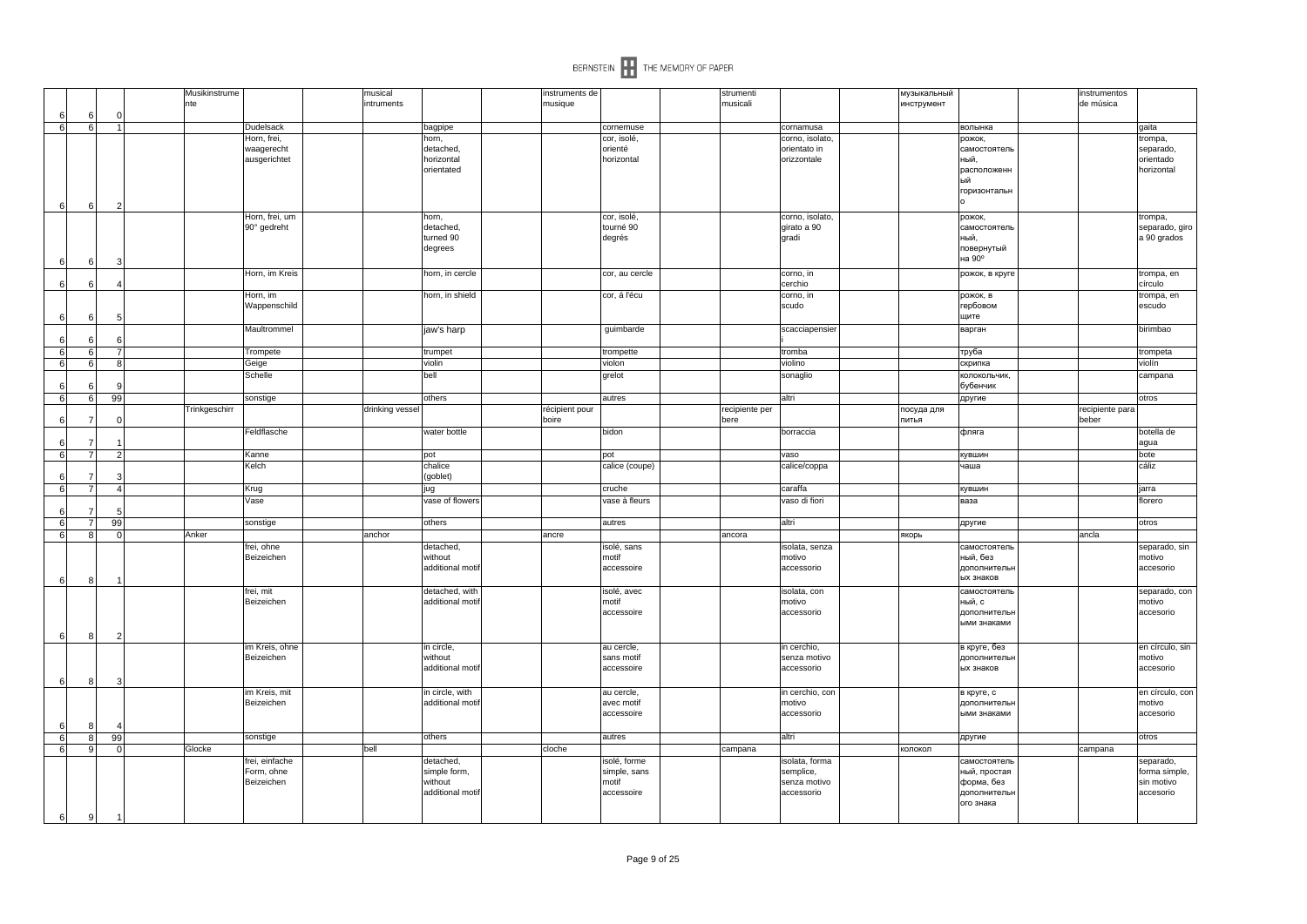

|                  |                 |    |           | frei, mit                    |            | detached, with                      |         | isolé, avec                 |          | isolata, con                    |      | самостоятель                  |         |
|------------------|-----------------|----|-----------|------------------------------|------------|-------------------------------------|---------|-----------------------------|----------|---------------------------------|------|-------------------------------|---------|
|                  |                 |    |           | Glockenstuhl,<br>ohne        |            | belfry, without<br>additional motil |         | charpente<br>soutenant une  |          | supporto,<br>senza motivo       |      | ный, с балкой<br>для подвески |         |
|                  |                 |    |           | Beizeichen                   |            |                                     |         | cloche, sans                |          | accessorio                      |      | без                           |         |
|                  |                 |    |           |                              |            |                                     |         | motif                       |          |                                 |      | дополнительн                  |         |
|                  |                 |    |           |                              |            |                                     |         | accessoire                  |          |                                 |      | ых знаков                     |         |
| 6                | 9               |    |           | frei, mit                    |            | detached, with                      |         | isolé, avec                 |          | isolata, con                    |      | самостоятель                  |         |
|                  |                 |    |           | Beizeichen                   |            | additional moti                     |         | motif                       |          | motivo                          |      | ный, с                        |         |
|                  |                 |    |           |                              |            |                                     |         | accessoire                  |          | accessorio                      |      | дополнительн                  |         |
|                  |                 |    |           |                              |            |                                     |         |                             |          |                                 |      | ыми знаками                   |         |
| 6                | 9               |    |           |                              |            |                                     |         |                             |          |                                 |      |                               |         |
|                  |                 |    |           | im Kreis, ohne<br>Beizeichen |            | in circle,<br>without               |         | au cercle,<br>sans motif    |          | in cerchio,<br>senza motivo     |      | в круге, без<br>дополнительн  |         |
|                  |                 |    |           |                              |            | additional motif                    |         | accessoire                  |          | accessorio                      |      | ых знаков                     |         |
| $6 \mid$         | -9              |    |           |                              |            |                                     |         |                             |          |                                 |      |                               |         |
|                  |                 |    |           | im Kreis, mit                |            | in circle, with<br>additional moti  |         | au cercle,                  |          | in cerchio, con                 |      | в круге, с                    |         |
|                  |                 |    |           | Beizeichen                   |            |                                     |         | avec motif<br>accessoire    |          | motivo<br>accessorio            |      | дополнительн<br>ыми знаками   |         |
| ĥ                | 9.              |    |           |                              |            |                                     |         |                             |          |                                 |      |                               |         |
| 6                | 9               | 99 |           | sonstige                     |            | others                              |         | autres                      |          | altri                           |      | другие                        |         |
| 6                | 10              |    | Schlüssel |                              | key        |                                     | clé     |                             | chiave   |                                 | ключ |                               |         |
|                  |                 |    |           | ein Schlüssel,<br>frei       |            | one key,<br>detached                |         | un clé, isolé               |          | una chiave,<br>isolata          |      | один ключ,<br>самостоятель    |         |
| $6 \mid$         | 10              |    |           |                              |            |                                     |         |                             |          |                                 |      | ный                           |         |
|                  |                 |    |           | zwei                         |            | two keys,                           |         | deux clés,                  |          | due chiavi,                     |      | два ключа,                    |         |
|                  |                 |    |           | Schlüssel, frei              |            | detached, rood                      |         | isolé, montant              |          | isolate,                        |      | самостоятель                  |         |
|                  |                 |    |           | einkonturiger<br>Schaft      |            | tree consisting<br>in one line      |         | composé<br>d'une ligne      |          | montante<br>composto da         |      | ные, с                        |         |
|                  |                 |    |           |                              |            |                                     |         | seul                        |          | una sola linea                  |      | одноконтурнь<br>м стержнем    |         |
| 6                | 10 <sup>1</sup> |    |           |                              |            |                                     |         |                             |          |                                 |      |                               |         |
|                  |                 |    |           | zwei                         |            | two keys,                           |         | deux clés,                  |          | due chiavi,                     |      | два ключа,                    |         |
|                  |                 |    |           | Schlüssel, frei,             |            | detached, rood                      |         | isolé, montant              |          | isolate,                        |      | самостоятель                  |         |
|                  |                 |    |           | zweikonturiger<br>Schaft     |            | tree consisting<br>in two lines     |         | composé de<br>deux lignes   |          | montante<br>composto da         |      | ные, с<br>двухконтурны        |         |
|                  |                 |    |           |                              |            |                                     |         |                             |          | due linee                       |      | м стержнем                    |         |
| $6 \mid$         | 10 <sub>l</sub> |    |           |                              |            |                                     |         |                             |          |                                 |      |                               |         |
|                  |                 |    |           | im Kreis,                    |            | in circle, rood-                    |         | au cercle,                  |          | in cerchio,                     |      | в круге, с                    |         |
|                  |                 |    |           | einkonturiger<br>Schaft      |            | tree consisting<br>in one line      |         | montant<br>composé          |          | montante<br>composto da         |      | одноконтурнь<br>м стерженем   |         |
| 6 <sup>1</sup>   | 10              |    |           | im Kreis,                    |            | in circle, rood                     |         | au cercle,                  |          | in cerchio,                     |      |                               |         |
|                  |                 |    |           | zweikonturiger               |            | tree consisting                     |         | montant                     |          | montante                        |      | в круге, с<br>двухконтурнь    |         |
|                  |                 |    |           | Schaft                       |            | in two lines                        |         | composé de                  |          | composto da                     |      | м стержнем                    |         |
|                  |                 |    |           |                              |            |                                     |         | deux lignes                 |          | due linee                       |      |                               |         |
| $6 \mid$         | 10 <sup>1</sup> |    |           | im                           |            | in shield                           |         | á l'écu                     |          | in scudo                        |      | в щите                        |         |
|                  |                 |    |           | Wappenschild                 |            |                                     |         |                             |          |                                 |      |                               |         |
| 6                | 10              |    |           |                              |            |                                     |         |                             |          |                                 |      |                               |         |
| - 6 I            | 10              | 99 | Waage     | sonstige                     | scales     | others                              | balance | autres                      | bilancia | altri                           | весы | другие                        | balanza |
| $6 \mid$         | 11              |    |           |                              | (balances) |                                     |         |                             |          |                                 |      |                               |         |
|                  |                 |    |           | frei, mit                    |            | detached, with                      |         | isolé, avec                 |          | isolata, con                    |      | самостоятель                  |         |
|                  |                 |    |           | geraden<br>Waagschalen       |            | straight scales                     |         | droit plateau<br>de balance |          | piatto della<br>bilancia dritto |      | ные, с<br>прямыми             |         |
| - 6 I            | 11              |    |           |                              |            |                                     |         |                             |          |                                 |      | чашами                        |         |
|                  |                 |    |           | frei, mit runder             |            | detached, with                      |         | isolé, avec                 |          | isolata, con                    |      | самостоятель                  |         |
|                  |                 |    |           | (runden)                     |            | round scale(s)                      |         | plateau de                  |          | piatto della                    |      | ные, с                        |         |
|                  |                 |    |           | Waagschale(n)                |            |                                     |         | balance rond                |          | bilancia tondo                  |      | круглыми                      |         |
|                  | 11              |    |           |                              |            |                                     |         |                             |          |                                 |      | чашами                        |         |
| $6 \overline{6}$ |                 |    |           | im Kreis, mit                |            | in circle, with                     |         | au cercle,                  |          | in cerchio, con                 |      | в круге, с                    |         |
|                  |                 |    |           | geraden                      |            | straight scales                     |         | avec droit                  |          | piatto della                    |      | прямыми                       |         |
|                  |                 |    |           | Waagschalen                  |            |                                     |         | plateau de                  |          | bilancia dritto                 |      | чашами                        |         |
| 6                | 11              |    |           |                              |            |                                     |         | balance                     |          |                                 |      |                               |         |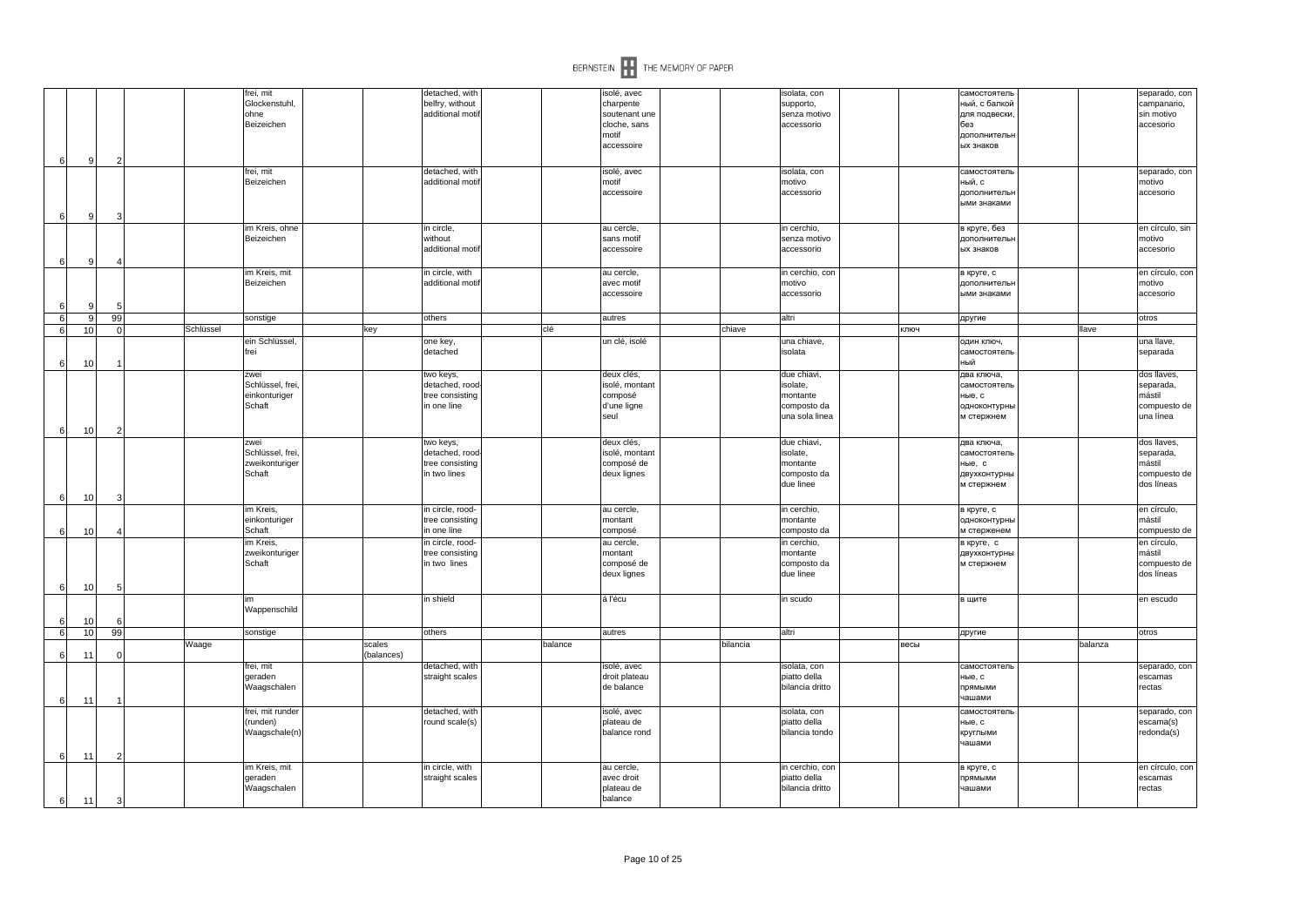|                                  |                     |                |                                |                             |                                    |                |                          |                                   |                       |                     |                                          | BERNSTEIN <b>THE MEMORY OF PAPER</b> |                        |                                                   |                             |                   |                                  |                       |                       |                                            |
|----------------------------------|---------------------|----------------|--------------------------------|-----------------------------|------------------------------------|----------------|--------------------------|-----------------------------------|-----------------------|---------------------|------------------------------------------|--------------------------------------|------------------------|---------------------------------------------------|-----------------------------|-------------------|----------------------------------|-----------------------|-----------------------|--------------------------------------------|
|                                  |                     |                |                                |                             | m Kreis, mit<br>runder<br>(runden) |                |                          | in circle, with<br>round scale(s) |                       |                     | au cercle,<br>avec plateau<br>de balance |                                      |                        | in cerchio, con<br>piatto della<br>bilancia tondo |                             |                   | в круге, с<br>круглыми<br>чашами |                       |                       | en círculo, con<br>escama(s)<br>redonda(s) |
| 6                                | 11                  |                |                                |                             | Waagschale(n)                      |                |                          |                                   |                       |                     | rond                                     |                                      |                        |                                                   |                             |                   |                                  |                       |                       |                                            |
|                                  |                     |                |                                |                             | im Vierpass                        |                |                          | in quatrefoil                     |                       |                     | au quadrilobe                            |                                      |                        | in quadrilobato                                   |                             |                   | четырехлистн                     |                       |                       | en cuatrifolio                             |
| 6                                | 11                  |                |                                |                             |                                    |                |                          |                                   |                       |                     |                                          |                                      |                        |                                                   |                             |                   | ике                              |                       |                       |                                            |
| $6\phantom{.}6$                  | 11                  | 99             |                                |                             | sonstige                           |                |                          | others                            |                       |                     | autres                                   |                                      |                        | altri                                             |                             |                   | другие                           |                       |                       | otros                                      |
| $6\phantom{.}6$                  | 99                  |                |                                | sonstige                    |                                    |                | others                   |                                   |                       | autres              |                                          |                                      | laltri                 |                                                   |                             | другие            |                                  |                       | otros                 |                                            |
|                                  |                     |                | Symbole/Herrs<br>chaftszeichen |                             |                                    | symbols/insign |                          |                                   | symboles/insig<br>nes |                     |                                          | simboli/insegn                       |                        |                                                   | символы/атри<br>буты власти |                   |                                  | símbolos/insig<br>nia |                       |                                            |
| $\overline{7}$                   | $\Omega$            |                |                                |                             |                                    |                |                          |                                   |                       |                     |                                          |                                      |                        |                                                   |                             |                   |                                  |                       |                       |                                            |
| $\overline{7}$                   | 1                   | $\Omega$       |                                | Kreuz                       | griechisches                       |                | cross                    | greek cross                       |                       | croix               | croix grecque                            |                                      | croce                  | croce greca                                       |                             | крест             | крест<br>греческий               |                       | cruz                  | cruz griega                                |
| $\overline{7}$                   | 1                   |                |                                |                             | Kreuz                              |                |                          |                                   |                       |                     |                                          |                                      |                        |                                                   |                             |                   | крест                            |                       |                       |                                            |
|                                  |                     |                |                                |                             | zwei<br>griechische                |                |                          | two greek<br>crosses              |                       |                     | deux croix<br>grecques                   |                                      |                        | due croci<br>greche                               |                             |                   | два греческих<br>креста          |                       |                       | dos cruzes<br>griegas                      |
| $\overline{7}$                   | 1                   | 2              |                                |                             | Kreuze<br>lateinisches             |                |                          | latin cross                       |                       |                     | croix latine                             |                                      |                        | croce latina                                      |                             |                   | латинский                        |                       |                       | cruz latina                                |
| $\overline{7}$                   | 1                   |                |                                |                             | Kreuz                              |                |                          |                                   |                       |                     |                                          |                                      |                        |                                                   |                             |                   | крест                            |                       |                       |                                            |
|                                  |                     |                |                                |                             | Antoniuskreuz                      |                |                          | St. Anthony's                     |                       |                     | croix de St.                             |                                      |                        | croce di S.                                       |                             |                   | крест Св.                        |                       |                       | cruz de San                                |
|                                  |                     |                |                                |                             | <b>Buchstabe Tau</b>               |                |                          | cross/letter<br>Tau               |                       |                     | Antoine/ lettre<br>Tau                   |                                      |                        | Antonio, lettera<br>Tau                           |                             |                   | Антония<br>буква Тау             |                       |                       | Antonio/ letra<br>Tau                      |
| $\overline{7}$                   | 1                   |                |                                |                             | Patriarchenkre                     |                |                          | Patriarchal                       |                       |                     | croix                                    |                                      |                        | croce                                             |                             |                   | патриарший                       |                       |                       | cruz Patriarcal                            |
| $\overline{7}$                   | 1                   | F              |                                |                             | uz                                 |                |                          | cross                             |                       |                     | patriarcale                              |                                      |                        | Patriarcale                                       |                             |                   | крест                            |                       |                       |                                            |
|                                  |                     |                |                                |                             | Andreaskreuz                       |                |                          | St. Andrew's                      |                       |                     | croix de St.                             |                                      |                        | croce di S.                                       |                             |                   | Андреевский                      |                       |                       | cruz de San                                |
| $\overline{7}$                   | $\mathbf{1}$        | 6              |                                |                             | Gabelkreuz                         |                |                          | cross<br>forked cross             |                       |                     | André<br>croix fourchée                  |                                      |                        | Andrea<br>croce biforcata                         |                             |                   | крест<br>вилоообразнь            |                       |                       | Andrés<br>cruz bifurcada                   |
| $\overline{7}$                   | 1                   | $\overline{ }$ |                                |                             | Radkreuz                           |                |                          | sunwheel                          |                       |                     | croix à roue                             |                                      |                        | croce a ruota                                     |                             |                   | й крест<br>солнечное             |                       |                       | cruz de rueda                              |
| $\overline{7}$                   | $\mathbf{1}$        | ۶              |                                |                             |                                    |                |                          |                                   |                       |                     |                                          |                                      |                        |                                                   |                             |                   | колесо                           |                       |                       |                                            |
| $\overline{7}$                   | 1                   | 99             |                                |                             | sonstige                           |                |                          | others                            |                       |                     | autres                                   |                                      |                        | altri                                             |                             |                   | другие                           |                       |                       | otros                                      |
| $\overline{7}$                   | $\overline{2}$      | $\epsilon$     |                                | Kruzifix<br>geistlicher Hut |                                    |                | crucifix<br>clerical hat |                                   |                       | crucifix<br>chapeau |                                          |                                      | crocifisso<br>cappello |                                                   |                             | распятие<br>шляпа |                                  |                       | crucifijo<br>sombrero |                                            |
|                                  |                     |                |                                |                             |                                    |                |                          |                                   |                       | ecclésiastique      |                                          |                                      | ecclesiastico          |                                                   |                             | священника        |                                  |                       | clerical              |                                            |
| 7<br>$\overline{7}$              | 3<br>3 <sup>1</sup> |                |                                |                             | Tiara                              |                |                          | tiara                             |                       |                     | tiara                                    |                                      |                        | tiara                                             |                             |                   | тиара                            |                       |                       | tiara                                      |
|                                  |                     |                |                                |                             | Mitra,                             |                |                          | mitre                             |                       |                     | mitre                                    |                                      |                        | mitra                                             |                             |                   | митра                            |                       |                       | mitra                                      |
| $\overline{7}$                   | $3 \mid$            | 2              |                                |                             | Bischofsmütze                      |                |                          |                                   |                       |                     |                                          |                                      |                        |                                                   |                             |                   |                                  |                       |                       |                                            |
|                                  |                     |                |                                |                             | Kardinalshut                       |                |                          | cardinal's hat                    |                       |                     | chapeau de<br>cardinal                   |                                      |                        | cappello<br>cardinalizio                          |                             |                   | шляпа                            |                       |                       | sombrero de<br>cardenal                    |
| $\overline{7}$<br>$\overline{7}$ | $\overline{3}$<br>3 | 99             |                                |                             | sonstige                           |                |                          | others                            |                       |                     | autres                                   |                                      |                        | altri                                             |                             |                   | кардинала<br>другие              |                       |                       | otros                                      |
|                                  |                     |                |                                | Bischofsstab                |                                    |                | crosier                  |                                   |                       | crosse              |                                          |                                      | pastorale              |                                                   |                             | епископский       |                                  |                       | báculo                |                                            |
| $\overline{7}$                   | 4                   |                |                                |                             |                                    |                |                          |                                   |                       |                     |                                          |                                      |                        |                                                   |                             | посох             |                                  |                       |                       |                                            |
|                                  |                     |                |                                |                             | ohne<br>Beizeichen                 |                |                          | without<br>additional motif       |                       |                     | sans motif<br>accessoire                 |                                      |                        | senza motivo<br>accessorio                        |                             |                   | без<br>дополнительн              |                       |                       | sin motivo<br>accesorio                    |
| $\overline{7}$                   | $\overline{4}$      |                |                                |                             |                                    |                |                          |                                   |                       |                     |                                          |                                      |                        |                                                   |                             |                   | ых знаков                        |                       |                       |                                            |
|                                  |                     |                |                                |                             | mit Beizeicher                     |                |                          | with additional                   |                       |                     | avec motif                               |                                      |                        | con motivo                                        |                             |                   |                                  |                       |                       | con motivo                                 |
|                                  |                     |                |                                |                             |                                    |                |                          | motif                             |                       |                     | accessoire                               |                                      |                        | accessorio                                        |                             |                   | дополнительн<br>ыми знаками      |                       |                       | accesorio                                  |
| $\overline{7}$<br>$\overline{7}$ | $\overline{a}$      | 99             |                                |                             |                                    |                |                          |                                   |                       |                     |                                          |                                      |                        |                                                   |                             |                   |                                  |                       |                       |                                            |
|                                  | $\overline{4}$      |                |                                | Baselstab                   | sonstige                           |                | rod of Basel             | others                            |                       | crosse de Bâle      | autres                                   |                                      | pastorale di           | altri                                             |                             | жезл Базеля       | другие                           |                       | báculo de             | otros                                      |
| $\overline{7}$                   | 5 <sup>1</sup>      | $\epsilon$     |                                |                             |                                    |                |                          |                                   |                       |                     |                                          |                                      | <b>Basilea</b>         |                                                   |                             |                   |                                  |                       | Basilea               |                                            |
|                                  |                     |                |                                |                             | frei, ohne                         |                |                          | detached,<br>without              |                       |                     | isolé, sans<br>motif                     |                                      |                        | isolato, senza                                    |                             |                   | самостоятель<br>ный, без         |                       |                       | separado, sin                              |
|                                  |                     |                |                                |                             | Beizeichen                         |                |                          | additional moti <sup>.</sup>      |                       |                     | accessoire                               |                                      |                        | motivo<br>accessorio                              |                             |                   | дополнительн                     |                       |                       | motivo<br>accesorio                        |
| $\overline{7}$                   | 5 <sub>l</sub>      |                |                                |                             |                                    |                |                          |                                   |                       |                     |                                          |                                      |                        |                                                   |                             |                   | ых знаков                        |                       |                       |                                            |
|                                  |                     |                |                                |                             | frei, mit                          |                |                          | detached, with                    |                       |                     | isolé, avec                              |                                      |                        | isolato, con                                      |                             |                   | самостоятель                     |                       |                       | separado, con                              |
| $\overline{7}$                   | 5 <sup>1</sup>      | $\overline{2}$ |                                |                             | Beizeichen                         |                |                          | additional motif                  |                       |                     | motif<br>accessoire                      |                                      |                        | motivo<br>accessorio                              |                             |                   | ный, с<br>дополнительн           |                       |                       | motivo<br>accesorio                        |
|                                  |                     |                |                                |                             |                                    |                |                          |                                   |                       |                     |                                          |                                      |                        |                                                   |                             |                   |                                  |                       |                       |                                            |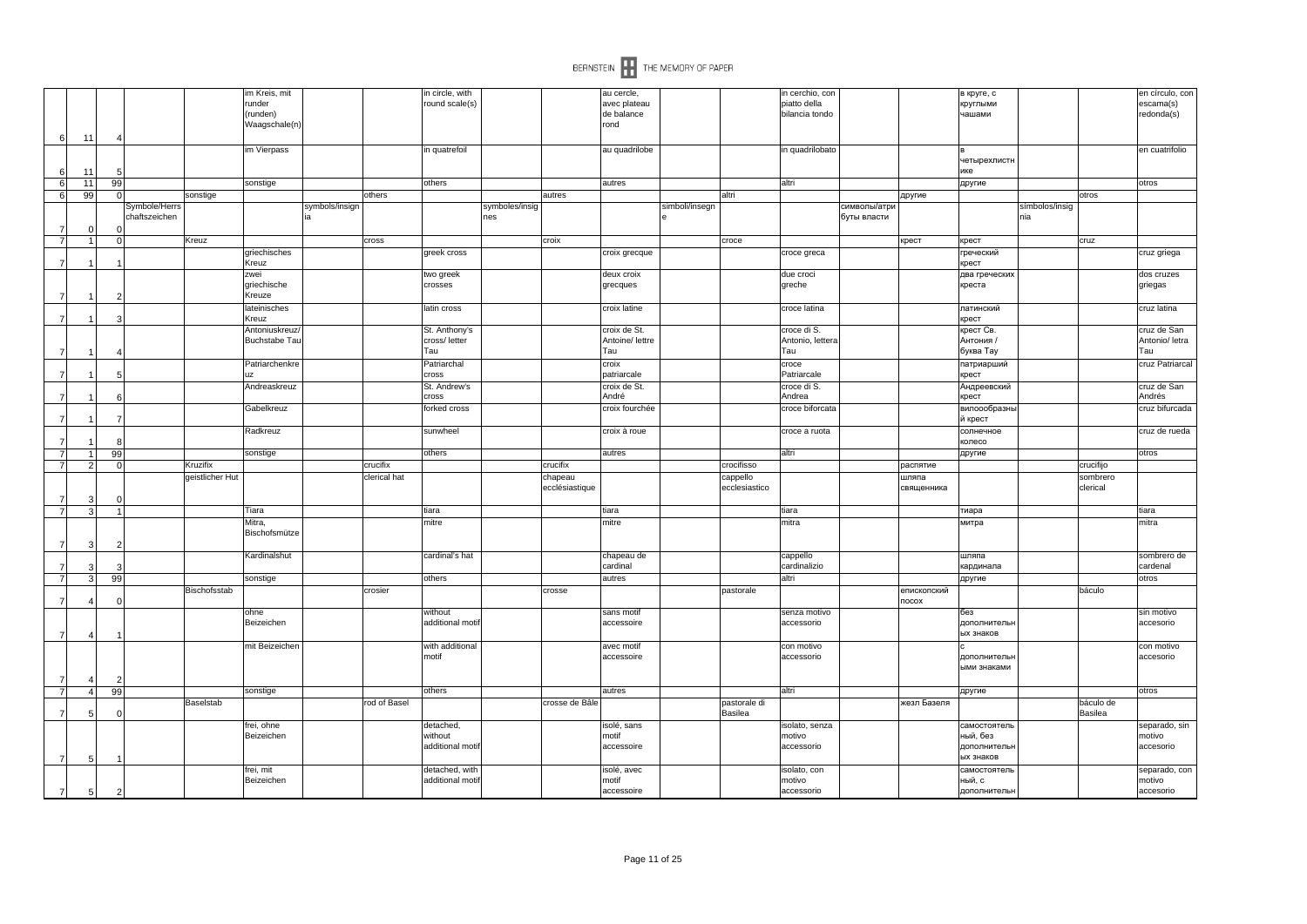|                |                |                |                |             | im Adler                        |            | in eagle                       |                | au aigle               |                    | in aquila                          |            | в орле                     |                | en águila                 |
|----------------|----------------|----------------|----------------|-------------|---------------------------------|------------|--------------------------------|----------------|------------------------|--------------------|------------------------------------|------------|----------------------------|----------------|---------------------------|
|                |                |                |                |             |                                 |            |                                |                |                        |                    |                                    |            |                            |                |                           |
|                |                |                |                |             |                                 |            |                                |                |                        |                    |                                    |            |                            |                |                           |
| $\overline{7}$ |                | 5              | 3              |             |                                 |            |                                |                |                        |                    |                                    |            |                            |                |                           |
|                |                |                |                |             | im<br>Wappenschild              |            | in shield                      |                | á l'écu                |                    | in scudo                           |            | в гербовом                 |                | en escudo                 |
| $\overline{7}$ |                | 5              |                |             |                                 |            |                                |                |                        |                    |                                    |            | щите                       |                |                           |
|                |                |                |                |             | im                              |            | in shield with                 |                | á l'écu avec           |                    | in scudo, con                      |            | в гербовом                 |                | en escudo con             |
|                |                |                |                |             | Wappenschild                    |            | baqsilisk                      |                | basilic                |                    | basilisco                          |            | щите с                     |                | basilisco                 |
|                |                |                |                |             | mit Basilisk                    |            |                                |                |                        |                    |                                    |            | драконом                   |                |                           |
| -7             |                | 5              | .5             |             |                                 |            |                                |                |                        |                    |                                    |            |                            |                |                           |
|                | $\overline{7}$ | 5 <sub>5</sub> | 6              |             | im Kranz                        |            | in wreath                      |                | au couronne            |                    | in ghirlanda                       |            | в венке                    |                | en corona                 |
| $\overline{7}$ |                | 5 <sub>5</sub> | 99             |             | sonstige                        |            | others                         |                | autres                 |                    | altri                              |            | другие                     |                | otros                     |
|                | $\overline{7}$ | 6              | $\Omega$       | Monstranz   |                                 | monstrance |                                | ostensoir      |                        | ostensorio         |                                    | дароносица |                            | custodia       |                           |
|                | $\overline{7}$ | $\overline{7}$ | $\cap$         | Krone       |                                 | crown      |                                | couronne       |                        | corona             |                                    | корона     |                            | corona         |                           |
| $\overline{7}$ |                | $\overline{7}$ | 1              |             | ohne Bügel                      |            | without arch                   |                | sans pièce             |                    | senza volta                        |            | без дуги                   |                | sin arco                  |
|                |                |                |                |             | Bügel                           |            | arch consisting                |                | pièce composé          |                    | volta                              |            | дуга                       |                | arco                      |
|                |                |                |                |             | einkonturig                     |            | in one line                    |                | d'une ligne            |                    | composta da                        |            | одноконтурна               |                | compuesto de              |
|                |                |                |                |             |                                 |            |                                |                | seul                   |                    | una sola linea                     |            |                            |                | una línea                 |
| $\overline{7}$ |                | $\overline{7}$ |                |             |                                 |            |                                |                |                        |                    |                                    |            |                            |                |                           |
|                |                |                |                |             | Bügel                           |            | arch consisting                |                | pièce composé          |                    | volta                              |            | дуга                       |                | arco                      |
|                |                |                |                |             | zweikonturig,                   |            | in two lines,                  |                | de deux lignes,        |                    | composta da                        |            | двухконтурная              |                | compuesto de              |
|                |                |                |                |             | mit Perlen                      |            | with pearles                   |                | avec perles            |                    | due linee, con                     |            | $\mathbf{C}$               |                | dos líneas,               |
|                |                |                |                |             |                                 |            |                                |                |                        |                    | perle                              |            | жемчужинами                |                | con perlas                |
| $\overline{7}$ |                | 7              | з              |             |                                 |            |                                |                |                        |                    |                                    |            |                            |                |                           |
|                |                |                |                |             | Bügel                           |            | arch consisting                |                | pièce composé          |                    | volta                              |            | дуга                       |                | arco                      |
|                |                |                |                |             | zweikonturig,                   |            | in two lines,                  |                | de deux lignes.        |                    | composta da                        |            | двухконтурная              |                | compuesto de              |
|                |                |                |                |             | ohne Perlen                     |            | without pearles                |                | sans perles            |                    | due linee,                         |            | без                        |                | dos líneas, sin           |
|                |                |                |                |             |                                 |            |                                |                |                        |                    | senza perle                        |            | жемчужен                   |                | perlas                    |
| 7              |                | $\overline{7}$ |                |             |                                 |            |                                |                |                        |                    |                                    |            |                            |                |                           |
|                |                |                |                |             | Bügel mit                       |            | arch with                      |                | pièce avec             |                    | volta con                          |            | дуга с                     |                | arco con                  |
|                |                |                |                |             | Dornen/Schnö<br>kel/Halbkreise/ |            | thorns/flourish/               |                | épines/fioriture       |                    | spine/ghirigord<br>/semicerchio/li |            | шипами/завти               |                | espinas/floritur          |
|                |                |                |                |             | Wellen                          |            | semicircle/und<br>ulating line |                | /demi-<br>cercle/ligne |                    | nea ondulata                       |            | ами/полукруг<br>ми/волнами |                | a/semicírculos/<br>líneas |
|                |                |                |                |             |                                 |            |                                |                | ondulée                |                    |                                    |            |                            |                | onduladas                 |
| 7              |                | $\overline{7}$ |                |             |                                 |            |                                |                | autres                 |                    | altri                              |            |                            |                |                           |
|                | $\overline{7}$ | $\overline{7}$ | 99             |             | sonstige                        |            | others                         |                |                        |                    |                                    |            | другие                     |                | otros                     |
| $\overline{7}$ |                | 8              |                | Reichsapfel |                                 | royal orb  |                                | globe impérial |                        | globo<br>imperiale |                                    | держава    |                            | globo imperial |                           |
|                |                |                |                |             | einkonturig                     |            | consisting in                  |                | composé                |                    | composto da                        |            | одноконтурна               |                | compuesto de              |
|                |                |                |                |             |                                 |            | one line                       |                | d'une ligne            |                    | una sola linea                     |            |                            |                | una línea                 |
| $\overline{7}$ |                | 8              |                |             |                                 |            |                                |                | seul                   |                    |                                    |            |                            |                |                           |
|                |                |                |                |             | zweikonturig                    |            | consisting in                  |                | composé de             |                    | composto da                        |            | двухконтурная              |                | compuesto de              |
|                |                |                |                |             |                                 |            | two lines                      |                | deux lignes            |                    | due linee                          |            |                            |                | dos líneas                |
| 7              |                | 8              | $\mathcal{P}$  |             |                                 |            |                                |                |                        |                    |                                    |            |                            |                |                           |
|                |                |                |                |             | mit                             |            | with band                      |                | avec ceinture          |                    | con cintura,                       |            |                            |                | con aro                   |
|                |                |                |                |             | einkonturigem                   |            | consisting in                  |                | composé                |                    | composto da                        |            | одноконтурнь               |                | compuesto de              |
|                |                |                |                |             | Reif                            |            | one line                       |                | d'une ligne            |                    | una sola linea                     |            | м обручем                  |                | una línea                 |
| $\overline{7}$ |                | 8              |                |             |                                 |            |                                |                | seul                   |                    |                                    |            |                            |                |                           |
|                |                |                |                |             | mit                             |            | with band                      |                | avec ceinture          |                    | con cintura,                       |            |                            |                | con aro                   |
|                |                |                |                |             | zweikonturige                   |            | consisting in                  |                | composé de             |                    | composto da                        |            | двухконтурнь               |                | compuesto de              |
|                |                |                |                |             | m Reif                          |            | two lines                      |                | deux lignes            |                    | due linee                          |            | м обручем                  |                | dos líneas                |
| 7              |                | 8              |                |             |                                 |            |                                |                |                        |                    |                                    |            |                            |                |                           |
|                | $\overline{7}$ | 8              | 99             |             | sonstige                        |            | others                         |                | autres                 |                    | altri                              |            | другие                     |                | otros                     |
|                | $\overline{7}$ | 9              |                | Zepter      |                                 | sceptre    |                                | sceptre        |                        | scettro            |                                    | скипетр    |                            | cetro          |                           |
|                |                |                |                |             | frei, ohne                      |            | detached,                      |                | isolé, sans            |                    | isolato, senza                     |            | самостоятель               |                | separado, sin             |
|                |                |                |                |             | Beizeichen                      |            | without                        |                | motif                  |                    | motivo                             |            | ный, без                   |                | motivo                    |
| $\overline{7}$ |                | 9              |                |             |                                 |            | additional motif               |                | accessoire             |                    | accessorio                         |            | дополнительн               |                | accesorio                 |
|                |                |                |                |             | frei, mit                       |            | detached, with                 |                | isolé, avec            |                    | isolato, con                       |            | самостоятель               |                | separado, con             |
|                |                |                |                |             | Beizeichen                      |            | additional motif               |                | motif                  |                    | motivo                             |            | ный, с                     |                | motivo                    |
|                |                |                |                |             |                                 |            |                                |                | accessoire             |                    | accessorio                         |            | дополнителы                |                | accesorio                 |
|                |                |                |                |             |                                 |            |                                |                |                        |                    |                                    |            | ыми знаками                |                |                           |
| $\overline{7}$ |                | 9              | $\overline{2}$ |             |                                 |            |                                |                |                        |                    |                                    |            |                            |                |                           |
|                |                |                |                |             | im                              |            | in shield                      |                | á l'écu                |                    | in scudo                           |            | в гербовом                 |                | en escudo                 |
|                |                |                |                |             | Wappenschild                    |            |                                |                |                        |                    |                                    |            | щите                       |                |                           |
|                | $\overline{7}$ | 9              | 3              |             |                                 |            |                                |                |                        |                    |                                    |            |                            |                |                           |
|                | $\overline{7}$ | 9              | 99             |             | sonstige                        |            | others                         |                | autres                 |                    | laltri                             |            | другие                     |                | otros                     |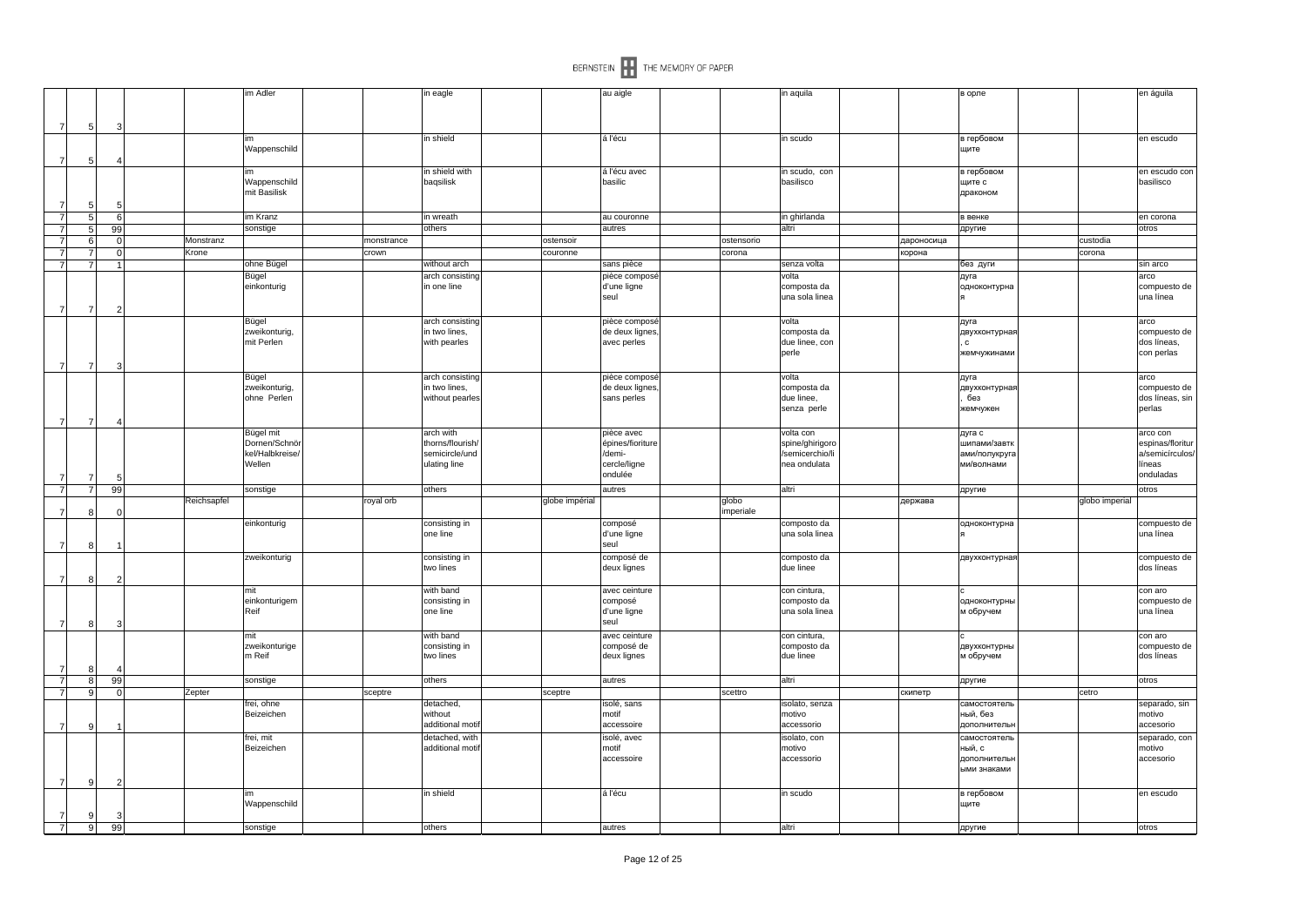|                | 10             |    | Sphäre                  |                 |                        | sphere         |                  |                         | sphère         |                 |                      | sfera        |                     |                           | сфера          | esfera                 |                           |
|----------------|----------------|----|-------------------------|-----------------|------------------------|----------------|------------------|-------------------------|----------------|-----------------|----------------------|--------------|---------------------|---------------------------|----------------|------------------------|---------------------------|
| $\overline{7}$ | 99             |    | sonstige                |                 |                        | others         |                  |                         | autres         |                 |                      | altri        |                     |                           | другие         | otros                  |                           |
|                |                |    | Geometrische<br>Figuren |                 | qeometrical<br>figures |                |                  | figures<br>géométriques |                |                 | figure<br>geometrice |              |                     | геометрическ<br>ие фигуры |                | figuras<br>geómetricas |                           |
| 8<br>8         | $\mathbf 0$    |    | ein Element             |                 |                        | one element    |                  |                         | un élément     |                 |                      | un elemento  |                     |                           | один элемент   | un elemento            |                           |
|                |                |    | zwei Elemente           |                 |                        | two elements   |                  |                         | deux éléments  |                 |                      | due elementi |                     |                           | два элемента   | dos elementos          |                           |
| 8              | $\overline{2}$ |    |                         | Kreis - Kreis   |                        |                | circle - circle  |                         |                | cercle - cercle |                      |              | cerchio-            |                           | круг - круг    |                        | círculo-                  |
| $\mathsf{R}$   |                |    |                         | Kreis-          |                        |                | circle - cross   |                         |                | cercle - croix  |                      |              | cerchio<br>cerchio- |                           | круг -         |                        | círculo<br>círculo - cruz |
|                |                |    |                         | einkonturiges   |                        |                | consisting in    |                         |                | composé         |                      |              | croce               |                           | одноконтурнь   |                        | compuesto de              |
|                |                |    |                         | Kreuz           |                        |                | one line         |                         |                | d'une ligne     |                      |              | composto da         |                           | й крест        |                        | una línea                 |
|                |                |    |                         |                 |                        |                |                  |                         |                |                 |                      |              | una sola linea      |                           |                |                        |                           |
| 8              | $\overline{2}$ |    |                         |                 |                        |                |                  |                         |                |                 |                      |              |                     |                           |                |                        |                           |
|                |                |    |                         | Kreis-          |                        |                | circle - cross   |                         |                | cercle - croix  |                      |              | cerchio-            |                           | круг -         |                        | círculo - cruz            |
|                |                |    |                         | zweikonturiges  |                        |                | consisting in    |                         |                | composé deux    |                      |              | croce               |                           | двухконтурны   |                        | compuesto de              |
|                |                |    |                         | Kreuz           |                        |                | two line         |                         |                | lignes seul     |                      |              | composto da         |                           | й крест        |                        | dos líneas                |
| 8              | 2              |    |                         |                 |                        |                |                  |                         |                |                 |                      |              | due linee           |                           |                |                        |                           |
|                |                |    |                         | Kreis - Stern   |                        |                | circle - star    |                         |                | cercle - étoile |                      |              | cerchio - stella    |                           | круг – звезда  |                        | círculo -                 |
| 8              | $\mathcal{P}$  |    |                         |                 |                        |                |                  |                         |                |                 |                      |              |                     |                           |                |                        | estrella                  |
|                |                |    |                         | Kreis-          |                        |                | circle - other   |                         |                | cercle - autre  |                      |              | cerchio - altro     |                           | круг - другой  |                        | círculo - otro            |
|                |                |    |                         | sonstiges       |                        |                | additional motif |                         |                | motif           |                      |              | motivo              |                           | дополнительн   |                        | motivo                    |
| 8              | $\overline{2}$ |    |                         | Beizeichen      |                        |                |                  |                         |                | accessoire      |                      |              | accessorio          |                           | ый знак        |                        | accessario                |
|                |                |    |                         | Kreisring-      |                        |                | circle ring -    |                         |                | circulaire -    |                      |              | cerchio anello      |                           | кольцо -       |                        | anillo círculo -          |
|                |                |    |                         | Kreuz           |                        |                | cross            |                         |                | croix           |                      |              | - croce             |                           | крест          |                        | cruz                      |
| 8              | $\mathcal{P}$  |    |                         |                 |                        |                |                  |                         |                |                 |                      |              |                     |                           |                |                        |                           |
|                |                |    |                         | Stern - Stern   |                        |                | $star - star$    |                         |                | étoile - étoile |                      |              | stella - stella     |                           | звезда –       |                        | estrella                  |
|                | 2              |    |                         |                 |                        |                |                  |                         |                |                 |                      |              |                     |                           | звезда         |                        | estrella                  |
| 8              | $\overline{2}$ | 99 |                         | sonstige        |                        |                | others           |                         |                | autres          |                      |              | altri               |                           | другие         |                        | otros                     |
|                |                |    |                         |                 |                        |                |                  |                         |                |                 |                      |              |                     |                           |                |                        |                           |
|                |                |    | drei Elemente           |                 |                        | three elements |                  |                         | trois éléments |                 |                      | tre elementi |                     |                           | три элемента   | tres elementos         |                           |
| 8              | 3              |    |                         |                 |                        |                |                  |                         |                |                 |                      |              |                     |                           |                |                        |                           |
|                |                |    |                         | Kreis - Kreis   |                        |                | circle - circle  |                         |                | cercle - cercle |                      |              | cerchio-            |                           | круг - круг -  |                        | círculo-                  |
|                |                |    |                         | Kreis           |                        |                | circle           |                         |                | cercle          |                      |              | cerchio-<br>cerchio |                           | круг           |                        | círculo -<br>círculo      |
| 8              | 3              |    |                         |                 |                        |                |                  |                         |                |                 |                      |              |                     |                           |                |                        |                           |
|                |                |    |                         | Kreis - Kreis   |                        |                | circle - circle  |                         |                | cercle - cercle |                      |              | cerchio-            |                           | круг - круг -  |                        | círculo -                 |
|                |                |    |                         | Kreuz           |                        |                | cross            |                         |                | - croix         |                      |              | cerchio-            |                           | крест          |                        | círculo - cruz            |
| 8              | 3              |    |                         |                 |                        |                |                  |                         |                |                 |                      |              | croce               |                           |                |                        |                           |
|                |                |    |                         | Kreis - Kreis   |                        |                | circle - circle  |                         |                | cercle - cercle |                      |              | cerchio-            |                           | круг - круг -  |                        | círculo -                 |
|                |                |    |                         | Doppelkreuz     |                        |                | cross of         |                         |                | - croix de      |                      |              | cerchio-            |                           | двойной крес   |                        | círculo - cruz            |
|                |                |    |                         |                 |                        |                | Lorraine         |                         |                | Lorraine        |                      |              | croce               |                           |                |                        | de Lorena                 |
| $\mathsf{R}$   | 3              |    |                         |                 |                        |                |                  |                         |                |                 |                      |              | patriarcale         |                           |                |                        |                           |
|                |                |    |                         | Kreis - Kreis - |                        |                | circle - circle  |                         |                | cercle - cercle |                      |              | cerchio-            |                           | круг - круг -  |                        | círculo -                 |
|                |                |    |                         | Stern           |                        |                | star             |                         |                | étoile          |                      |              | cerchio - stella    |                           | звезда         |                        | círculo-                  |
| 8              | 3              |    |                         |                 |                        |                |                  |                         |                |                 |                      |              |                     |                           |                |                        | estrella                  |
|                |                |    |                         | Kreis - Kreuz   |                        |                | circle - cross   |                         |                | cercle - croix  |                      |              | cerchio-            |                           | круг – крест - |                        | círculo - cruz            |
|                |                |    |                         | - Kreis         |                        |                | circle           |                         |                | - cercle        |                      |              | $\csc -$            |                           | круг           |                        | - círculo                 |
| 8              | 3              |    |                         |                 |                        |                |                  |                         |                |                 |                      |              | cerchio             |                           |                |                        |                           |
|                |                |    |                         | Kreis - Stern - |                        |                | circle - star -  |                         |                | cercle - étoile |                      |              | cerchio - stella    |                           | круг - звезда  |                        | círculo-                  |
|                |                |    |                         | Kreis           |                        |                | circle           |                         |                | - cercle        |                      |              | - cerchio           |                           | - круг         |                        | estrella -                |
| 8              | 3              |    |                         |                 |                        |                |                  |                         |                |                 |                      |              |                     |                           |                |                        | círculo                   |
|                |                |    |                         | Kreis - Stern - |                        |                | circle - star -  |                         |                | cercle - étoile |                      |              | cerchio - stella    |                           | круг - звезда  |                        | círculo -                 |
|                |                |    |                         | Stern           |                        |                | star             |                         |                | - étoile        |                      |              | - stella            |                           | - звезда       |                        | estrella-                 |
| $\mathsf{R}$   | 3              |    |                         |                 |                        |                |                  |                         |                |                 |                      |              |                     |                           |                |                        | estrella                  |
|                |                |    |                         | Kreuz - Kreis   |                        |                | cross - circle   |                         |                | croix - cercle  |                      |              | $\csc -$            |                           | крест - круг - |                        | cruz - círculo            |
|                |                |    |                         | - Kreuz         |                        |                | cross            |                         |                | croix           |                      |              | cerchio-            |                           | крест          |                        | - cruz                    |
| 8              | 3              |    |                         |                 |                        |                |                  |                         |                |                 |                      |              | croce               |                           |                |                        |                           |
|                |                |    |                         | Stern - Kreis - |                        |                | star - circle -  |                         |                | étoile - cercle |                      |              | stella - cerchio    |                           | звезда – круг  |                        | estrella                  |
|                |                |    |                         | Stern           |                        |                | star             |                         |                | - étoile        |                      |              | - stella            |                           | звезда         |                        | círculo-                  |
| 8              | 3              |    |                         |                 |                        |                |                  |                         |                |                 |                      |              |                     |                           |                |                        | estrella                  |
|                |                |    |                         | Stern-          |                        |                | $star -$         |                         |                | étoile -        |                      |              | stella -            |                           | звезда –       |                        | estrella                  |
|                |                |    |                         | Vierpass-       |                        |                | quatrefoil -     |                         |                | quadrilobe      |                      |              | quadrilobato -      |                           | четырехлисть   |                        | cuatrifolio -             |
| 8              | 3 <sup>l</sup> | 10 |                         | Stern           |                        |                | star             |                         |                | étoile          |                      |              | stella              |                           | ик - звезда    |                        | estrella                  |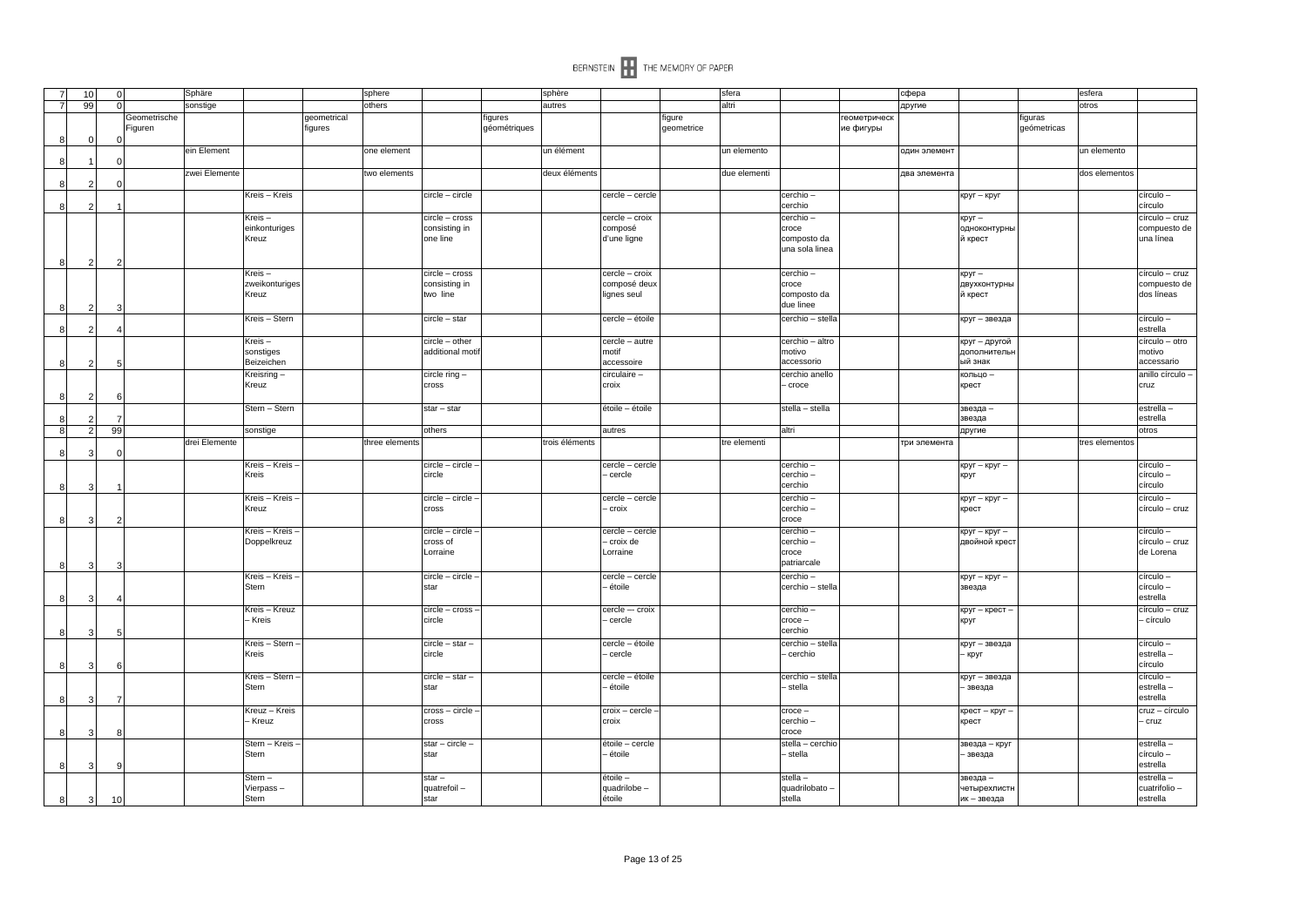|              |                         |          |        |                | Dreieck -       |              |                  | triangle - circle    |           | triangle -                       |        |                | triangolo-             |      |              | треугольник ·      |           |                | triángulo -         |
|--------------|-------------------------|----------|--------|----------------|-----------------|--------------|------------------|----------------------|-----------|----------------------------------|--------|----------------|------------------------|------|--------------|--------------------|-----------|----------------|---------------------|
|              |                         |          |        |                | Kreis - Stern   |              |                  | - star               |           | cercle - étoile                  |        |                | cerchio - stella       |      |              | круг - звезда      |           |                | círculo-            |
|              | 3                       | 11       |        |                |                 |              |                  |                      |           |                                  |        |                |                        |      |              |                    |           |                | estrella            |
| 8            | $\mathbf{3}$            | 99       |        |                | sonstige        |              |                  | others               |           | autres                           |        |                | altri                  |      |              | другие             |           |                | otros               |
|              |                         |          |        | vier Elemente  |                 |              | four elements    |                      |           | quatre                           |        | quattro        |                        |      | четыре       |                    |           | cuatro         |                     |
| 8            | $\overline{4}$          |          |        |                |                 |              |                  |                      |           | éléments                         |        | elementi       |                        |      | элемента     |                    |           | elementos      |                     |
|              |                         |          |        |                | Kreis - Kreis - |              |                  | circle - circle -    |           | cercle - cercle                  |        |                | cerchio-               |      |              | круг - круг -      |           |                | círculo -           |
|              |                         |          |        |                | Kreis - Kreis   |              |                  | circle - circle      |           | - cercle -                       |        |                | cerchio-               |      |              | круг – круг        |           |                | círculo-            |
|              |                         |          |        |                |                 |              |                  |                      |           | cercle                           |        |                | cerchio-               |      |              |                    |           |                | círculo-            |
|              |                         |          |        |                |                 |              |                  |                      |           |                                  |        |                | cerchio                |      |              |                    |           |                | círculo             |
|              |                         |          |        |                | Kreis - Kreis - |              |                  | circle - circle      |           | cercle - cercle                  |        |                | cerchio-               |      |              | круг - круг -      |           |                | círculo -           |
|              |                         |          |        |                | Stern - Stern   |              |                  | $star - star$        |           | - étoile - étoile                |        |                | cerchio - stella       |      |              | звезда -           |           |                | círculo-            |
|              |                         |          |        |                |                 |              |                  |                      |           |                                  |        |                | - stella               |      |              | звезда             |           |                | estrella-           |
| ۶            | $\overline{4}$          |          |        |                |                 |              |                  |                      |           |                                  |        |                |                        |      |              |                    |           |                | estrella            |
|              |                         |          |        |                | Kreis - Kreuz   |              |                  | circle - cross       |           | cercle - croix                   |        |                | cerchio-               |      |              | круг - крест ·     |           |                | círculo - cruz      |
|              |                         |          |        |                | - Kreis -       |              |                  | circle - cross       |           | cercle - croix                   |        |                | $\csc -$               |      |              | круг - крест       |           |                | - círculo –         |
|              |                         |          |        |                | Kreuz           |              |                  |                      |           |                                  |        |                | cerchio-               |      |              |                    |           |                | cruz                |
| £            | $\overline{4}$          |          |        |                |                 |              |                  |                      |           |                                  |        |                | croce                  |      |              |                    |           |                |                     |
|              |                         |          |        |                | Kreis - Stern - |              |                  | circle - star -      |           | cercle - étoile                  |        |                | cerchio - stella       |      |              | круг - звезда      |           |                | círculo-            |
|              |                         |          |        |                | Kreis - Stern   |              |                  | circle - star        |           | - cercle -                       |        |                | - cerchio -            |      |              | - круг –           |           |                | estrella-           |
|              |                         |          |        |                |                 |              |                  |                      |           | étoile                           |        |                | stella                 |      |              | звезда             |           |                | círculo -           |
| 8            | $\overline{4}$          |          |        |                |                 |              |                  |                      |           |                                  |        |                |                        |      |              |                    |           |                | estrella            |
|              |                         |          |        |                | Stern - Kreis - |              |                  | star - circle -      |           | étoile - cercle                  |        |                | stella - cerchic       |      |              | звезда – круг      |           |                | estrella -          |
|              |                         |          |        |                | Kreis - Stern   |              |                  | circle - star        |           | - cercle -                       |        |                | - cerchio -            |      |              | круг-              |           |                | círculo -           |
|              |                         |          |        |                |                 |              |                  |                      |           | étoile                           |        |                | stella                 |      |              | звезда             |           |                | círculo-            |
|              |                         |          |        |                |                 |              |                  |                      |           |                                  |        |                |                        |      |              |                    |           |                | estrella            |
|              | $\overline{4}$          |          |        |                |                 |              |                  |                      |           |                                  |        |                |                        |      |              |                    |           |                |                     |
|              |                         |          |        |                | sonstige        |              |                  | others               |           | autres                           |        |                | altri                  |      |              | другие             |           |                | otros               |
| 8            | $\overline{\mathbf{4}}$ | 99       |        |                |                 |              |                  |                      |           |                                  |        |                |                        |      |              |                    |           |                |                     |
|              |                         |          |        |                |                 |              |                  |                      |           |                                  |        |                |                        |      |              |                    |           |                |                     |
|              |                         |          |        | mehr als vier  |                 |              | more than four   |                      |           | plus de quatre<br>plus de quatre |        | più di quattro |                        |      | более        |                    |           | más de cuatro  |                     |
|              |                         |          |        | Elemente       |                 |              | elements         |                      |           | éléments<br>éléments             |        | elementi       |                        |      | четырех      |                    |           | elementos      |                     |
| 8            | 5                       |          |        |                |                 |              |                  |                      |           |                                  |        |                |                        |      | элементов    |                    |           |                |                     |
|              |                         |          |        | im             |                 |              | in shield        |                      |           | á l'écu<br>á l'écu               |        | in scudo       |                        |      | в гербовом   |                    |           | en escudo      |                     |
|              |                         |          |        | Wappenschild   |                 |              |                  |                      |           |                                  |        |                |                        |      | щите         |                    |           |                |                     |
|              | 6                       |          |        |                |                 |              |                  |                      |           |                                  |        |                |                        |      |              |                    |           |                |                     |
| 8            | 99                      | $\Omega$ |        | sonstige       |                 |              | others           |                      |           | autres                           |        | altri          |                        |      | другие       |                    |           | otros          |                     |
|              |                         |          | Wappen |                |                 |              |                  |                      | armoiries |                                  | stemma |                |                        | герб |              |                    |           |                |                     |
| -9           | $\mathbf 0$             |          |        |                |                 | coat of arms |                  |                      |           |                                  |        |                |                        |      |              |                    | escudo de |                |                     |
|              |                         |          |        |                |                 |              |                  |                      |           |                                  |        |                |                        |      |              |                    | armas     |                |                     |
|              |                         |          |        | Schild<br>ohne |                 |              | shield without   |                      |           | écu sans                         |        | scudo senza    |                        |      | гербовый щит |                    |           | escudo sin     |                     |
|              |                         |          |        | Inhalt         |                 |              | content          |                      |           | contenu                          |        | contenuto      |                        |      | без          |                    |           | contenido      |                     |
|              |                         |          |        |                |                 |              |                  |                      |           |                                  |        |                |                        |      | содержимого  |                    |           |                |                     |
|              |                         |          |        |                |                 |              |                  |                      |           |                                  |        |                |                        |      |              |                    |           |                |                     |
|              |                         |          |        |                | lediger Schild  |              |                  | plain shield         |           | plein écu                        |        |                | pieno scudo            |      |              | гербовый щит       |           |                | sencillo            |
|              |                         |          |        |                |                 |              |                  |                      |           |                                  |        |                |                        |      |              | без фигур          |           |                | escudo              |
| ç            |                         |          |        |                |                 |              |                  |                      |           |                                  |        |                |                        |      |              |                    |           |                |                     |
|              |                         |          |        |                | Adlerherzschil  |              |                  | eagle over all       |           | aigle sur le                     |        |                | aquila sul tutto       |      |              | сердцевой          |           |                | águila              |
|              |                         |          |        |                |                 |              |                  |                      |           | tout du tout                     |        |                |                        |      |              | щиток на           |           |                | ocupando la         |
|              |                         |          |        |                |                 |              |                  |                      |           |                                  |        |                |                        |      |              | груди орла         |           |                | totalidad           |
| $\mathbf{q}$ | $\overline{1}$          | 99       |        |                | sonstige        |              |                  | others               |           | autres                           |        |                | altri                  |      |              | другие             |           |                | otros               |
|              |                         |          |        | Schildhaupt    |                 |              | chief            |                      |           | chef                             |        | capo           |                        |      | глава        |                    |           | jefe           |                     |
|              |                         |          |        |                |                 |              |                  |                      |           |                                  |        |                |                        |      | гербового    |                    |           |                |                     |
| 9            |                         |          |        |                |                 |              |                  |                      |           |                                  |        |                |                        |      | щита         |                    |           |                |                     |
|              |                         |          |        | Schild         |                 |              | shield parti per |                      |           | écu parti                        |        | scudo partito  |                        |      | гербовый щит |                    |           | escudo partido |                     |
|              |                         |          |        | gespalten      |                 |              | pale             |                      |           |                                  |        |                |                        |      | разделеный   |                    |           |                |                     |
| -9           |                         |          |        |                |                 |              |                  |                      |           |                                  |        |                |                        |      |              |                    |           |                |                     |
|              | 3                       |          |        |                |                 |              |                  |                      |           |                                  |        |                |                        |      | гербовый щит |                    |           | escudo         |                     |
|              |                         |          |        | Schild geteilt |                 |              | shield per fess  |                      |           | écu coupé                        |        | scudo tagliato |                        |      | рассеченный  |                    |           | cortado        |                     |
|              |                         |          |        |                |                 |              |                  |                      |           |                                  |        |                |                        |      |              |                    |           |                |                     |
| -9           |                         |          |        |                |                 |              |                  |                      |           |                                  |        |                |                        |      |              |                    |           |                |                     |
|              |                         |          |        |                | darin           |              |                  | therein letters      |           | en cela lettres                  |        |                | con dentro             |      |              |                    |           |                | en ello letras      |
| q            |                         |          |        |                | Buchstaben      |              |                  |                      |           |                                  |        |                | lettere                |      |              | в гербе буква      |           |                |                     |
|              |                         |          |        |                |                 |              |                  |                      |           |                                  |        |                |                        |      |              |                    |           |                |                     |
|              |                         |          |        |                | oben            |              |                  | above flourish       |           | en haut                          |        |                | sopra                  |      |              | сверху             |           |                | arriba floritura /  |
| -9           |                         | 2        |        |                | Schnörkel       |              |                  |                      |           | fioriture                        |        |                | ghirigoro/svola        |      |              | завитки            |           |                | voluta              |
|              |                         |          |        |                |                 |              |                  |                      |           |                                  |        |                | zzo                    |      |              |                    |           |                |                     |
| 9            | $\overline{4}$          |          |        |                | mit Wolkenfeh   |              |                  | with vair<br>ancient |           | avec vair à<br>l'antique         |        |                | con vaio<br>all'antica |      |              | с беличим<br>мехом |           |                | con vair<br>antigua |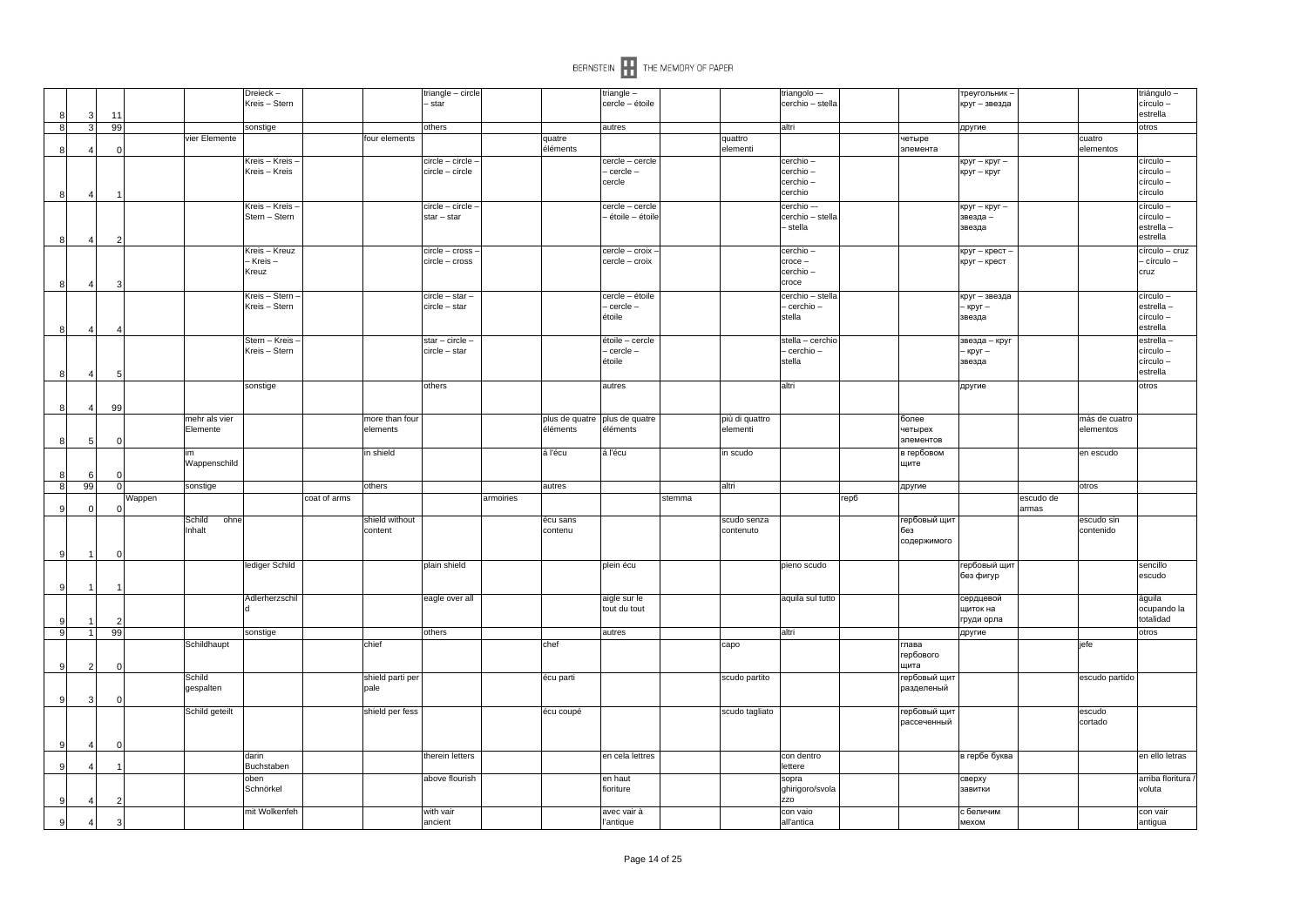| $\mathbf{Q}$   | $\overline{4}$ | 99 |                 | sonstige          |                 | others           |                | autres          |                | altri           |              | другие        |              | otros           |
|----------------|----------------|----|-----------------|-------------------|-----------------|------------------|----------------|-----------------|----------------|-----------------|--------------|---------------|--------------|-----------------|
|                |                |    | Schild          |                   | shield dove-    |                  | écu coupé      |                 | scudo tagliato |                 | гербовый щит |               | escudo       |                 |
|                |                |    | zinnenförmig    |                   | tailed per fess |                  | enclavé        |                 | merlato        |                 | с зубчатым   |               | cortado      |                 |
|                |                |    | geteilt         |                   |                 |                  |                |                 |                |                 | делением     |               | enclavado    |                 |
| 9              | 5              |    |                 |                   |                 |                  |                |                 |                |                 |              |               |              |                 |
|                |                |    |                 | nur Schild        |                 | only shield      |                | seulement écu   |                | esclusivament   |              | только        |              | escudo          |
|                |                |    |                 |                   |                 |                  |                |                 |                | e scudo         |              | гербовый щит  |              |                 |
| 9              | 5              |    |                 |                   |                 |                  |                |                 |                |                 |              |               |              |                 |
| 9 <sup>1</sup> | 5              |    |                 | im Kreis          |                 | in circle        |                | au cercle       |                | in cerchio      |              | в круге       |              | en círculo      |
|                |                |    |                 | im                |                 | in escutcheon    |                | á l'écu en      |                | in scudo nel    |              | в сердцевом   |              | en              |
|                |                |    |                 | Adlerherzschil    |                 | in fess point of |                | cœur d'aigle    |                | cuore           |              | щитке на      |              | inescutcheon    |
|                |                |    |                 |                   |                 | an eagle         |                |                 |                | dell'aquila     |              | груди орла    |              | del águila      |
| 9              | 5              |    |                 |                   |                 |                  |                |                 |                |                 |              |               |              |                 |
|                |                |    |                 | mit Helm und      |                 | with helmet      |                | avec casque     |                | con elmo e      |              | с шлемом и    |              | con casco y     |
|                |                |    |                 | Zier              |                 | and crest        |                | et cimier       |                | cimiero         |              | нашлемником   |              | cresta          |
|                | -5             |    |                 |                   |                 |                  |                |                 |                |                 |              |               |              |                 |
| $\overline{9}$ | 5              | 99 |                 | sonstige          |                 | others           |                | autres          |                | altri           |              | другие        |              | otros           |
|                |                |    | Schild<br>mit   |                   | shield with     |                  | écu avec fasce |                 | scudo con      |                 | щит с поясом |               | escudo con   |                 |
| 9              | 6              |    | Balken          |                   | fess            |                  |                |                 | fasciato       |                 |              |               | franja       |                 |
|                |                |    |                 | Balken ohne       |                 | fess without     |                | fasce sans      |                | fasciato senza  |              | пояс без      |              | franja sin      |
|                |                |    |                 | Schnörkel         |                 | flourish         |                | fioriture       |                | ghirigoro/svola |              | завитка       |              | floritura /     |
|                |                |    |                 |                   |                 |                  |                |                 |                | zzo             |              |               |              | voluta          |
| 9              | -6             |    |                 |                   |                 |                  |                |                 |                |                 |              |               |              |                 |
|                |                |    |                 | Balken<br>mit     |                 | fess with        |                | fasce avec      |                | fasciato con    |              | пояс с        |              | franja con      |
|                |                |    |                 | Schnörkel         |                 | flourish         |                | fioriture       |                | ghirigoro/svola |              | завитком      |              | floritura /     |
| 9              | 6              |    |                 |                   |                 |                  |                |                 |                | zzo             |              |               |              | voluta          |
|                |                |    |                 | im                |                 | in escutcheon    |                | á l'écu en      |                | in scudo nel    |              | в сердцевом   |              | en              |
|                |                |    |                 | Adlerherzschil    |                 | in fess point of |                | cœur d'aigle    |                | cuore           |              | щитке на      |              | inescutcheon    |
|                |                |    |                 |                   |                 | an eagle         |                |                 |                | dell'aquila     |              | груди орла    |              | del águila      |
| 9              | 6              |    |                 |                   |                 |                  |                |                 |                |                 |              |               |              |                 |
| 9              | $6 \mid$       | 99 |                 | sonstige          |                 | others           |                | autres          |                | altri           |              | другие        |              | otros           |
|                |                |    | Schild dreimal  |                   | shield per fess |                  | écu coupé en   |                 | scudo tagliato |                 | щит,         |               | escudo       |                 |
|                |                |    | geteilt         |                   | triple divided  |                  | trois          |                 | in tre         |                 | разделеный   |               | cortado tres |                 |
| 9              |                |    |                 |                   |                 |                  |                |                 |                |                 | на три части |               | veces        |                 |
|                |                |    |                 | ohne              |                 | without flourish |                | sans fioriture  |                | senza           |              | без завитка   |              | sin floritura / |
|                |                |    |                 | Schnörkel         |                 |                  |                |                 |                | ghirigoro/svola |              |               |              | voluta          |
| 9              | $\overline{7}$ |    |                 |                   |                 |                  |                |                 |                | zzo             |              |               |              |                 |
|                |                |    |                 | mit Schnörkel     |                 | with flourish    |                | avec fioriture  |                | con             |              | с завитком    |              | con floritura / |
|                |                |    |                 |                   |                 |                  |                |                 |                | ghirigoro/svola |              |               |              | voluta          |
| <sub>9</sub>   | $\overline{7}$ |    |                 |                   |                 |                  |                |                 |                | <b>ZZO</b>      |              |               |              |                 |
| 9              | $\overline{7}$ | 99 |                 | sonstige          |                 | others           |                | autres          |                | altri           |              | другие        |              | otros           |
|                |                |    | Schild<br>mit   |                   | shield with     |                  | écu avec       |                 | scudo con      |                 | гербовый щит |               | escudo con   |                 |
|                |                |    | Zwillingsbalken |                   | bars gemel      |                  | fasces         |                 | fasce gemelle  |                 | с парным     |               | barras       |                 |
|                |                |    |                 |                   |                 |                  | jumelles       |                 |                |                 | поясом       |               | gemelas      |                 |
| 9              | 8              |    |                 |                   |                 |                  |                |                 |                |                 |              |               |              |                 |
|                |                |    |                 | ohne              |                 | without flourish |                | sans fioriture  |                | senza           |              | без завитка   |              | sin floritura / |
|                |                |    |                 | Schnörkel         |                 |                  |                |                 |                | ghirigoro/svola |              |               |              | voluta          |
| 9              | 8              |    |                 |                   |                 |                  |                |                 |                | zzo             |              |               |              |                 |
|                |                |    |                 | Schnörkel         |                 | flourish in      |                | fioriture entre |                | ghirigoro       |              | завиток       |              | floritura en    |
|                |                |    |                 | zwischen den      |                 | between          |                | les fasces      |                | dentro le fasce |              | между         |              | medio las       |
| 9              | 8              |    |                 | Balken            |                 | fesses           |                |                 |                |                 |              | поясами       |              | franjas         |
| $\overline{9}$ | 8              | 99 |                 | sonstige          |                 | others           |                | autres          |                | altri           |              | другие        |              | otros           |
|                |                |    | Schild<br>mit   |                   | shield with     | shield with      | écu avec pal   |                 | scudo con palo |                 | гербовый щит |               | escudo con   |                 |
|                |                |    | Pfahl           |                   | pale            | pale             |                |                 |                |                 | со столбом   |               | estaca       |                 |
| $\mathbf{Q}$   | 9              |    |                 |                   |                 |                  |                |                 |                |                 |              |               |              |                 |
|                |                |    |                 | frei, Pfahl nicht |                 | detached, pale   |                | isolé, pal      |                | isolato, palo   |              | самостоятель  |              | separado,       |
|                |                |    |                 | belegt            |                 | not charged      |                | chevronné non   |                | scaglionato     |              | ный, столб не |              | estaca non      |
| 9              |                |    |                 |                   |                 |                  |                | chargé          |                | non caricato    |              | обремененнь   |              | cargado         |
|                |                |    |                 | frei, Pfahl       |                 | detached, pale   |                | isolé, pal      |                | isolato, palo   |              | самостоятель  |              | separado,       |
|                |                |    |                 | gesparrt          |                 | chevronny        |                | chevronné       |                | scaglionato     |              | ный, столб со |              | estaca          |
|                |                |    |                 |                   |                 |                  |                |                 |                |                 |              | стропильным   |              | chevronada      |
|                |                |    |                 |                   |                 |                  |                |                 |                |                 |              | делением      |              |                 |
| $\mathbf{Q}$   | 9              |    |                 |                   |                 |                  |                |                 |                |                 |              |               |              |                 |
|                |                |    |                 | mit               |                 | with twin-pale   |                | avec pal        |                | con palo        |              | с двойным     |              | con palos       |
|                |                |    |                 | Zwillingspfahl    |                 |                  |                | jumeau          |                | gemello         |              | столбом       |              | gemelos         |
| 9 <sup>1</sup> | 9              |    |                 |                   |                 |                  |                |                 |                |                 |              |               |              |                 |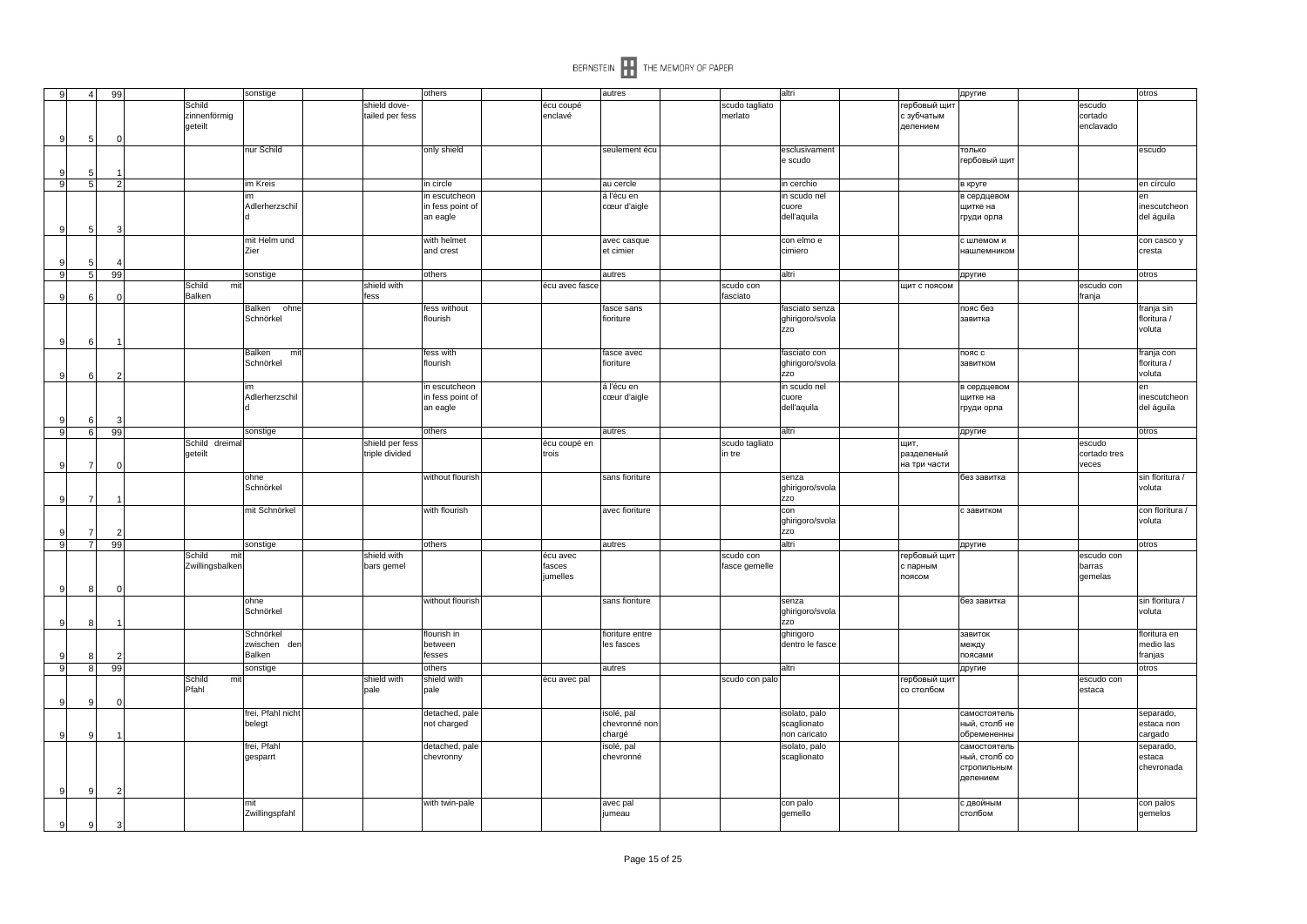

|                |    |                |                | im                    |                | in escutcheon                |                | á l'écu en              |                | in scudo nel            | в сердцевом                  |             | en                         |
|----------------|----|----------------|----------------|-----------------------|----------------|------------------------------|----------------|-------------------------|----------------|-------------------------|------------------------------|-------------|----------------------------|
|                |    |                |                | Adlerherzschil        |                | in fess point of<br>an eagle |                | cœur d'aigle            |                | cuore dell'<br>aquila   | щитке на<br>груди орла       |             | inescutcheon<br>del águila |
|                | ç  |                |                |                       |                |                              |                |                         |                |                         |                              |             |                            |
| -9             | 9  | 99             |                | sonstige              |                | others                       |                | autres                  |                | altri                   | другие                       |             | otros                      |
|                |    |                | Schild<br>mit  |                       | shield with    |                              | écu avec       |                         | scudo con      |                         | гербовый щит                 | escudo con  |                            |
|                |    |                | Schrägteilung  |                       | diagonal       |                              | partition      |                         | partizione     |                         |                              | partición   |                            |
|                |    |                |                |                       | partition      |                              | diagonale      |                         | diagonale      |                         | диагональным<br>делением     | oblicua     |                            |
| 9              |    | $\Omega$       |                |                       |                |                              |                |                         |                |                         |                              |             |                            |
|                | 10 |                | Schild<br>mit  |                       | shield with    |                              | écu avec       |                         | scudo con      |                         | гербовый щит                 | escudo con  |                            |
|                |    |                | Schrägbalken   |                       | bend           |                              | bande          |                         | banda          |                         | с перевязью                  | banda       |                            |
| 9              | 11 | c              |                |                       |                |                              |                |                         |                |                         |                              | inclinada   |                            |
|                |    |                |                | frei, ohne            |                | detached,                    |                | isolé, sans             |                | isolato, senza          | самостоятель                 |             | separado, sin              |
|                |    |                |                | Beizeichen            |                | without                      |                | motif                   |                | motivo                  | ный, без                     |             | motivo                     |
|                |    |                |                |                       |                | additional moti              |                | accessoire              |                | accessorio              | дополнительн<br>ых знаков    |             | accesorio                  |
| -9             | 11 |                |                |                       |                |                              |                |                         |                |                         |                              |             |                            |
|                |    |                |                | frei, mit Krone       |                | detached, with<br>crown      |                | isolé, avec<br>couronne |                | isolato, con<br>corona  | самостоятель<br>ный, с       |             | separado, con<br>corona    |
| 9              | 11 |                |                |                       |                |                              |                |                         |                |                         | короной                      |             |                            |
|                |    |                |                | frei, mit             |                | detached, with               |                | isolé, avec             |                | isolato, con            | самостоятель                 |             | separado, con              |
|                |    |                |                | Hörnern               |                | horns                        |                | cornes                  |                | corni                   | ный, с рогами                |             | cuernos                    |
| 9              | 11 |                |                |                       |                |                              |                |                         |                |                         |                              |             |                            |
|                |    |                |                | frei, mit<br>Helmzier |                | detached, with<br>crest      |                | isolé, avec<br>cimier   |                | isolato, con<br>cimiero | самостоятель<br>ный, с       |             | separado, con<br>cresta    |
|                |    |                |                |                       |                |                              |                |                         |                |                         | нашлемником                  |             |                            |
| 9              | 11 |                |                |                       |                |                              |                |                         |                |                         |                              |             |                            |
|                |    |                |                | frei,<br>mit          |                | detached, with               |                | isolé, avec             |                | isolato, con            | самостоятель                 |             | separado, con              |
|                |    |                |                | sonstigen             |                | other                        |                | d'autres motifs         |                | altri motivi            | ный, с                       |             | otros motivos              |
|                |    |                |                | Beizeichen            |                | additional                   |                | accessoires             |                | accessori               | другими                      |             | accesorios                 |
|                |    |                |                |                       |                | motifs                       |                |                         |                |                         | дополнительн<br>ими знаками  |             |                            |
|                |    |                |                |                       |                |                              |                |                         |                |                         |                              |             |                            |
|                | 11 | 5              |                | frei, mit Stern       |                | detached, with               |                | isolé, avec             |                | isolato, con            | самостоятель                 |             | separado, con              |
|                |    |                |                |                       |                | star                         |                | étoile                  |                | stella                  | ный, со                      |             | estrella                   |
| -9             | 11 |                |                |                       |                |                              |                |                         |                |                         | звездой                      |             |                            |
|                |    |                |                | im                    |                | in shield parti              |                | á l'écu parti           |                | scudo partito           |                              |             | en escudo                  |
|                |    |                |                | gespaltenen           |                | per pale dexter              |                | dextre                  |                | destrocherio            | рассеченном                  |             | partido delante            |
| -9             |    |                |                | Schild vorne          |                |                              |                |                         |                |                         | гербовом<br>щите справа      |             |                            |
|                | 11 |                |                | gevierter<br>im       |                | in quarterly                 |                | á l'écu écartelé        |                | scudo                   |                              |             | en escudo                  |
|                |    |                |                | Schild                |                | shield                       |                |                         |                | inquartato              | четверочастн                 |             | cuarteado                  |
|                |    |                |                |                       |                |                              |                |                         |                |                         | ом гербовом                  |             |                            |
|                |    |                |                |                       |                |                              |                |                         |                |                         | щите                         |             |                            |
| 9              | 11 | Я              |                |                       |                |                              |                |                         |                |                         |                              |             |                            |
|                |    |                |                | im Mittelschild       |                | inescutcheon                 |                | á l'écu en<br>cœur      |                | scudo in cuore          | в сердцевом<br>щите          |             | en<br>inescutcheon         |
| -9             | 11 | c              |                |                       |                |                              |                |                         |                |                         |                              |             |                            |
|                |    |                |                | im                    |                | in eagle over                |                | dans aigle sur          |                | aquila sul tutto        | в сердцевом                  |             | en águila                  |
|                |    |                |                | Adlerherzschil        |                |                              |                | le tout du tout         |                |                         | щитке на                     |             | ocupando la                |
| 9              | 11 | 10             |                | $\mathsf{d}$          |                |                              |                |                         |                |                         | груди орла                   |             | totalidad                  |
|                |    |                |                | im<br>mehrfach        |                | in shield                    |                | á l'écu parti           |                | scudo partito           | в многократн                 |             | en escudo                  |
|                |    |                |                | gespaltenen<br>Schild |                | multiple parti<br>per pale   |                | multiple                |                | multiplo                | разделенном<br>гербовом      |             | partido<br>múltiple        |
|                |    |                |                |                       |                |                              |                |                         |                |                         | щите                         |             |                            |
| 9              | 11 | 11             |                |                       |                |                              |                |                         |                |                         |                              |             |                            |
| 9              | 11 | 99             |                | sonstige              |                | others                       |                | autres                  |                | altri                   | другие                       |             | otros                      |
|                |    |                | Schild dreimal |                       | shield three   |                              | écu mi-tranché |                         | scudo semi-    |                         | ЩИТ                          | escudo      |                            |
|                |    |                | schräggeteilt  |                       | times per bend |                              | en trois       |                         | partito in tre |                         | разделенный                  | semipartido |                            |
|                |    |                |                |                       |                |                              |                |                         |                |                         | по диагонали<br>на три части | tres veces  |                            |
| 9              | 12 | $\Omega$       |                |                       |                |                              |                |                         |                |                         |                              |             |                            |
|                |    |                |                | ohne Beiwerk          |                | without                      |                | sans                    |                | senza                   | без                          |             | sin accessorio             |
|                |    |                |                | im Schild             |                | accessory                    |                | accessoire á            |                | attinenze in            | украшения в                  |             | en escudo                  |
|                |    |                |                |                       |                | parts in shield              |                | l'écu                   |                | scudo                   | гербовом                     |             |                            |
| 9 <sup>1</sup> | 12 | $\overline{1}$ |                |                       |                |                              |                |                         |                |                         | шите                         |             |                            |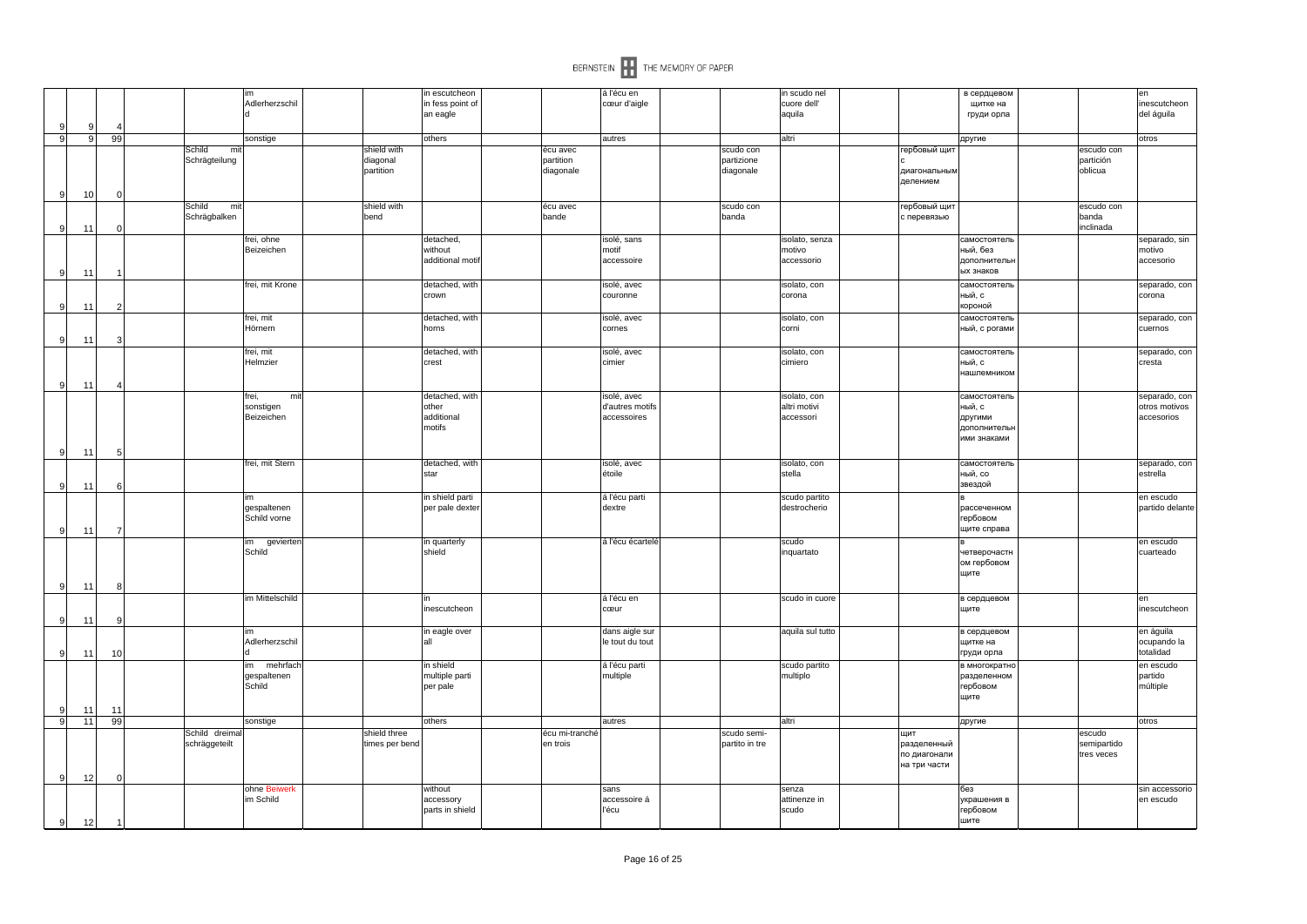

| -9             | 12 | 2        |                                              | Schrägbalken<br>auf geviertem<br>Schild |                                    | bend on<br>quarterly shield                 |                                            | bande en l'écu<br>écartelé                     | banda a scudo<br>inquartato                         | перевязь на<br>четверочастн<br>ом гербовом<br>щите          |                                         | barra en<br>escudo<br>cuarteado           |
|----------------|----|----------|----------------------------------------------|-----------------------------------------|------------------------------------|---------------------------------------------|--------------------------------------------|------------------------------------------------|-----------------------------------------------------|-------------------------------------------------------------|-----------------------------------------|-------------------------------------------|
| $\overline{9}$ | 12 | 99       |                                              | sonstige                                |                                    | others                                      |                                            | autres                                         | altri                                               | другие                                                      |                                         | otros                                     |
| ŗ              | 13 |          | Schild<br>mit<br>Zwillingsschrä<br>gbalken   |                                         | shield with<br>bendlet gemel       |                                             | écu avec<br>jumelles<br>posées en<br>bande |                                                | scudo con<br>gemella in<br>banda                    | гербовый щит<br>с двойной<br>перевязью                      | escudo con<br>bandas<br>gemelas         |                                           |
|                |    |          |                                              | ohne                                    |                                    | without                                     |                                            | sans motif                                     | senza motivo                                        | без                                                         |                                         | sin motivo                                |
| -9             | 13 |          |                                              | Beizeichen                              |                                    | additional moti                             |                                            | accessoire                                     | accessorio                                          | дополнительн                                                |                                         | accesorio                                 |
|                |    |          |                                              | mit<br>Tatzenkreuz                      |                                    | with formy<br>cross                         |                                            | avec croix<br>pattée                           | con croce<br>patente                                | с крестом с<br>уширенными                                   |                                         | con en forma<br>de cruz                   |
| ç              | 13 |          |                                              |                                         |                                    |                                             |                                            |                                                |                                                     | концами                                                     |                                         |                                           |
|                |    |          |                                              | mit Buchstabe                           |                                    | with letter T                               |                                            | avec lettre T                                  | con lettera T                                       | с буквой Т                                                  |                                         | con letra T                               |
| <sub>9</sub>   | 13 |          |                                              |                                         |                                    |                                             |                                            |                                                |                                                     |                                                             |                                         |                                           |
| -9             | 13 |          |                                              | im Schildhaupt<br>Lilien                |                                    | lilies inside of<br>chief                   |                                            | fleurs de lis á<br>l'intérieur chef            | gigli all'interno<br>del capo                       | лилии во<br>главе<br>гербового<br>щита                      |                                         | flores de Lis<br>dentro de jefe           |
| $\mathbf{Q}$   | 13 | 99       |                                              | sonstige                                |                                    | others                                      |                                            | autres                                         | altri                                               | другие                                                      |                                         | otros                                     |
|                |    |          | Schild<br>mit<br>Drillingsbalken             |                                         | shield with<br>three bars          |                                             | écu avec<br>tierces                        |                                                | scudo con<br>terza                                  | гербовый щит<br>с тройной<br>перевязью                      | escudo con<br>tres barras               |                                           |
| -9             | 14 | n        |                                              |                                         |                                    |                                             |                                            |                                                |                                                     |                                                             |                                         |                                           |
| -9             | 15 |          | Schild<br>mehrfach<br>geteilt                |                                         | shield per fess<br>multiple        |                                             | écu coupé<br>multiple                      |                                                | scudo tagliato<br>multiplo                          | гербовый щит<br>многочастным<br>делением                    | escudo<br>cortado<br>múltiple           |                                           |
|                |    |          | Schild mit                                   |                                         | shield with                        |                                             | écu avec                                   |                                                | scudo con                                           | гербовый щит                                                | escudo con                              |                                           |
| 9              | 16 | C        | Sparren/Krück                                |                                         | chevron/crutch                     |                                             | chevron/béquill                            |                                                | scaglione/gruc<br>cia                               | co<br>стропилом/ко<br>стылем                                | galón/muleta                            |                                           |
|                |    |          | Schild mit<br>bogenförmige<br>m Balken/Pfahl |                                         | shield with<br>arched<br>fess/pale |                                             | écu avec<br>fasce/pal<br>arqué             |                                                | scudo con<br>fasciato/palo<br>arcuato               | гербовый щит<br>с изогнутым<br>поясом/столб<br>OM           | escudo con<br>franja/estaca<br>arqueada |                                           |
| -9             | 17 | $\Omega$ |                                              |                                         |                                    |                                             |                                            |                                                |                                                     |                                                             |                                         |                                           |
| <sub>9</sub>   | 17 |          |                                              | wolkenförmig<br>geteilt                 |                                    | cloud-shaped<br>per fess                    |                                            | coupé en<br>forme de<br>nuage                  | tagliato a<br>forma di<br>nuvola                    | облаковидны<br>м делением                                   |                                         | cortado en<br>forma de nube               |
| 9              | 17 |          |                                              | im<br>ganzen<br>Schild                  |                                    | in entire shield                            |                                            | á l'écu entière                                | in scudo intero                                     | в целом<br>гербовом<br>щите                                 |                                         | en escudo<br>entero                       |
|                | 17 |          |                                              | geteilter<br>im<br>Schild               |                                    | in shield per<br>fess                       |                                            | á l'écu coupé                                  | in scudo<br>tagliato                                | разделенном<br>гербовом<br>щите                             |                                         | en escudo<br>cortado                      |
| 9              | 17 | 99       |                                              | sonstige                                |                                    | others                                      |                                            | autres                                         | altri                                               | другие                                                      |                                         | otros                                     |
|                |    |          | Schild<br>mit                                |                                         | shield with                        |                                             | écu avec                                   |                                                | scudo con                                           | гербовый щит                                                | escudo con                              |                                           |
| -9             | 18 |          | Kreis                                        |                                         | circle                             |                                             | cercle                                     |                                                | cerchio                                             | с кругом                                                    | círculo                                 |                                           |
| <b>C</b>       | 18 |          |                                              | ohne<br>Beizeichen                      |                                    | without<br>additional moti                  |                                            | sans motif<br>accessoire                       | senza motivo<br>accessorio                          | без<br>дополнительн<br>ых знаков                            |                                         | sin motivo<br>accesorio                   |
|                | 18 |          |                                              | mit Beizeichen<br>im Schildhaupt        |                                    | with additional<br>motif inside of<br>chief |                                            | avec motif<br>accessoire á<br>l'intérieur chef | con motivo<br>accessorio<br>all'interno del<br>capo | дополнителы<br>ыми знаками<br>во главе<br>гербового<br>щита |                                         | con motivo<br>accesorio<br>dentro de jefe |
| 9              | 18 | 99       |                                              | sonstige                                |                                    | others                                      |                                            | autres                                         | altri                                               | другие                                                      |                                         | otros                                     |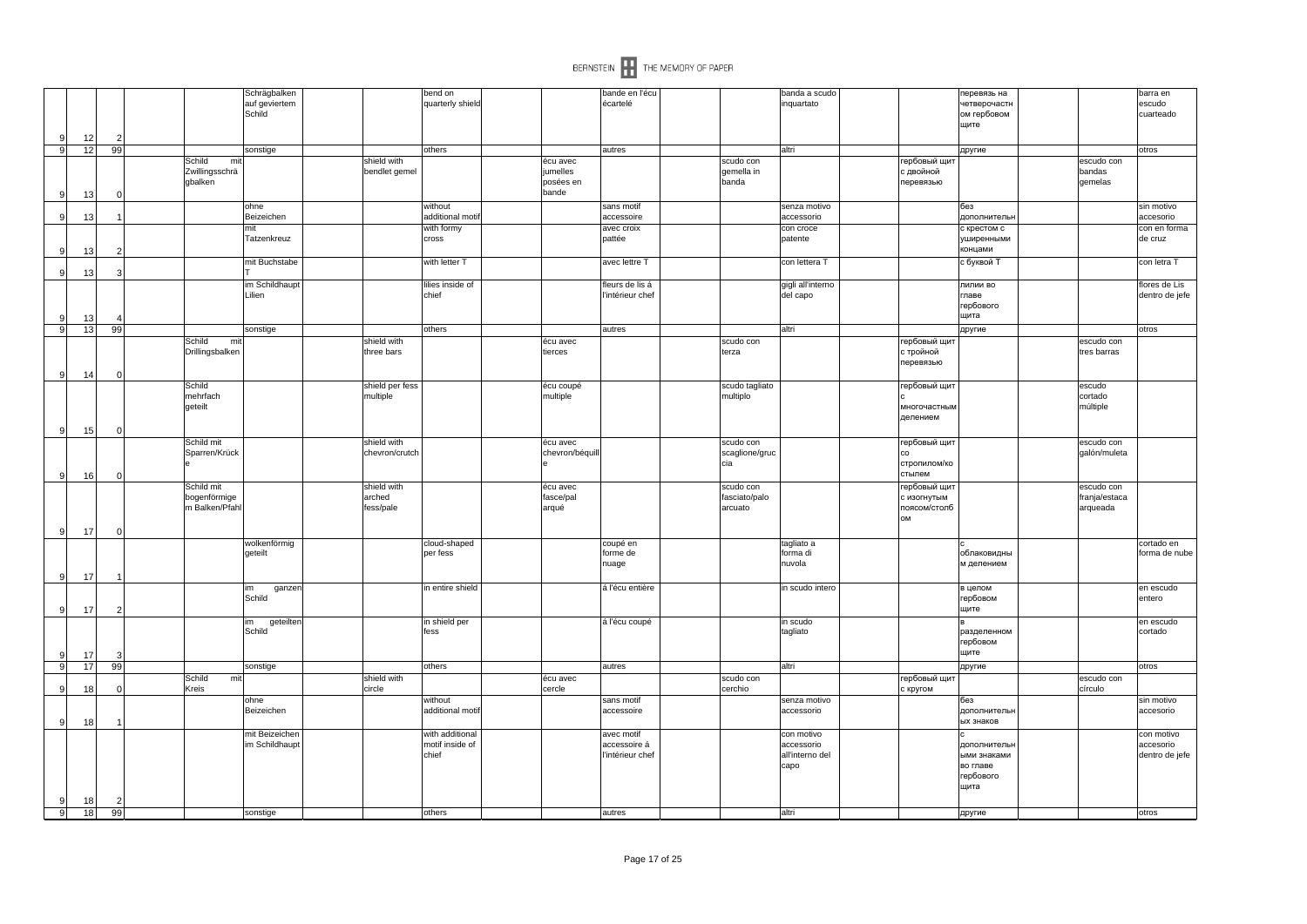| 9              | 19 |                | Schild | mit<br>Schlaufe |                           | shield with<br>noose |                       | écu avec lacet |                  | scudo con<br>nodo |                      | гербовый щит<br>с петлей    | escudo con<br>lanceta |                      |
|----------------|----|----------------|--------|-----------------|---------------------------|----------------------|-----------------------|----------------|------------------|-------------------|----------------------|-----------------------------|-----------------------|----------------------|
|                |    |                |        |                 | Ende oben                 |                      | extremity             |                | extremité en     |                   | estremità in         | конец                       |                       | extremidad           |
| 9              | 19 |                |        |                 |                           |                      | above                 |                | haut             |                   | alto                 | направлен<br>вверх          |                       | arriba               |
|                |    |                |        |                 | Ende unten                |                      | extremity             |                | extremité au-    |                   | estremità in         | конец                       |                       | extremidad           |
|                |    |                |        |                 |                           |                      | below                 |                | dessous          |                   | basso                | направлен                   |                       | debajo               |
| 9<br> 9        | 19 | 99             |        |                 |                           |                      | others                |                |                  |                   | altri                | вверх                       |                       |                      |
|                | 19 |                | Schild |                 | sonstige                  | shield               |                       | écu échiqueté  | autres           | scudo             |                      | другие<br>гербовый щит      | escudo a              | otros                |
|                |    |                |        | geschacht       |                           | chequered            |                       | (fretté)       |                  | scaccato          |                      | с шахматным                 | cuadros               |                      |
|                |    |                |        | (gegittert)     |                           | (fretty)             |                       |                |                  | (cancellato)      |                      | делением                    | (cancelado)           |                      |
|                |    |                |        |                 |                           |                      |                       |                |                  |                   |                      | (покрытый<br>решеткой)      |                       |                      |
| 9              | 20 |                |        |                 |                           |                      |                       |                |                  |                   |                      |                             |                       |                      |
|                |    |                |        |                 | geteilten<br>im           |                      | in shield per         |                | á l'écu coupé    |                   | in scudo             |                             |                       | en escudo            |
|                |    |                |        |                 | Schild                    |                      | fess                  |                |                  |                   | tagliato             | разделенном<br>гербовом     |                       | cortado              |
| 9              | 20 |                |        |                 |                           |                      |                       |                |                  |                   |                      | щите                        |                       |                      |
|                |    |                |        |                 | im<br>gevierten           |                      | in quarterly          |                | á l'écu écartelé |                   | in scudo             |                             |                       | en escudo            |
|                |    |                |        |                 | Schild                    |                      | shield                |                |                  |                   | inquartato           | четверочастн                |                       | cuarteado            |
|                |    |                |        |                 |                           |                      |                       |                |                  |                   |                      | ом гербовом                 |                       |                      |
|                |    |                |        |                 |                           |                      |                       |                |                  |                   |                      | щите                        |                       |                      |
| 9              | 20 |                |        |                 | im                        |                      | in escutcheon         |                | á l'écu en       |                   | in scudo nel         | в сердцевом                 |                       | en                   |
|                |    |                |        |                 | Adlerherzschil            |                      | in fess point of      |                | cœur d'aigle     |                   | cuore dell'          | щитке на                    |                       | inescutcheon         |
|                |    |                |        |                 | ld                        |                      | an eagle              |                |                  |                   | aquila               | груди орла                  |                       | del águila           |
| 9              | 20 |                |        |                 |                           |                      |                       |                |                  |                   |                      |                             |                       |                      |
| $\overline{9}$ | 20 | 99             |        | Schild gerautet | sonstige                  | shield losengy       | others                | écu losangé    | autres           | scudo             | altri                | другие<br>гербовый щит      | escudo                | otros                |
|                |    |                | (Her.) |                 |                           |                      |                       |                |                  | losangato         |                      | разделенный                 | losange               |                      |
|                |    |                |        |                 |                           |                      |                       |                |                  |                   |                      | ромбовидно                  |                       |                      |
|                |    |                |        |                 |                           |                      |                       |                |                  |                   |                      |                             |                       |                      |
| 9              | 21 |                |        |                 | im<br>nicht               |                      | in shield not         |                | á l'écu non      |                   | in scudo non         | в не                        |                       | en escudo non        |
|                |    |                |        |                 | geteilten                 |                      | per fess              |                | coupé            |                   | tagliato             | разделенном                 |                       | cortado              |
|                |    |                |        |                 | Schild                    |                      |                       |                |                  |                   |                      | гербовом                    |                       |                      |
| 9              | 21 |                |        |                 |                           |                      |                       |                |                  |                   |                      | щите                        |                       |                      |
|                |    |                |        |                 | geteilten<br>im<br>Schild |                      | in shield per<br>fess |                | á l'écu coupé    |                   | in scudo<br>tagliato | разделенном                 |                       | en escudo<br>cortado |
|                |    |                |        |                 |                           |                      |                       |                |                  |                   |                      | гербовом                    |                       |                      |
| 9              | 21 |                |        |                 |                           |                      |                       |                |                  |                   |                      | щите                        |                       |                      |
|                |    |                |        |                 | im<br>gevierten           |                      | in quarterly          |                | á l'écu écartelé |                   | in scudo             |                             |                       | en escudo            |
|                |    |                |        |                 | Schild                    |                      | shield                |                |                  |                   | inquartato           | четверочастн<br>ом гербовом |                       | cuarteado            |
|                |    |                |        |                 |                           |                      |                       |                |                  |                   |                      | щите                        |                       |                      |
| 9              | 21 |                |        |                 |                           |                      |                       |                |                  |                   |                      |                             |                       |                      |
|                |    |                |        |                 | im                        |                      | in escutcheon         |                | á l'écu en       |                   | in scudo nel         | в сердцевом                 |                       | en                   |
|                |    |                |        |                 | Adlerherzschil<br>ld      |                      | in fess point of      |                | cœur d'aigle     |                   | cuore dell'          | щитке на                    |                       | inescutcheon         |
| 9              | 21 |                |        |                 |                           |                      | an eagle              |                |                  |                   | aquila               | груди орла                  |                       | del águila           |
| 9              | 21 | 99             |        |                 | sonstige                  |                      | others                |                | autres           |                   | altri                | другие                      |                       | otros                |
|                |    |                |        | Schild geviert  |                           | shield quarterly     |                       | écu écartelé   |                  | scudo             |                      | гербовый щит                | escudo                |                      |
|                |    |                |        |                 |                           |                      |                       |                |                  | inquartato        |                      | четверочастн                | cuarteado             |                      |
| 9              | 22 |                |        |                 |                           |                      |                       |                |                  |                   |                      | ый                          |                       |                      |
|                |    |                | Schild | mit             |                           | shield with          |                       | écu avec aigle |                  | scudo con         |                      | гербовый щит                | escudo con            |                      |
| 9              | 23 |                | Adler  |                 |                           | eagle                |                       |                |                  | aquila            |                      | с орлом                     | águila                |                      |
|                |    |                |        |                 | ganzer<br>im              |                      | in entire shield      |                | á l'écu entière  |                   | in scudo intero      | в целом                     |                       | en escudo            |
| 9              | 23 |                |        |                 | Schild                    |                      |                       |                |                  |                   |                      | гербовом<br>щите            |                       | entero               |
|                |    |                |        |                 | geteilten<br>im           |                      | in shield per         |                | á l'écu coupé    |                   | in scudo             |                             |                       | en escudo            |
|                |    |                |        |                 | Schild                    |                      | fess                  |                |                  |                   | tagliato             | разделенном                 |                       | cortado              |
|                |    |                |        |                 |                           |                      |                       |                |                  |                   |                      | гербовом                    |                       |                      |
| 9              | 23 | $\overline{2}$ |        |                 |                           |                      |                       |                |                  |                   |                      | щите                        |                       |                      |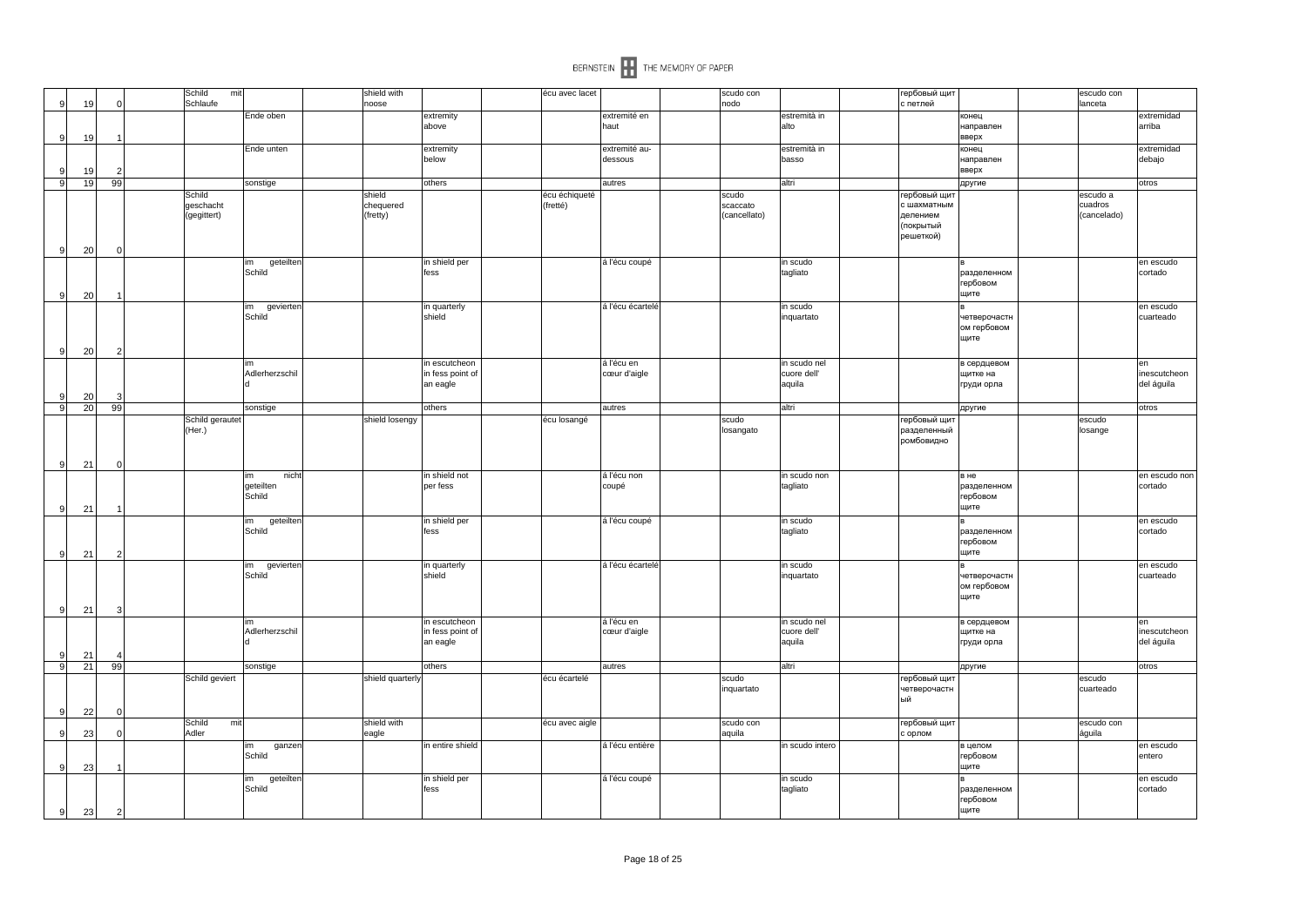|    |    |              | Adler oberhalb | demi-eagle       |                | aigle issant    |                 | aquila           |               | верхняя       |      |                 | águila saliente |
|----|----|--------------|----------------|------------------|----------------|-----------------|-----------------|------------------|---------------|---------------|------|-----------------|-----------------|
|    |    |              | (Her.)         | issuant          |                |                 |                 | spiegante        |               | половина      |      |                 |                 |
| 9  | 23 |              |                |                  |                |                 |                 |                  |               | орла          |      |                 |                 |
|    |    |              | Löwen als      | lion as          |                | lions en tant   |                 | leone come       |               | со львами     |      |                 | león como       |
|    |    |              | Schildhalter   | supporter        |                | que support     |                 | sostegno         |               | щитодержате   |      |                 | soporte         |
| 9  | 23 |              |                |                  |                |                 |                 |                  |               | ЛЯМИ          |      |                 |                 |
|    |    |              | im             | in two shields   |                | dans deux       |                 | in due scudi     |               |               |      |                 | en dos          |
|    |    |              | zusammenges    | dexter           |                | écus dextre     |                 | destrocheri      |               | сопоставленн  |      |                 | escudos         |
|    |    |              | tellten Wapper |                  |                |                 |                 |                  |               | ых щитах      |      |                 | delante         |
| 9  | 23 |              | vorn           |                  |                |                 |                 |                  |               | справа        |      |                 |                 |
| 9  | 23 | 99           | sonstige       | others           |                | autres          |                 | altri            |               | другие        |      |                 | otros           |
|    |    |              | Geteiltes      | in shield per    | écu coupé      |                 | in scudo        |                  | разделенный   |               |      | en escudo       |                 |
|    |    |              | Schild<br>mit  | fess with demi-  | avec aigle     |                 | tagliato con    |                  | гербовый щит  |               |      | cortado con     |                 |
|    |    |              | Adler oberhalb | eagle issuant    | issant         |                 | aquila          |                  | с верхней     |               |      | águila saliente |                 |
|    |    |              |                |                  |                |                 | spiegante       |                  | половиной     |               |      |                 |                 |
|    |    |              |                |                  |                |                 |                 |                  | орла          |               |      |                 |                 |
| 9  | 24 | $\Omega$     |                |                  |                |                 |                 |                  |               |               |      |                 |                 |
|    |    |              | unten gerautet | below tower      |                | au-dessous      |                 | di sotto         |               | внизу         |      |                 | debajo          |
|    |    |              |                |                  |                | tour            |                 | losangato        |               | разделенный   |      |                 | losange         |
|    |    |              |                |                  |                |                 |                 |                  |               | ромбовидно    |      |                 |                 |
| 9  | 24 |              |                |                  |                |                 |                 |                  |               |               |      |                 |                 |
|    |    |              | unten Turm     | below losengy    |                | au-dessous      |                 | di sotto torre   |               | внизу башня   |      |                 | debajo torre    |
|    | 24 |              |                |                  |                | losangé         |                 |                  |               |               |      |                 |                 |
| 9  | 24 | 99           | sonstige       | others           |                | autres          |                 | altri            |               | другие        |      |                 | otros           |
|    |    |              | Gespaltenes    | shield parti per | écu parti avec |                 | scudo partito   |                  | рассеченный   |               |      | escudo partido  |                 |
|    |    |              | Schild mit     | pale with        | aigle, moitié  |                 | con aquila,     |                  | гербовый щит  |               |      | con águila      |                 |
|    |    |              | Adler          | dexter half of   | dextre         |                 | metà destra     |                  | с правой      |               |      | mitad derecha   |                 |
|    |    |              | rechtshalb     | eagle            |                |                 |                 |                  | половиной     |               |      |                 |                 |
|    |    |              |                |                  |                |                 |                 |                  | орла          |               |      |                 |                 |
| 9  | 25 | $\mathbf 0$  |                |                  |                |                 |                 |                  |               |               |      |                 |                 |
|    |    |              | hinten         | sinister         |                | senestre        |                 | sinistra         |               | слева         |      |                 | detrás banda    |
|    |    |              | Schrägbalken/  | bend/per bend    |                | bande/mi-       |                 | banda/semi-      |               | перевязь/разд |      |                 | inclinada/semi  |
|    |    |              | schräggeteilt  |                  |                | tranché         |                 | partito          |               | еленный по    |      |                 | partido         |
|    |    |              |                |                  |                |                 |                 |                  |               | диагонали     |      |                 |                 |
| 9  | 25 | $\mathbf{1}$ |                |                  |                |                 |                 |                  |               |               |      |                 |                 |
|    |    |              | hinten         | sinister bend    |                | senestre        |                 | sinistra banda   |               | слева         |      |                 | detrás banda    |
|    |    |              | Schrägbalken   | and stars        |                | bande et        |                 | e stelle         |               | перевязь и    |      |                 | inclinada y     |
| 9  | 25 |              | und Sterne     |                  |                | étoiles         |                 |                  |               | звезды        |      |                 | estrellas       |
|    |    |              | hinten Kreuz   | sinister cross   |                | senestre croix  |                 | sinistra croce   |               | слева крест   |      |                 | detrás cruz     |
| 9  | 25 |              |                |                  |                |                 |                 |                  |               |               |      |                 |                 |
|    |    |              | hinten         | sinister letter  |                | senestre lettre |                 | sinistra lettera |               | слева буква   |      |                 | detrás letra    |
| 9  | 25 |              | Buchstabe      |                  |                |                 |                 |                  |               |               |      |                 |                 |
|    |    |              | hinten         | sinister arched  |                | senestre pal    |                 | sinistra palo    |               | слева         |      |                 | detrás estaca   |
|    |    |              | bogenförmiger  | pale             |                | arqué           |                 | arcuato          |               | изогнутый     |      |                 | arqueado        |
| 9  | 25 | 5            | Pfahl          |                  |                |                 |                 |                  |               | столб         |      |                 |                 |
|    |    |              | hinten         | sinister         |                | senestre figure |                 | sinistra figura  |               | слева         |      |                 | detrás figura   |
|    |    |              | unbestimmte    | undefined        |                | indéfini        |                 | indefinita       |               | неопределенн  |      |                 | indefinido      |
| 9  | 25 | 6            | Figur          | figure           |                |                 |                 |                  |               | ая фигура     |      |                 |                 |
| G) | 25 | 99           | sonstige       | others           |                | autres          |                 | altri            |               | другие        |      |                 | otros           |
|    |    |              | Schild<br>mit  | shield with      | écu avec têtes |                 | scudo con capi  |                  | гербовый щит  |               |      | escudo con      |                 |
|    |    |              | Köpfen<br>im   | heads inside of  | à l'intérieur  |                 | all'interno del |                  | с головами во |               |      | cabezas         |                 |
|    |    |              | Schildhaupt    | chief            | chef           |                 | capo            |                  | главе щита    |               |      | dentro de jefe  |                 |
| 9  | 26 |              |                |                  |                |                 |                 |                  |               |               |      |                 |                 |
|    |    |              | Schild<br>mit  | shield with lion | écu avec lion  |                 | scudo con       |                  | гербовый щит  |               |      | escudo con      |                 |
|    |    |              | Löwe           |                  |                |                 | leone           |                  | со львом      |               | león |                 |                 |
| 9  | 27 |              |                |                  |                |                 |                 |                  |               |               |      |                 |                 |
|    |    |              | im<br>ganzer   | in entire shield |                | á l'écu entière |                 | in scudo intero  |               | в целом       |      |                 | en escudo       |
|    |    |              | Schild         |                  |                |                 |                 |                  |               | гербовом      |      |                 | entero          |
| 9  | 27 |              |                |                  |                |                 |                 |                  |               | щите          |      |                 |                 |
|    |    |              | geteilte<br>im | in shield per    |                | á l'écu coupé   |                 | in scudo         |               |               |      |                 | en escudo       |
|    |    |              | Schild         | fess             |                |                 |                 | tagliato         |               | разделенном   |      |                 | cortado         |
|    |    |              |                |                  |                |                 |                 |                  |               | гербовом      |      |                 |                 |
| 9  | 27 | 2            |                |                  |                |                 |                 |                  |               | щите          |      |                 |                 |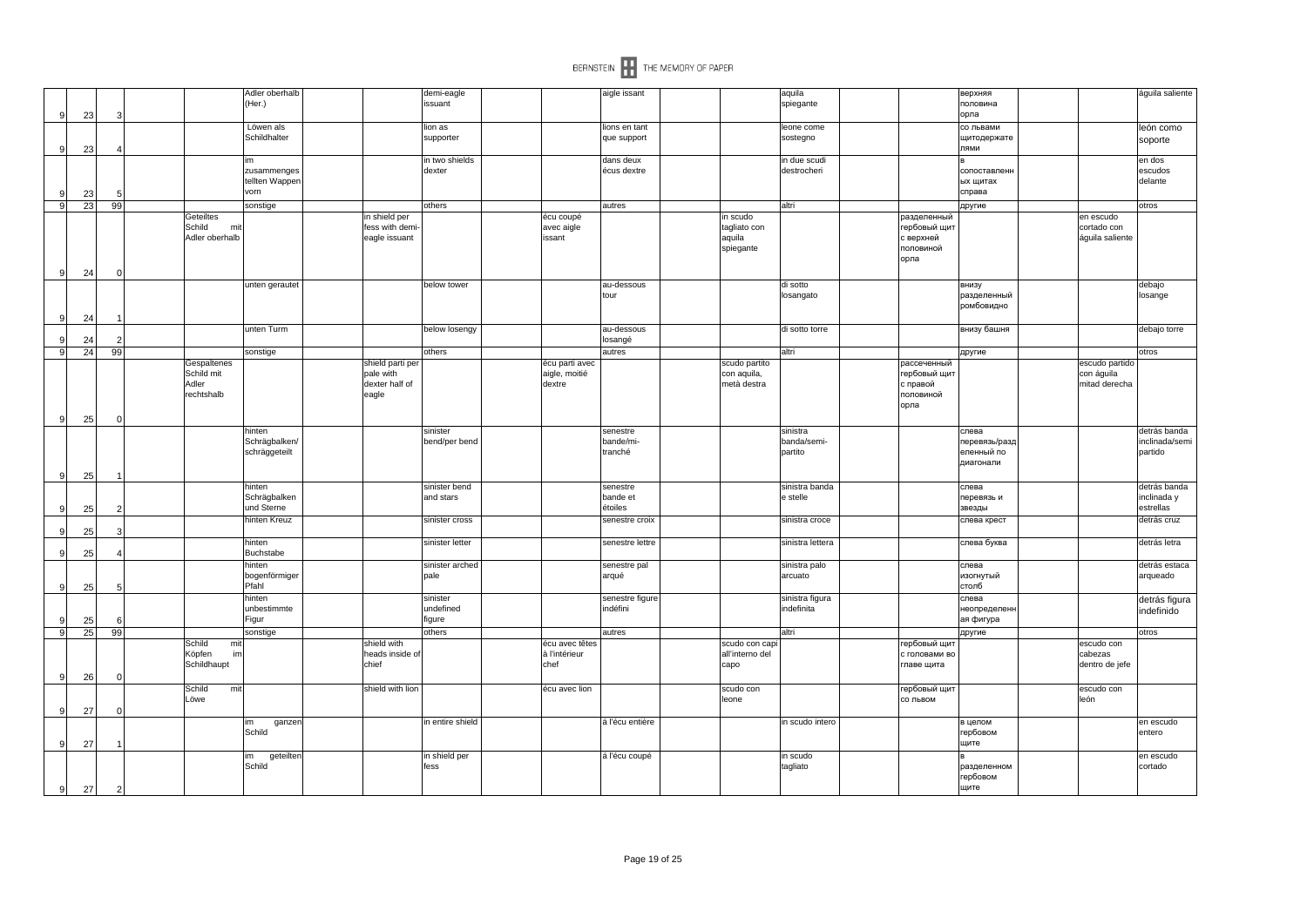

|                                                                                          | 3                                                                                            |               | im<br>gespaltenen<br>Schild                          |                                                                                | in shield parti<br>per pale                         |                                                       | á l'écu parti                                          |                                                                                             |                             | in scudo<br>partito                                     |                                                                                                   |                                    |                                           |                                                                                                                                                                                                                                                                                                                                                                                                                                                           | en escudo<br>partido                               |
|------------------------------------------------------------------------------------------|----------------------------------------------------------------------------------------------|---------------|------------------------------------------------------|--------------------------------------------------------------------------------|-----------------------------------------------------|-------------------------------------------------------|--------------------------------------------------------|---------------------------------------------------------------------------------------------|-----------------------------|---------------------------------------------------------|---------------------------------------------------------------------------------------------------|------------------------------------|-------------------------------------------|-----------------------------------------------------------------------------------------------------------------------------------------------------------------------------------------------------------------------------------------------------------------------------------------------------------------------------------------------------------------------------------------------------------------------------------------------------------|----------------------------------------------------|
|                                                                                          |                                                                                              |               | steigenden<br>Keil geteilten<br>Schild vorn          |                                                                                | fess by<br>reversed pile<br>dexter                  |                                                       | par pointe<br>dextre                                   |                                                                                             |                             | tagliato in<br>punta<br>destrocherio                    |                                                                                                   |                                    |                                           |                                                                                                                                                                                                                                                                                                                                                                                                                                                           | en escudo<br>cortado por<br>punta delante          |
|                                                                                          |                                                                                              |               | im<br>gevierten<br>Schild                            |                                                                                | in quarterly<br>shield                              |                                                       | á l'écu écartelé                                       |                                                                                             |                             | in scudo<br>inquartato                                  |                                                                                                   |                                    | четверочастн                              |                                                                                                                                                                                                                                                                                                                                                                                                                                                           | en escudo<br>cuarteado                             |
|                                                                                          | -5                                                                                           |               |                                                      |                                                                                |                                                     |                                                       |                                                        |                                                                                             |                             |                                                         |                                                                                                   |                                    |                                           |                                                                                                                                                                                                                                                                                                                                                                                                                                                           |                                                    |
|                                                                                          |                                                                                              |               |                                                      |                                                                                | inescutcheon                                        |                                                       | cœur                                                   |                                                                                             |                             | cuore                                                   |                                                                                                   |                                    |                                           |                                                                                                                                                                                                                                                                                                                                                                                                                                                           | en<br>inescutcheon                                 |
|                                                                                          |                                                                                              |               | im<br>zusammenges<br>tellten Wappen<br>vorn          |                                                                                | in two shields<br>dexter                            |                                                       | dans deux<br>écus dextre                               |                                                                                             |                             | in due scudi<br>destrocheri                             |                                                                                                   |                                    | справа в                                  |                                                                                                                                                                                                                                                                                                                                                                                                                                                           | en dos<br>escudos<br>delante                       |
|                                                                                          | 99                                                                                           |               | sonstige                                             |                                                                                | others                                              |                                                       | autres                                                 |                                                                                             |                             | laltri                                                  |                                                                                                   |                                    |                                           |                                                                                                                                                                                                                                                                                                                                                                                                                                                           | otros                                              |
|                                                                                          |                                                                                              |               | unbestimmtem<br>Tier                                 | undefined<br>animal                                                            |                                                     | animal indéfini                                       |                                                        |                                                                                             | animale<br>indefinito       |                                                         |                                                                                                   | неопределенн<br><b>ЫМ ЖИВОТНЫМ</b> |                                           | animal<br>indefinido                                                                                                                                                                                                                                                                                                                                                                                                                                      |                                                    |
|                                                                                          |                                                                                              |               | Schild<br>mit<br>Hirschstange                        | shield with<br>antler                                                          |                                                     | écu avec<br>bâton en bois                             |                                                        |                                                                                             | scudo con<br>palco di corna |                                                         |                                                                                                   |                                    |                                           | escudo con<br>cuerno                                                                                                                                                                                                                                                                                                                                                                                                                                      |                                                    |
|                                                                                          | $\Omega$                                                                                     |               |                                                      |                                                                                |                                                     |                                                       |                                                        |                                                                                             |                             |                                                         |                                                                                                   |                                    |                                           |                                                                                                                                                                                                                                                                                                                                                                                                                                                           |                                                    |
|                                                                                          |                                                                                              |               | eine<br>einkonturige<br>Hirschstange                 |                                                                                | one antler<br>consisting in<br>one line             |                                                       | un bâton en<br>bois composé<br>d'une ligne             |                                                                                             |                             | un palco di<br>corna<br>composto da                     |                                                                                                   |                                    |                                           |                                                                                                                                                                                                                                                                                                                                                                                                                                                           | un cuerno<br>compuesto de<br>una línea             |
|                                                                                          |                                                                                              |               | eine<br>zweikonturige<br>Hirschstange                |                                                                                | one antler<br>consisting in<br>two lines            |                                                       | bois composé<br>de deux lignes                         |                                                                                             |                             | corna<br>composto da<br>due linee                       |                                                                                                   |                                    | один                                      |                                                                                                                                                                                                                                                                                                                                                                                                                                                           | un cuerno<br>compuesto de<br>dos líneas            |
|                                                                                          |                                                                                              |               | zwei<br>Hirschstangen                                |                                                                                | two antlers                                         |                                                       | deux bâtons<br>en bois                                 |                                                                                             |                             | due palchi di<br>corna                                  |                                                                                                   |                                    |                                           |                                                                                                                                                                                                                                                                                                                                                                                                                                                           | dos cuernos                                        |
|                                                                                          | 3                                                                                            |               |                                                      |                                                                                |                                                     |                                                       |                                                        |                                                                                             |                             |                                                         |                                                                                                   |                                    |                                           |                                                                                                                                                                                                                                                                                                                                                                                                                                                           |                                                    |
|                                                                                          |                                                                                              |               | Hirschstangen<br>ohne                                |                                                                                | without                                             |                                                       | bois, sans<br>motif                                    |                                                                                             |                             | corna senza<br>motivo                                   |                                                                                                   |                                    |                                           |                                                                                                                                                                                                                                                                                                                                                                                                                                                           | tres cuernos<br>sin motivo<br>accesorio            |
|                                                                                          |                                                                                              |               | drei<br>Hirschstangen                                |                                                                                | three antlers<br>with letters                       |                                                       | trois bâtons<br>avec lettres                           |                                                                                             |                             | tre palchi di<br>corna con                              |                                                                                                   |                                    | три рога                                  |                                                                                                                                                                                                                                                                                                                                                                                                                                                           | tres cuernos<br>con letras                         |
|                                                                                          |                                                                                              |               | Buchstaben                                           |                                                                                |                                                     |                                                       |                                                        |                                                                                             |                             |                                                         |                                                                                                   |                                    |                                           |                                                                                                                                                                                                                                                                                                                                                                                                                                                           |                                                    |
|                                                                                          |                                                                                              |               | Hirschstangen<br>mit Krone                           |                                                                                | with crown                                          |                                                       | avec couronne                                          |                                                                                             |                             | corna con<br>corona                                     |                                                                                                   |                                    |                                           |                                                                                                                                                                                                                                                                                                                                                                                                                                                           | tres cuernos<br>con corona                         |
|                                                                                          | $\overline{7}$                                                                               |               | drei<br>Hirschstangen<br>mit Engel                   |                                                                                | three antlers<br>with angel                         |                                                       | trois bâtons<br>avec ange                              |                                                                                             |                             | tre palchi di<br>corna con<br>angelo                    |                                                                                                   |                                    | три рога<br>ангелом                       |                                                                                                                                                                                                                                                                                                                                                                                                                                                           | tres cuernos<br>con ángel                          |
|                                                                                          |                                                                                              |               | drei<br>Hirschstangen<br>mit sonstigen<br>Beizeichen |                                                                                | three antlers<br>with other<br>additional<br>motifs |                                                       | trois bâtons<br>avec d'autres<br>motifs<br>accessoires |                                                                                             |                             | tre palchi di<br>corna con altri<br>motivi<br>accessori |                                                                                                   |                                    |                                           |                                                                                                                                                                                                                                                                                                                                                                                                                                                           | tres cuernos<br>con otros<br>motivos<br>accesorios |
| 9<br>$\mathbf{Q}$<br>9<br>9<br>9<br>9<br>9<br>9<br>9<br>9<br>9<br>9<br>9<br>9<br>-9<br>9 | 27<br>27<br>27<br>27<br>27<br>27<br>28<br>29<br>29<br>29<br>29<br>29<br>29<br>29<br>29<br>29 | $\Omega$<br>9 |                                                      | im durch<br>im Mittelschild<br>Schild mit<br>drei<br>Beizeichen<br>mit<br>drei | shield with                                         | in shield per<br>in<br>three antlers<br>three antlers | écu avec<br>additional motif                           | á l'écu coupé<br>á l'écu en<br>un bâton en<br>trois bâtons en<br>accessoire<br>trois bâtons |                             | scudo con                                               | in scudo<br>in scudo in<br>un palco di<br>tre palchi di<br>accessorio<br>lettere<br>tre palchi di |                                    | гербовый щит<br>щит с<br>оленьим<br>рогом | рассеченном<br>гербовый<br>щите<br>справа в<br>разделенном<br>пирамидой<br>гербовом<br>щите<br>ом гербовом<br>щите<br>в сердцевом<br>щите<br>сопоставленн<br>ых щитах<br>другие<br>один<br>одноконтурнь<br>й рог оленя<br>двухконтурнь<br>й рог оленя<br>два рога<br>оленя<br>три рога без<br>дополнителы<br>ых знаков<br>оленя с<br>буквой<br>три рога<br>оленя с<br>короной<br>оленя с<br>три рога<br>оленя с<br>другими<br>дополнительн<br>ими знаками | escudo con                                         |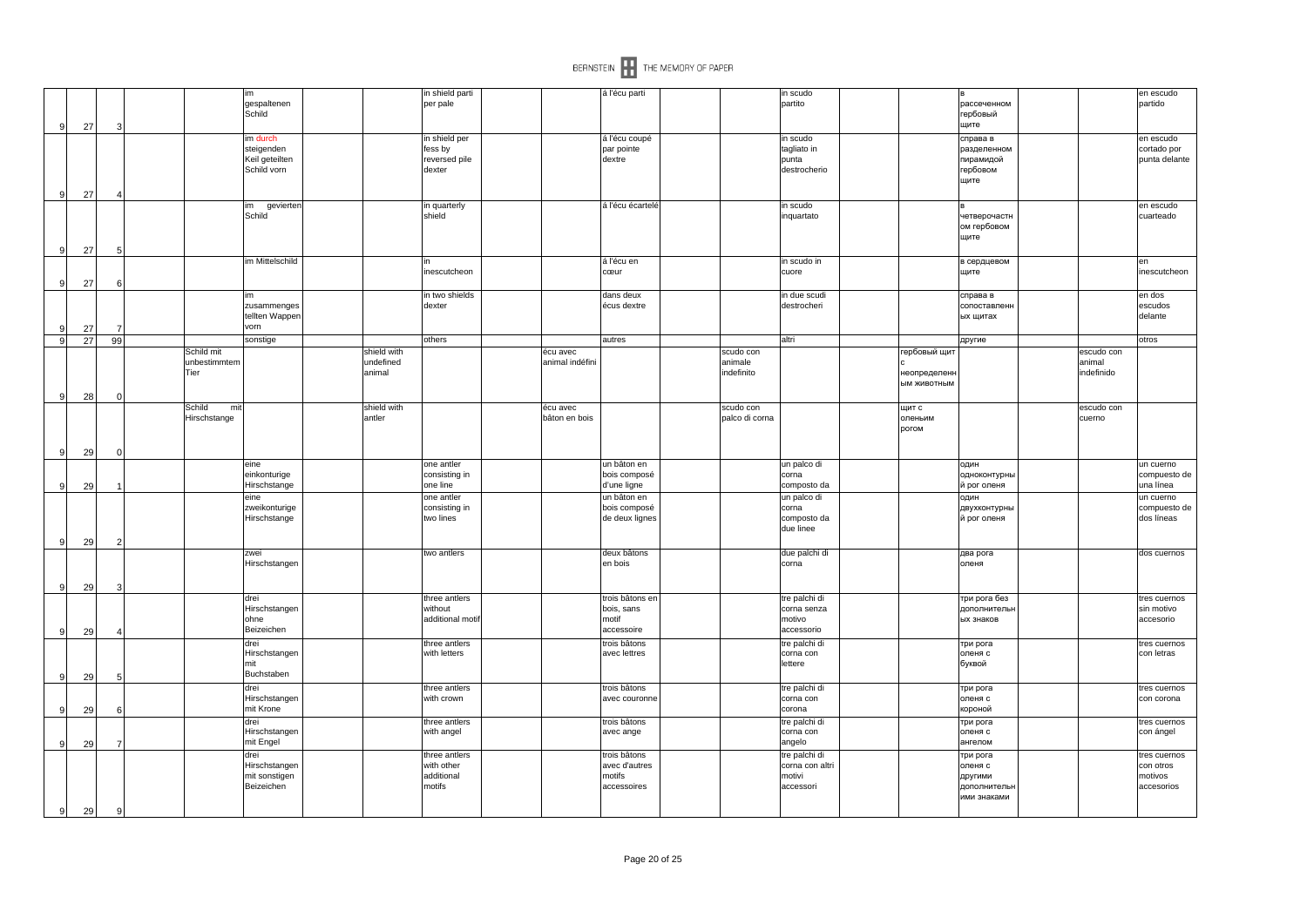

|              |    |    |                 | drei            |                  | three antlers in |                  | trois bâtons á |                  | tre palchi di   |               | три рога     |                   | tres cuernos    |
|--------------|----|----|-----------------|-----------------|------------------|------------------|------------------|----------------|------------------|-----------------|---------------|--------------|-------------------|-----------------|
|              |    |    |                 | Hirschstangen   |                  | quarterly shield |                  | l'écu écartelé |                  | corna in scudo  |               | оленя в      |                   | en escudo       |
|              |    |    |                 | im gevierten    |                  |                  |                  |                |                  | inquartato      |               | четверочастн |                   | cuarteado       |
|              |    |    |                 | Schild          |                  |                  |                  |                |                  |                 |               | ом гербовом  |                   |                 |
|              |    |    |                 |                 |                  |                  |                  |                |                  |                 |               | щите         |                   |                 |
| -9           | 29 | 10 |                 |                 |                  |                  |                  |                |                  |                 |               |              |                   |                 |
| 9            | 29 | 99 |                 | sonstige        |                  | others           |                  | autres         |                  | altri           |               | другие       |                   | otros           |
|              |    |    | Schild<br>mit   |                 | shield with      |                  | écu avec         |                | scudo con        |                 | гербовый щит  |              | escudo con        |                 |
|              |    |    | Zepter          |                 | sceptre          |                  | sceptre          |                | scettro          |                 | со скипетром  |              | cetro             |                 |
| 9            | 30 |    |                 |                 |                  |                  |                  |                |                  |                 |               |              |                   |                 |
|              |    |    | Schild<br>mit   |                 | shield with      |                  | écu avec         |                | scudo con        |                 | гербовый щит  |              | escudo con        |                 |
|              |    |    | Bischofsstab/K  |                 | crosier/church   |                  | crosse/bannièr   |                | pastorale/vessi  |                 | с епископским |              | báculo/bander     |                 |
|              |    |    | irchenfahne     |                 | banner           |                  | e d'église       |                | llo della chiesa |                 | посохом/хоруг |              | a de iglesia      |                 |
|              |    |    |                 |                 |                  |                  |                  |                |                  |                 | ВЬЮ           |              |                   |                 |
|              |    |    |                 |                 |                  |                  |                  |                |                  |                 |               |              |                   |                 |
| 9            | 31 |    |                 |                 |                  |                  |                  |                |                  |                 |               |              |                   |                 |
|              |    |    | Schild<br>mit   |                 | shield with      |                  | écu avec croix   |                | scudo con        |                 | гербовый щит  |              | escudo con        |                 |
|              |    |    | Kreuz           |                 | cross            |                  |                  |                | croce            |                 | с крестом     |              | cruz              |                 |
| $\mathbf c$  | 32 |    |                 |                 |                  |                  |                  |                |                  |                 |               |              |                   |                 |
|              |    |    |                 | gespaltenes     |                  | divided cross    |                  | croix divisé   |                  | croce divisa da |               | крест        |                   | cruz dividido   |
|              |    |    |                 | Kreuz mit Lilie |                  | with lily        |                  | avec fleur de  |                  | giglio          |               | разделен     |                   | con flor de Lis |
| 9            | 32 |    |                 |                 |                  |                  |                  | lis            |                  |                 |               | лилией       |                   |                 |
|              |    |    |                 | Schild mit zwei |                  | shield with two  |                  | écu avec deux  |                  | scudo con due   |               | гербовый щит |                   | escudo con      |
|              |    |    |                 | Kreuzen         |                  | cross            |                  | croix          |                  | croci           |               | с двумя      |                   | dos cruces      |
| -9           | 32 |    |                 |                 |                  |                  |                  |                |                  |                 |               | крестами     |                   |                 |
|              |    |    |                 | Schild<br>mit   |                  | shield with one  |                  | écu avec un    |                  | scudo con un    |               | гербовый щит |                   | escudo con un   |
|              |    |    |                 | einem Kreuz     |                  | cross            |                  | croix          |                  | croce           |               | с одним      |                   | cruz            |
| -9           | 32 |    |                 |                 |                  |                  |                  |                |                  |                 |               | крестом      |                   |                 |
| 9            | 32 | 99 |                 | sonstige        |                  | others           |                  | autres         |                  | altri           |               | другие       |                   | otros           |
|              |    |    | Schild mit Rad  |                 | shield with      |                  | écu avec roue    |                | scudo con        |                 | гербовый щит  |              | escudo con        |                 |
|              |    |    |                 |                 | wheel            |                  |                  |                | ruota            |                 | с колесом     |              | rueda             |                 |
| 9            | 33 |    |                 |                 |                  |                  |                  |                |                  |                 |               |              |                   |                 |
|              |    |    | Schild<br>mit   |                 | shield with      |                  | écu avec         |                | scudo con        |                 | гербовый щит  |              | escudo con        |                 |
|              |    |    | im<br>Kronen    |                 | crowns inside    |                  | couronnes à      |                | corone           |                 | с короной во  |              | coronas dentro    |                 |
|              |    |    | Schildhaupt     |                 | of chief         |                  | l'intérieur chef |                | all'interno del  |                 | главе         |              | de jefe           |                 |
|              |    |    |                 |                 |                  |                  |                  |                | capo             |                 | гербового     |              |                   |                 |
|              |    |    |                 |                 |                  |                  |                  |                |                  |                 | щита          |              |                   |                 |
| $\mathbf{Q}$ | 34 |    |                 |                 |                  |                  |                  |                |                  |                 |               |              |                   |                 |
|              |    |    | Schild mit drei |                 | shield with      |                  | écu avec trois   |                | scudo con tre    |                 | гербовый щит  |              | escudo con        |                 |
|              |    |    | Schildchen      |                 | three            |                  | écussons         |                | stemmi           |                 | с тремя       |              | tres insignias    |                 |
|              |    |    |                 |                 | inescutcheon     |                  |                  |                |                  |                 | щитками       |              |                   |                 |
| 9            | 35 |    |                 |                 |                  |                  |                  |                |                  |                 |               |              |                   |                 |
|              |    |    | Schild mit Ast  |                 | shield with      |                  | écu avec         |                | scudo con        |                 | гербовый щит  |              | escudo con        |                 |
| 9            | 36 |    |                 |                 | branch           |                  | branche          |                | ramo             |                 | с ветвью      |              | rama              |                 |
|              |    |    | Schild mit drei |                 | shield with      |                  | écu avec trois   |                | scudo con tre    |                 | гербовый щит  |              | escudo con        |                 |
|              |    |    | Sternen         |                 | three stars      |                  | étoiles          |                | stelle           |                 | с тремя       |              | tres estrellas    |                 |
| -9           | 37 |    |                 |                 |                  |                  |                  |                |                  |                 | звездами      |              |                   |                 |
|              |    |    | Schild<br>mit   |                 | shield with      |                  | écu avec         |                | scudo con        |                 | гербовый щит  |              | escudo con        |                 |
|              |    |    | Schiff          |                 | ship             |                  | navire           |                | naviglio         |                 | с кораблем    |              | barco             |                 |
| 9            |    |    |                 |                 |                  |                  |                  |                |                  |                 |               |              |                   |                 |
|              | 38 |    |                 |                 |                  |                  |                  |                |                  |                 |               |              |                   |                 |
| -9           |    |    | Schild<br>mit   |                 | shield with      |                  | écu avec         |                | scudo con        |                 | гербовый щит  |              | escudo con        |                 |
|              | 39 |    | Pflug           |                 | plough           |                  | charrue          |                | aratro           |                 | с плугом      |              | arado             |                 |
|              |    |    | Schild mit zwei |                 | shield with two  |                  | écu avec deux    |                | scudo con due    |                 | гербовый щит  |              | escudo con        |                 |
|              |    |    | Kreisen/Schnö   |                 | circles/flourish |                  | cercles/fioritur |                | cerchi/ghirigori |                 | с двумя       |              | dos               |                 |
|              |    |    | rkel            |                 | es               |                  | les              |                | /svolazzi        |                 | кругами/завит |              | círculos/floritur |                 |
| -9           | 40 |    |                 |                 |                  |                  |                  |                |                  |                 | KOM           |              | as/volutas        |                 |
|              |    |    | Schild, darüber |                 | shield, above    |                  | écu, au-         |                | scudo, al di     |                 | гербовый щит  |              | escudo,           |                 |
|              |    |    | Krone           |                 | crown            |                  | dessus           |                | sopra corona     |                 | под короной   |              | encima corona     |                 |
| $\mathbf{q}$ | 41 |    |                 |                 |                  |                  | couronne         |                |                  |                 |               |              |                   |                 |
|              |    |    |                 | ohne            |                  | without          |                  | sans motif     |                  | senza motivo    |               | без          |                   | sin motivo      |
|              |    |    |                 | Beizeichen      |                  | additional motif |                  | accessoire     |                  | accessorio      |               | дополнительн |                   | accesorio       |
| -9           | 41 |    |                 |                 |                  |                  |                  |                |                  |                 |               | ых знаков    |                   |                 |
|              |    |    |                 | mit Beizeichen  |                  | with additional  |                  | avec motif     |                  | con motivo      |               |              |                   | con motivo      |
|              |    |    |                 |                 |                  | motif            |                  | accessoire     |                  | accessorio      |               | дополнительн |                   | accesorio       |
| 9            | 41 | 2  |                 |                 |                  |                  |                  |                |                  |                 |               | ыми знаками  |                   |                 |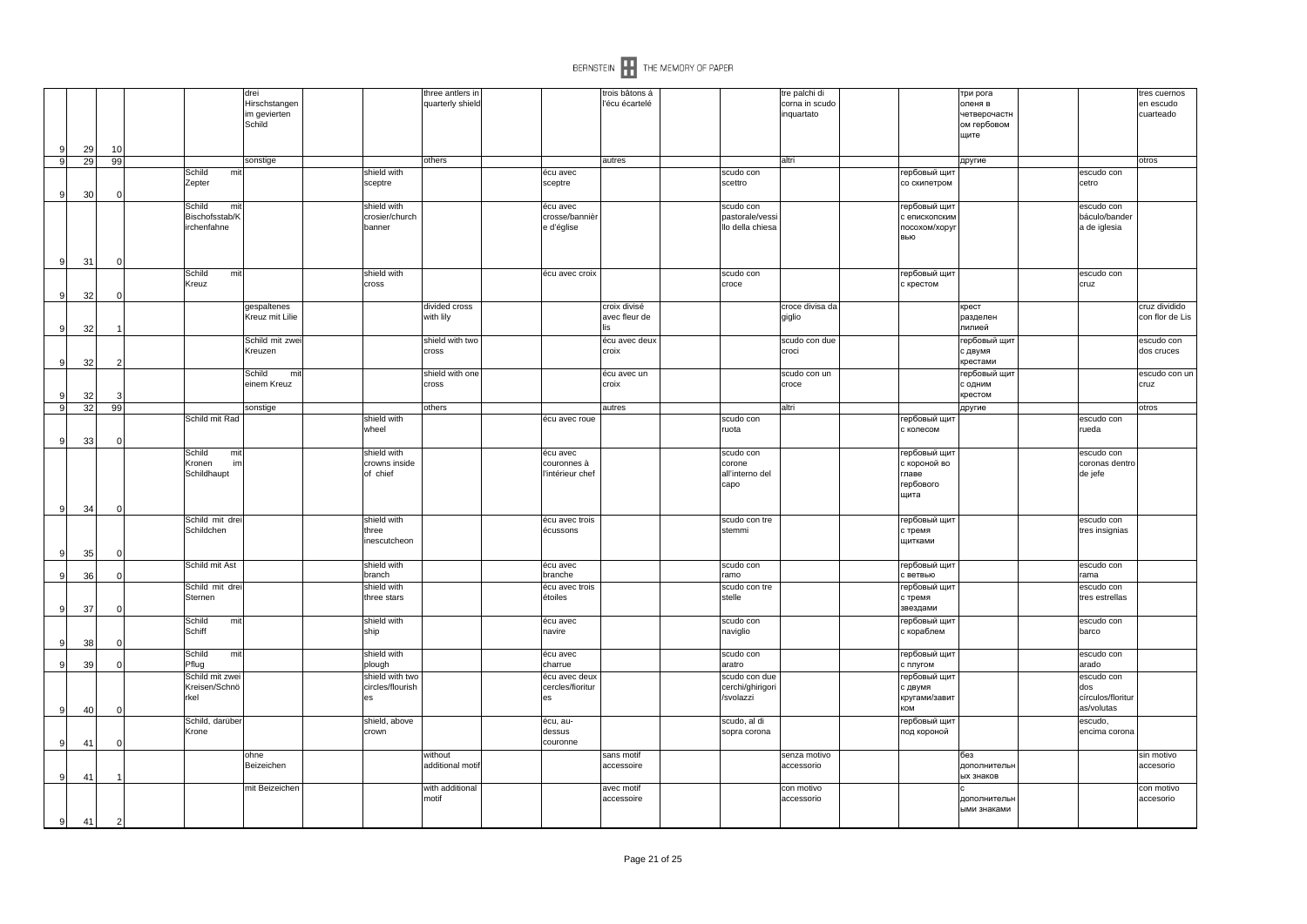

| 9              | 41             | 99             |                  | sonstige                    |       |                  | others                   |         |                     | autres                         |       |                        | altri                         |       | другие                       |        |                      | otros                |
|----------------|----------------|----------------|------------------|-----------------------------|-------|------------------|--------------------------|---------|---------------------|--------------------------------|-------|------------------------|-------------------------------|-------|------------------------------|--------|----------------------|----------------------|
|                |                |                | Schild, darüber  |                             |       | shield, above    |                          |         | écu, au-            |                                |       | scudo, al di           |                               |       | гербовый щит                 |        | escudo,              |                      |
|                |                |                | einkonturiges    |                             |       | cross            |                          |         | dessus croix        |                                |       | sopra croce            |                               |       | под                          |        | encima cruz          |                      |
|                |                |                | Kreuz            |                             |       | consisting in    |                          |         | composé             |                                |       | composta da            |                               |       | одноконтурны                 |        | compuesto de         |                      |
|                |                |                |                  |                             |       | one line         |                          |         | d'une ligne         |                                |       | una sola linea         |                               |       | м крестом                    |        | una línea            |                      |
| $\mathbf{Q}$   | 42             | C              |                  |                             |       |                  |                          |         |                     |                                |       |                        |                               |       |                              |        |                      |                      |
|                |                |                | Schild<br>mit    |                             |       | shield with      |                          |         | écu avec            |                                |       | scudo con              |                               |       | гербовый щит                 |        | escudo con           |                      |
|                |                |                | Buchstabe(n)     |                             |       | letter(s)        |                          |         | lettre(s)           |                                |       | lettera(e)             |                               |       | с буквой(ами)                |        | letra(s)             |                      |
|                | 43             |                |                  |                             |       |                  |                          |         |                     |                                |       |                        |                               |       |                              |        |                      |                      |
|                |                |                |                  | einen<br>mit                |       |                  | with one letter          |         |                     | avec un lettre                 |       |                        | con una lettera               |       | с одной                      |        |                      | con una letra        |
| 9              | 43             |                |                  | Buchstaben                  |       |                  |                          |         |                     |                                |       |                        |                               |       | буквой                       |        |                      |                      |
| $\overline{9}$ | 43             | $\overline{2}$ |                  | mit Wort                    |       |                  | with word                |         |                     | avec mot                       |       |                        | con parola                    |       | со словом                    |        |                      | con palabra          |
| 9              | 43             | 99             |                  | sonstige                    |       |                  | others                   |         |                     | autres                         |       |                        | altri                         |       | другие                       |        |                      | otros                |
|                |                |                | Schild<br>mit    |                             |       | shield with      |                          |         | écu avec            |                                |       | scudo con              |                               |       | гербовый щит                 |        | escudo con           |                      |
|                |                |                | Delphin          |                             |       | dolphin          |                          |         | dauphin             |                                |       | delfino                |                               |       | с дельфином                  |        | delfin               |                      |
| 9              | 44             |                | Schild           |                             |       | shield with      |                          |         |                     |                                |       |                        |                               |       |                              |        |                      |                      |
|                |                |                | mit<br>Hermelin  |                             |       | ermine           |                          |         | écu avec<br>hermine |                                |       | scudo con<br>ermellino |                               |       | гербовый щит<br>с горностаем |        | escudo con<br>armiño |                      |
| 9              | 45             |                |                  |                             |       |                  |                          |         |                     |                                |       |                        |                               |       |                              |        |                      |                      |
|                |                |                | Schild<br>mit    |                             |       | shield with      |                          |         | écu avec            |                                |       | scudo con              |                               |       | гербовый щит                 |        | escudo con           |                      |
|                |                |                | Lamm             |                             |       | lamb             |                          |         | agneau              |                                |       | lagnello               |                               |       | с ягненком                   |        | cordero              |                      |
| 9              | 46             |                |                  |                             |       |                  |                          |         |                     |                                |       |                        |                               |       |                              |        |                      |                      |
| 9              | 46             | $\overline{1}$ |                  | mit Lamm                    |       |                  | with lamb                |         |                     | avec agneau                    |       |                        | con agnello                   |       | с ягненком                   |        |                      | con cordero          |
|                |                |                |                  | mit Lamm und                |       |                  | with lamb and            |         |                     | avec agneau                    |       |                        | con agnello e                 |       | с ягненком и                 |        |                      | con cordero y        |
| 9              | 46             |                |                  | Lilie                       |       |                  | lily                     |         |                     | et fleur de lis                |       |                        | giglio                        |       | лилией                       |        |                      | flor de Lis          |
| 9 <sup>1</sup> | 46             | 99             |                  | sonstige                    |       |                  | others                   |         |                     | autres                         |       |                        | altri                         |       | другие                       |        |                      | otros                |
|                |                |                | Schild mit Lilie |                             |       | shield with lily |                          |         | écu avec fleur      |                                |       | scudo con              |                               |       | гербовый щит                 |        | escudo con           |                      |
|                |                |                |                  |                             |       |                  |                          |         | de lis              |                                |       | giglio                 |                               |       | с лилией                     |        | flor de Lis          |                      |
| 9              | 47             |                |                  |                             |       |                  |                          |         |                     |                                |       |                        |                               |       |                              |        |                      |                      |
|                |                |                |                  | ohne                        |       |                  | without                  |         |                     | sans motif                     |       |                        | senza motivo                  |       | без                          |        |                      | sin motivo           |
|                |                |                |                  | Beizeichen                  |       |                  | additional motif         |         |                     | accessoire                     |       |                        | accessorio                    |       | дополнителы                  |        |                      | accesorio            |
| <b>q</b>       | 47             |                |                  |                             |       |                  |                          |         |                     |                                |       |                        |                               |       | ых знаков                    |        |                      |                      |
|                |                |                |                  | mit Krone                   |       |                  | with crown               |         |                     | avec couronne                  |       |                        | con corona                    |       | с короной                    |        |                      | con corona           |
| 9              | 47             |                |                  |                             |       |                  |                          |         |                     |                                |       |                        |                               |       |                              |        |                      |                      |
|                |                |                |                  | mit                         |       |                  | with cross               |         |                     | avec croix                     |       |                        | con croce                     |       |                              |        |                      | con cruz             |
|                |                |                |                  | zweikonturige               |       |                  | consisting in            |         |                     | composé de                     |       |                        | composta da                   |       | двухконтурнь                 |        |                      | compuesto de         |
|                |                |                |                  | m Kreuz                     |       |                  | two lines                |         |                     | deux lignes                    |       |                        | due linee                     |       | м крестом                    |        |                      | dos líneas           |
| 9              | 47             |                |                  |                             |       |                  |                          |         |                     |                                |       |                        |                               |       |                              |        |                      |                      |
|                |                |                |                  | mit einer Lilie             |       |                  | with one lily            |         |                     | avec un fleur                  |       |                        | con un giglio                 |       | с одной                      |        |                      | con una flor de      |
| 9              | 47             |                |                  |                             |       |                  |                          |         |                     | de lis                         |       |                        |                               |       | лилией                       |        |                      | Lis                  |
|                |                |                |                  | mit zwei Lilien             |       |                  | with two lilies          |         |                     | avec deux                      |       |                        | con due gigli                 |       | с двумя                      |        |                      | con dos flores       |
| 9              | 47             | F              |                  |                             |       |                  |                          |         |                     | fleusr de lis                  |       |                        |                               |       | ЛИЛИЯМИ                      |        |                      | de Lis               |
|                |                |                |                  | mit drei Lilien             |       |                  | with three lilies        |         |                     | avec trois                     |       |                        | con tre gigli                 |       | с тремя                      |        |                      | con tres flores      |
| $\mathbf{Q}$   | 47             |                |                  |                             |       |                  |                          |         |                     | fleusr de lis<br>avec d'autres |       |                        |                               |       | ЛИЛИЯМИ                      |        |                      | de Lis               |
|                |                |                |                  | mit sonstiger<br>Beizeichen |       |                  | with other<br>additional |         |                     | motifs                         |       |                        | con altri motivi<br>accessori |       | с другими<br>дополнителы     |        |                      | con otros<br>motivos |
|                |                |                |                  |                             |       |                  | motifs                   |         |                     | accessoires                    |       |                        |                               |       | ими знаками                  |        |                      | accesorios           |
| 9              | 47             | 7              |                  |                             |       |                  |                          |         |                     |                                |       |                        |                               |       |                              |        |                      |                      |
| 9              | 47             | 99             |                  | sonstige                    |       |                  | others                   |         |                     | autres                         |       |                        | altri                         |       | другие                       |        |                      | otros                |
|                |                |                | Staatswappen     |                             |       | national coats   |                          |         | armoiries           |                                |       | stemma di              |                               |       | государственн                |        | escudos de           |                      |
|                |                |                |                  |                             |       | of arms          |                          |         | nationales          |                                |       | stato                  |                               |       | ый герб                      |        | estados              |                      |
| 9              | 48             |                |                  |                             |       |                  |                          |         |                     |                                |       |                        |                               |       |                              |        |                      |                      |
|                |                |                | Städtewappen     |                             |       | city arms        |                          |         | armes de la         |                                |       | stemma                 |                               |       | городской                    |        | escudos de           |                      |
| 9              | 49             |                |                  |                             |       |                  |                          |         | ville               |                                |       | cittadino              |                               |       | герб                         |        | una ciudad           |                      |
|                |                |                | Familienwappe    |                             |       | family crest     |                          |         | armoiries           |                                |       | stemma di              |                               |       | фамильный                    |        | escudos              |                      |
| $\mathbf{Q}$   | 50             |                |                  |                             |       |                  |                          |         | familiales          |                                |       | famiglia               |                               |       | герб                         |        | familiares           |                      |
| 9              | 99             | $\Omega$       | sonstige         |                             |       | others           |                          |         | autres              |                                |       | altri                  |                               |       | другие                       |        | otros                |                      |
| 10             | $\overline{0}$ |                | 0 Marken         |                             | marks |                  |                          | marques |                     |                                | segni |                        |                               | марка |                              | marcas |                      |                      |
|                |                |                | ohne             |                             |       | without shield   |                          |         | sanc écu            |                                |       | senza scudo            |                               |       | без гербового                |        | sin escudo           |                      |
|                |                |                | Wappenschild     |                             |       |                  |                          |         |                     |                                |       |                        |                               |       | щита                         |        |                      |                      |
| 10             |                |                |                  |                             |       |                  |                          |         |                     |                                |       |                        |                               |       |                              |        |                      |                      |
|                |                |                |                  | einkonturig                 |       |                  | consisting in            |         |                     | composé                        |       |                        | composto da                   |       | одноконтурна                 |        |                      | compuesto de         |
|                |                |                |                  |                             |       |                  | one line                 |         |                     | d'une ligne                    |       |                        | una sola linea                |       |                              |        |                      | una línea            |
| 10             |                |                |                  |                             |       |                  |                          |         |                     | seul                           |       |                        |                               |       |                              |        |                      |                      |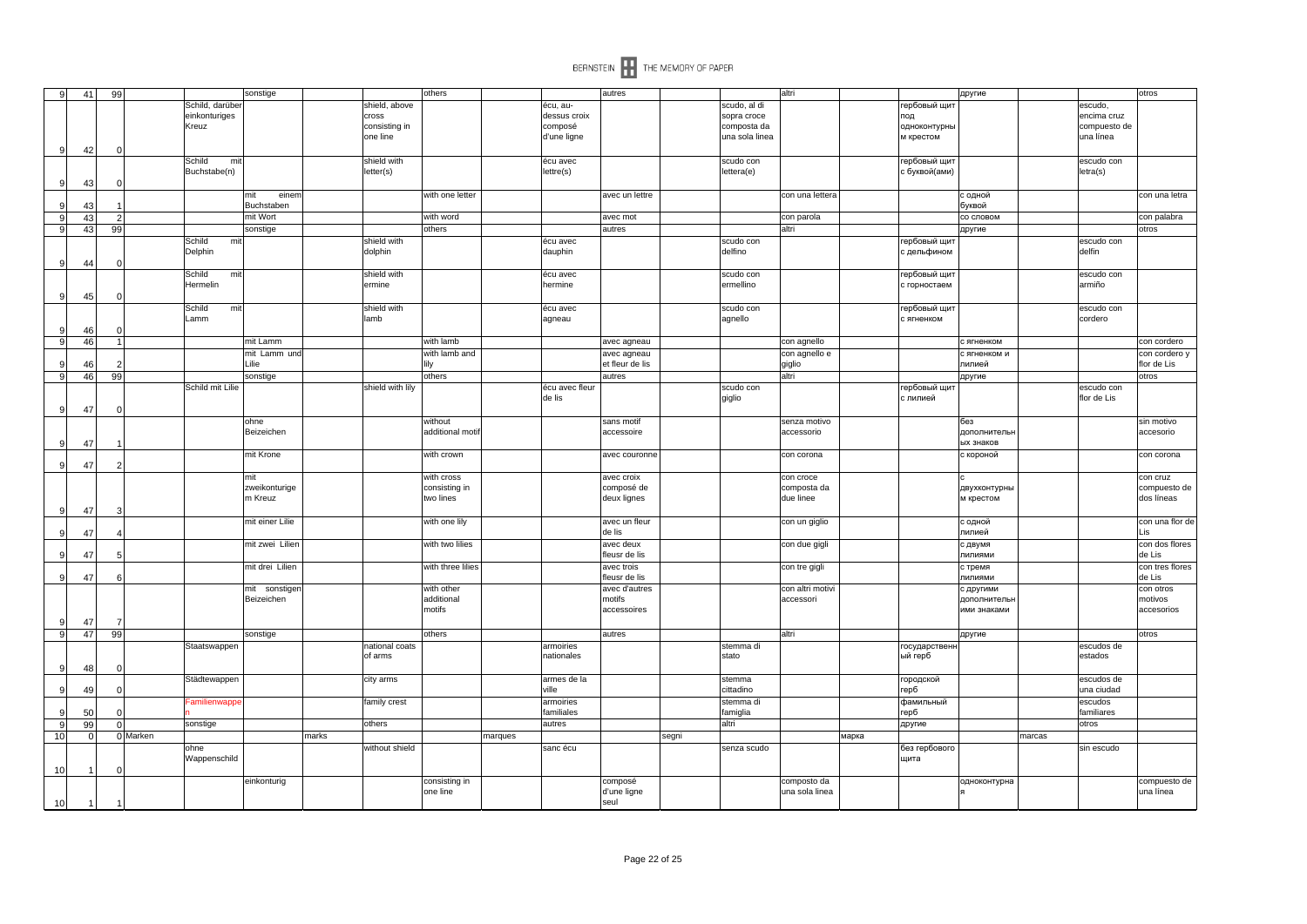|                |                |    |                |               | zweikonturig                       |                |             | consisting in           |                  |              | composé de           |              |             | composto da               |             | двухконтурная |               |            | compuesto de              |
|----------------|----------------|----|----------------|---------------|------------------------------------|----------------|-------------|-------------------------|------------------|--------------|----------------------|--------------|-------------|---------------------------|-------------|---------------|---------------|------------|---------------------------|
|                |                |    |                |               |                                    |                |             | two lines               |                  |              | deux lignes          |              |             | due linee                 |             |               |               |            | dos líneas                |
| 1 <sup>1</sup> |                |    |                |               |                                    |                |             |                         |                  |              |                      |              |             |                           |             |               |               |            |                           |
| 10             | $\overline{1}$ | 99 |                |               | sonstige                           |                |             | others                  |                  |              | autres               |              |             | altri                     |             | другие        |               |            | otros                     |
|                |                |    |                | im            |                                    |                | in shield   |                         |                  | á l'écu      | á l'écu              |              | in scudo    |                           | в гербовом  |               |               | en escudo  |                           |
|                |                |    |                | Wappenschild  |                                    |                |             |                         |                  |              |                      |              |             |                           | щите        |               |               |            |                           |
| 10             | 2              |    |                |               |                                    |                |             |                         |                  |              |                      |              |             |                           |             |               |               |            |                           |
|                |                |    |                |               | ohne                               |                |             | without                 |                  |              | sans motif           |              |             | senza motivo              |             | без           |               |            | sin motivo                |
|                |                |    |                |               | Beizeichen                         |                |             | additional motif        |                  |              | accessoire           |              |             | accessorio                |             | дополнительн  |               |            | accesorio                 |
| 10             |                |    |                |               |                                    |                |             |                         |                  |              |                      |              |             |                           |             | ых знаков     |               |            |                           |
|                |                |    |                |               | mit Beizeicher                     |                |             | with additional         |                  |              | avec motif           |              |             | con motivo                |             |               |               |            | con motivo                |
|                |                |    |                |               |                                    |                |             | motif                   |                  |              | accessoire           |              |             | accessorio                |             | дополнительн  |               |            | accesorio                 |
|                |                |    |                |               |                                    |                |             |                         |                  |              |                      |              |             |                           |             | ыми знаками   |               |            |                           |
| 10             |                |    |                |               |                                    |                |             |                         |                  |              |                      |              |             |                           |             |               |               |            |                           |
|                |                |    |                |               | im                                 |                |             | in escutcheon           |                  |              | á l'écu en           |              |             | in scudo nel              |             | в сердцевом   |               |            | en                        |
|                |                |    |                |               | Adlerherzschil                     |                |             | in fess point of        |                  |              | cœur d'aigle         |              |             | cuore dell'               |             | щитке на      |               |            | inescutcheon              |
|                |                |    |                |               |                                    |                |             | an eagle                |                  |              |                      |              |             | aquila                    |             | груди орла    |               |            | del águila                |
| 10             | -2             |    |                |               |                                    |                |             |                         |                  |              |                      |              |             |                           |             |               |               |            |                           |
|                |                |    |                |               | sonstige                           |                |             | others                  |                  |              | autres               |              |             | altri                     |             | другие        |               |            | otros                     |
| 10             | $\mathcal{P}$  | 99 |                |               |                                    |                |             |                         |                  |              |                      |              |             |                           |             |               |               |            |                           |
| 10             | 99             |    |                | sonstige      |                                    |                | others      |                         |                  | autres       |                      |              | altri       |                           | другие      |               |               | otros      |                           |
|                |                |    | Buchstaben/Zif |               |                                    | letters/digits |             |                         | lettres/chiffres |              |                      | ettere/cifre |             |                           | буквы/цифры |               | letras/cifras |            |                           |
| 11             | $\Omega$       |    | 0 fern         |               |                                    |                |             |                         |                  |              |                      |              |             |                           |             |               |               |            |                           |
|                |                |    |                | ein Buchstabe |                                    |                | one letter  |                         |                  | un lettre    |                      |              | una lettera |                           | одна буква  |               |               | una letra  |                           |
| 11             |                |    |                |               |                                    |                |             |                         |                  |              |                      |              |             |                           |             |               |               |            |                           |
| 11             |                |    |                |               | <b>Buchstabe A</b>                 |                |             | letter A                |                  |              | lettre A             |              |             | lettera A                 |             | буква А       |               |            | letra A                   |
| 11             |                |    |                |               | Buchstabe B                        |                |             | letter B                |                  |              | lettre B             |              |             | lettera B                 |             | буква В       |               |            | letra B                   |
| 11             | $\mathbf{1}$   |    |                |               | Buchstabe C                        |                |             | letter C                |                  |              | lettre C             |              |             | lettera C                 |             | буква С       |               |            | letra C                   |
|                |                |    |                |               |                                    |                |             | letter D                |                  |              | lettre D             |              |             | lettera D                 |             |               |               |            |                           |
| 11             |                |    |                |               | Buchstabe D                        |                |             |                         |                  |              |                      |              |             |                           |             | буква D       |               |            | letra D                   |
| 11             | $\overline{1}$ | 5  |                |               | Buchstabe E                        |                |             | letter E                |                  |              | lettre E             |              |             | lettera E                 |             | буква Е       |               |            | letra E                   |
|                |                |    |                |               | Buchstabe F                        |                |             | letter F                |                  |              | lettre F             |              |             | lettera F                 |             | буква F       |               |            | letra F                   |
| 11             |                |    |                |               |                                    |                |             |                         |                  |              |                      |              |             |                           |             |               |               |            |                           |
| 11             |                |    |                |               | Buchstabe G                        |                |             | letter G                |                  |              | lettre G             |              |             | lettera G                 |             | буква G       |               |            | letra G                   |
| 11             | 1              |    |                |               | Buchstabe H                        |                |             | letter H                |                  |              | lettre H             |              |             | lettera H                 |             | буква Н       |               |            | letra H                   |
|                |                |    |                |               | Buchstabe I/J                      |                |             | letter I/J              |                  |              | lettre I/J           |              |             | lettera I/J               |             | буква I/J     |               |            | letra I/J                 |
| 11             |                |    |                |               |                                    |                |             |                         |                  |              |                      |              |             |                           |             |               |               |            |                           |
| 11             | 1 <sup>1</sup> | 10 |                |               | Buchstabe K                        |                |             | letter K                |                  |              | lettre K             |              |             | lettera K                 |             | буква К       |               |            | letra K                   |
| 11             | $\overline{1}$ | 11 |                |               | Buchstabe L                        |                |             | letter L                |                  |              | lettre L             |              |             | lettera L                 |             | буква L       |               |            | letra L                   |
| 11             |                | 12 |                |               | Buchstabe M                        |                |             | letter M                |                  |              | lettre M             |              |             | lettera M                 |             | буква М       |               |            | letra M                   |
| 11             |                | 13 |                |               | <b>Buchstabe N</b>                 |                |             | letter N                |                  |              | lettre N             |              |             | lettera N                 |             | буква N       |               |            | letra N                   |
| 11             |                | 14 |                |               | Buchstabe O                        |                |             | letter O                |                  |              | lettre O             |              |             | lettera O                 |             | буква О       |               |            | letra O                   |
| 11             |                | 15 |                |               | <b>Buchstabe P</b>                 |                |             | letter P                |                  |              | lettre P             |              |             | lettera P                 |             | буква Р       |               |            | letra P                   |
| 11             |                | 16 |                |               | Buchstabe Q                        |                |             | letter Q                |                  |              | lettre Q             |              |             | lettera Q                 |             | буква Q       |               |            | letra Q                   |
|                |                |    |                |               | <b>Buchstabe R</b>                 |                |             | letter <sub>R</sub>     |                  |              | lettre R             |              |             | lettera R                 |             | буква R       |               |            | letra R                   |
| 11             |                | 17 |                |               |                                    |                |             |                         |                  |              |                      |              |             |                           |             |               |               |            |                           |
| 11             |                | 18 |                |               | Buchstabe S                        |                |             | letter S                |                  |              | lettre S             |              |             | lettera S                 |             | буква S       |               |            | letra S                   |
| 11             | $\overline{1}$ | 19 |                |               | Buchstabe T                        |                |             | letter T                |                  |              | lettre T             |              |             | lettera T                 |             | буква Т       |               |            | letra T                   |
|                |                |    |                |               | Buchstabe U/V                      |                |             | letter U/V              |                  |              | lettre U/V           |              |             | lettera U/V               |             | буква U/V     |               |            | letra U/V                 |
| 11             |                | 20 |                |               |                                    |                |             |                         |                  |              |                      |              |             |                           |             |               |               |            |                           |
| 11             |                | 21 |                |               | Buchstabe W                        |                |             | letter W                |                  |              | lettre W             |              |             | lettera W                 |             | буква W       |               |            | letra W                   |
| 11             |                | 22 |                |               | <b>Buchstabe X</b>                 |                |             | letter X                |                  |              | lettre X             |              |             | lettera X                 |             | буква Х       |               |            | letra X                   |
|                |                |    |                |               | <b>Buchstabe Y</b>                 |                |             | letter Y                |                  |              | lettre Y             |              |             | lettera Y                 |             | буква Ү       |               |            | letra Y                   |
| 11             |                | 23 |                |               |                                    |                |             |                         |                  |              |                      |              |             |                           |             |               |               |            |                           |
| 11             | $\overline{1}$ | 24 |                |               | Buchstabe Z                        |                |             | letter <sub>Z</sub>     |                  |              | lettre Z             |              |             | lettera Z                 |             | буква Z       |               |            | letra Z                   |
|                | $\overline{1}$ |    |                |               |                                    |                |             |                         |                  |              |                      |              |             | altri                     |             |               |               |            |                           |
| 11             |                | 99 |                |               | sonstige                           |                |             | others                  |                  |              | autres               |              |             |                           |             | другие        |               |            | otros                     |
|                |                |    |                | zwei          |                                    |                | two letters |                         |                  | deux lettres |                      |              | due lettere |                           | две буквы   |               |               | dos letras |                           |
| 11             | $\mathcal{P}$  | n  |                | Buchstaben    |                                    |                |             |                         |                  |              |                      |              |             |                           |             |               |               |            |                           |
|                |                |    |                |               | davon erster<br><b>Buchstabe A</b> |                |             | which first<br>letter A |                  |              | dont la              |              |             | per prima la<br>lettera A |             | первая буква  |               |            | que la primera<br>letra A |
|                |                |    |                |               |                                    |                |             |                         |                  |              | première lettre      |              |             |                           |             |               |               |            |                           |
| 11             | 2              |    |                |               |                                    |                |             |                         |                  |              |                      |              |             |                           |             |               |               |            |                           |
|                |                |    |                |               | davon erster<br><b>Buchstabe B</b> |                |             | which first<br>letter B |                  |              | dont la              |              |             | per prima la<br>lettera B |             | первая буква  |               |            | que la primera<br>letra B |
|                |                |    |                |               |                                    |                |             |                         |                  |              | première lettre<br>B |              |             |                           |             |               |               |            |                           |
| 11             | $\overline{2}$ |    |                |               |                                    |                |             |                         |                  |              |                      |              |             |                           |             |               |               |            |                           |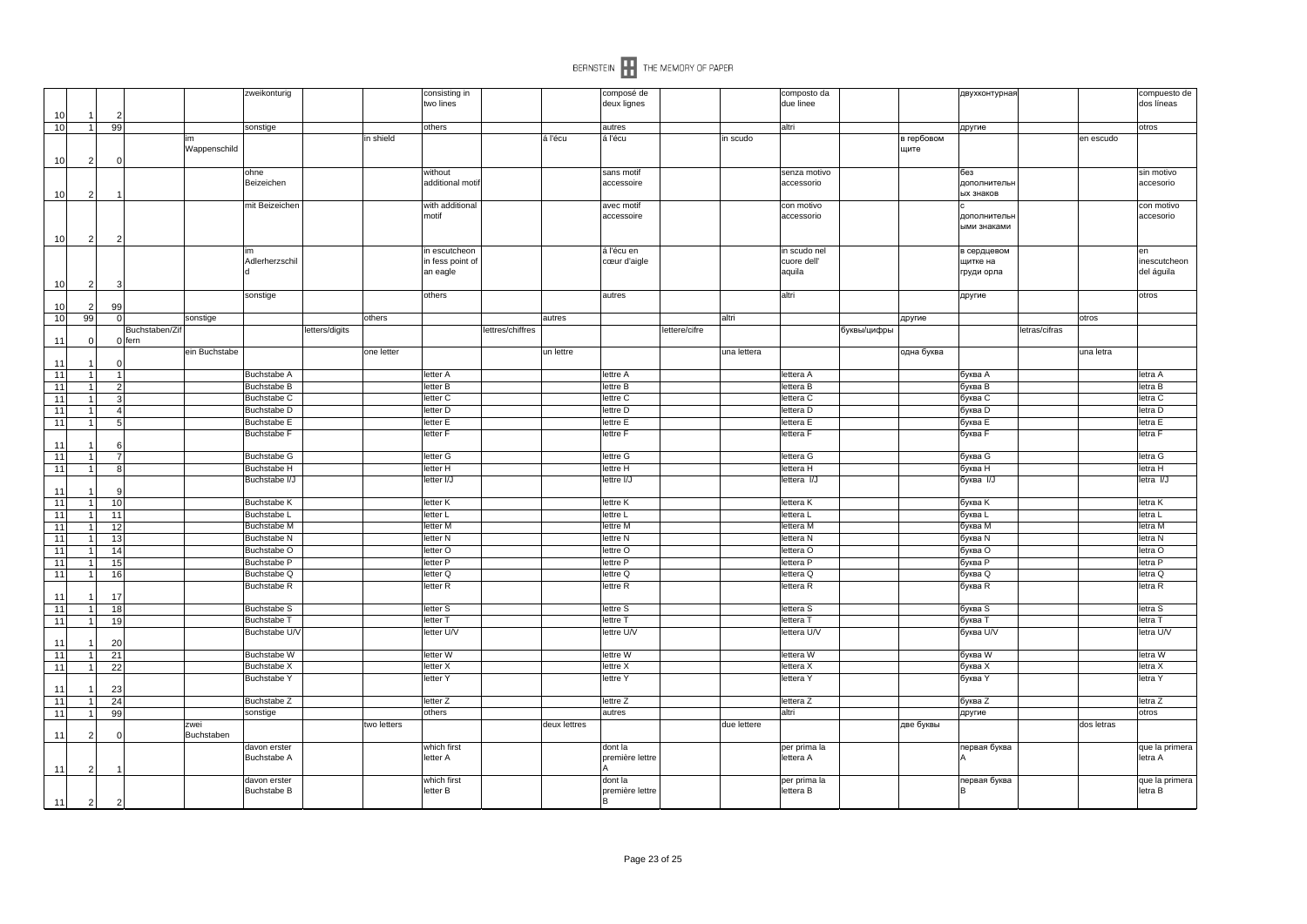|          |                                  |          |                                                    |                                        | BERNSTEIN <b>THE MEMORY OF PAPER</b>     |                                           |                              |                                             |
|----------|----------------------------------|----------|----------------------------------------------------|----------------------------------------|------------------------------------------|-------------------------------------------|------------------------------|---------------------------------------------|
|          |                                  |          | davon erster<br>Buchstabe C                        | which first<br>letter C                | dont la<br>première lettre<br>IC.        | per prima la<br>lettera C                 | первая буква<br>lc           | que la primera<br>letra C                   |
| 11       |                                  |          | davon erster<br>Buchstabe D                        | which first<br>letter D                | dont la<br>première lettre<br>In         | per prima la<br>lettera D                 | первая буква<br>lD.          | que la primera<br>letra D                   |
| 11       |                                  |          | davon erster<br><b>Buchstabe E</b>                 | which first<br>letter E                | dont la<br>première lettre<br>ΙE         | per prima la<br>lettera E                 | первая буква<br>F            | que la primera<br>letra E                   |
| 11       |                                  |          | davon erster<br><b>Buchstabe F</b>                 | which first<br>letter F                | dont la<br>première lettre               | per prima la<br>lettera F                 | первая буква                 | que la primera<br>letra F                   |
| 11       |                                  |          | davon erster<br><b>Buchstabe G</b>                 | which first<br>letter G                | dont la<br>première lettre<br>lG         | per prima la<br>lettera G                 | первая буква<br>lG           | que la primera<br>letra G                   |
| 11       | $\overline{2}$                   |          | davon erster<br>Buchstabe H                        | which first<br>letter H                | dont la<br>première lettre<br>H          | per prima la<br>lettera H                 | первая буква<br>$\mathsf{H}$ | que la primera<br>letra H                   |
| 11       | $\mathcal{P}$                    | c        | davon erster<br>Buchstabe I/J                      | which first<br>letter I/J              | dont la<br>première lettre<br>I/J        | per prima la<br>lettera I-J               | первая буква<br>I/J          | que la primera<br>letra I/J                 |
| 11<br>11 | 2                                | 10       | davon erster<br><b>Buchstabe K</b>                 | which first<br>letter K                | dont la<br>première lettre<br>$\ltimes$  | per prima la<br>lettera K                 | первая буква<br>ΙK           | que la primera<br>letra K                   |
| 11       | $\mathcal{P}$                    | 11       | davon erster<br>Buchstabe L                        | which first<br>letter L                | dont la<br>première lettre               | per prima la<br>lettera L                 | первая буква                 | que la primera<br>letra L                   |
|          | $\overline{2}$                   | 12       | davon erster<br><b>Buchstabe M</b>                 | which first<br>letter M                | dont la<br>première lettre<br>Iм.        | per prima la<br>lettera M                 | первая буква<br>İм           | que la primera<br>letra M                   |
| 11<br>11 | $\mathcal{P}$                    | 13       | davon erster<br><b>Buchstabe N</b>                 | which first<br>letter N                | dont la<br>première lettre<br>IN.        | per prima la<br>lettera N                 | первая буква<br>N            | que la primera<br>letra N                   |
| 11       | 2                                | 14       | davon erster<br>Buchstabe O                        | which first<br>letter O                | dont la<br>première lettre<br>lo         | per prima la<br>lettera O                 | первая буква<br>lo           | que la primera<br>letra O                   |
| 11       | $\overline{2}$                   | 15       | davon erster<br>Buchstabe P                        | which first<br>letter P                | dont la<br>première lettre               | per prima la<br>lettera P                 | первая буква                 | que la primera<br>letra P                   |
| 11       |                                  | 16       | davon erster<br>Buchstabe Q                        | which first<br>letter Q                | dont la<br>première lettre<br>lQ         | per prima la<br>lettera Q                 | первая буква<br>lQ           | que la primera<br>letra Q                   |
| 11       | $\mathcal{P}$                    | 17       | davon erster<br><b>Buchstabe R</b>                 | which first<br>letter R                | dont la<br>première lettre<br>IR.        | per prima la<br>lettera R                 | первая буква<br>lR           | que la primera<br>letra R                   |
| 11       | $\overline{2}$                   | 18       | davon erster<br><b>Buchstabe S</b>                 | which first<br>letter S                | dont la<br>première lettre<br>Is         | per prima la<br>lettera S                 | первая буква<br>ls           | que la primera<br>letra S                   |
| 11       | -2                               | 19       | davon erster<br><b>Buchstabe T</b>                 | which first<br>letter T                | dont la<br>première lettre               | per prima la<br>lettera T                 | первая буква                 | que la primera<br>letra T                   |
| 11       | 2                                | 20       | davon erster<br>Buchstabe U/                       | which first<br>letter U/V              | dont la<br>première lettre<br><b>U/V</b> | per prima<br>lettera la U/V               | первая буква<br><b>U/V</b>   | que la primera<br>letra U/V                 |
| 11       | 2                                | 21       | davon erster<br><b>Buchstabe W</b>                 | which first<br>letter W                | dont la<br>première lettre<br>W          | per prima la<br>lettera W                 | первая буква<br>W            | que la primera<br>letra W                   |
| 11       | 2                                | 22       | davon erster<br><b>Buchstabe X</b>                 | which first<br>letter X                | dont la<br>première lettre               | per prima la<br>lettera X                 | первая буква                 | que la primera<br>letra X                   |
| 11       |                                  | 23       | davon erster<br><b>Buchstabe Y</b><br>davon erster | which first<br>letter Y<br>which first | dont la<br>première lettre<br>dont la    | per prima la<br>lettera Y<br>per prima la | первая буква<br>первая буква | que la primera<br>letra Y<br>que la primera |
| 11<br>11 | $\overline{2}$<br>$\overline{2}$ | 24<br>99 | Buchstabe Z<br>sonstige                            | letter Z<br>others                     | première lettre<br>Ιz<br>autres          | lettera Z<br>altri                        | lz<br>другие                 | letra Z<br>otros                            |